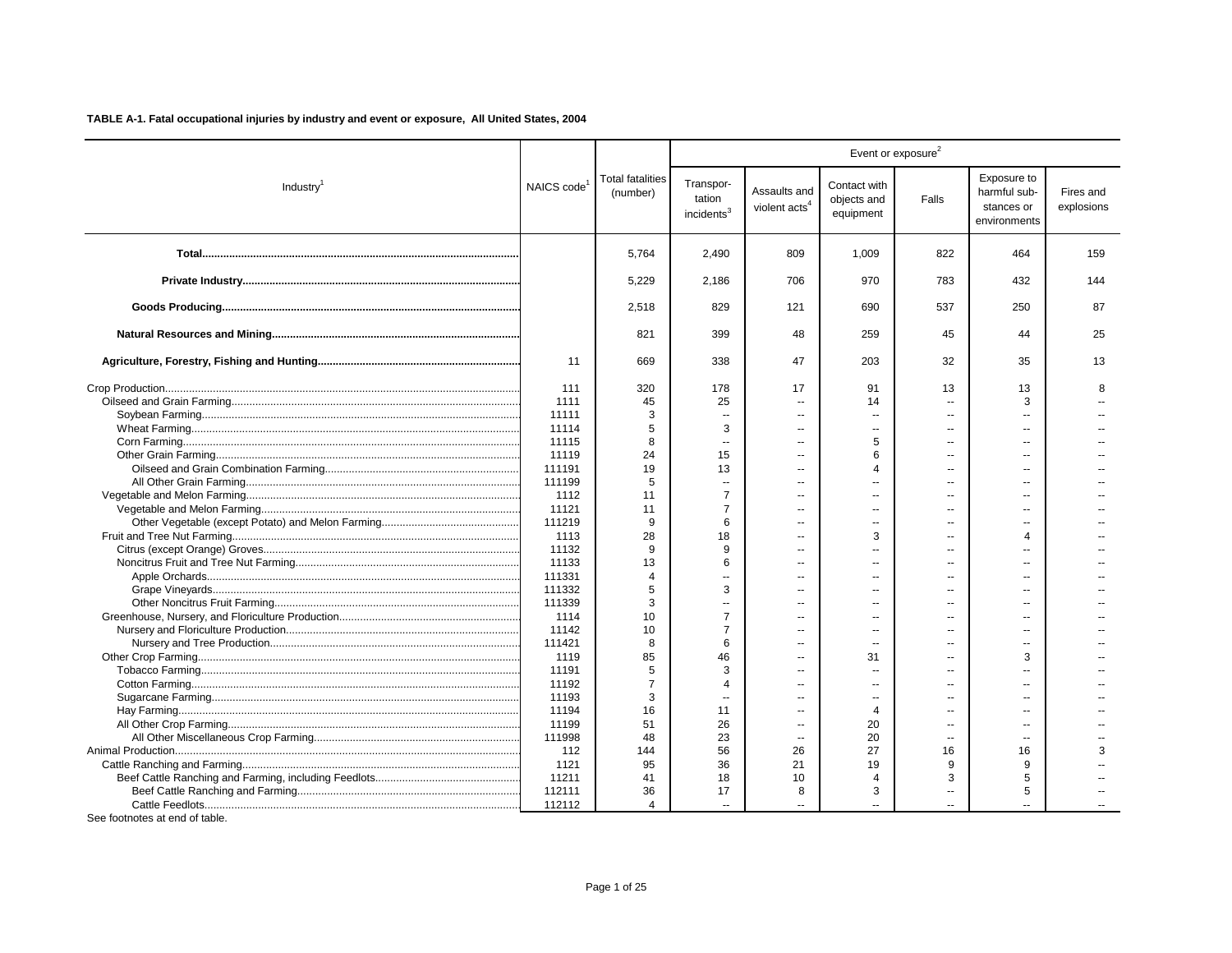|                       |                         | Event or exposure <sup>2</sup>      |                                               |                                           |                                          |                          |                                                           |                         |
|-----------------------|-------------------------|-------------------------------------|-----------------------------------------------|-------------------------------------------|------------------------------------------|--------------------------|-----------------------------------------------------------|-------------------------|
| Industry <sup>1</sup> | NAICS code <sup>1</sup> | <b>Total fatalities</b><br>(number) | Transpor-<br>tation<br>incidents <sup>3</sup> | Assaults and<br>violent acts <sup>4</sup> | Contact with<br>objects and<br>equipment | Falls                    | Exposure to<br>harmful sub-<br>stances or<br>environments | Fires and<br>explosions |
|                       | 11212                   | 36                                  | 11                                            | 8                                         | 10                                       | 4                        | 3                                                         |                         |
|                       | 1122                    | 10                                  | $\overline{4}$                                | $\overline{a}$                            | $\sim$                                   | 3                        | $\overline{a}$                                            |                         |
|                       | 11221                   | 10                                  | $\Delta$                                      | $\overline{a}$                            | $\sim$                                   | 3                        | $\overline{a}$                                            |                         |
|                       | 1123                    | 9                                   | 6                                             |                                           |                                          | $\overline{a}$           |                                                           |                         |
|                       | 11231                   | $\Delta$                            | $\overline{a}$                                | Ξ.                                        | $\overline{\phantom{a}}$                 | $\overline{a}$           | $\overline{a}$                                            |                         |
|                       | 11232                   | 3                                   |                                               |                                           |                                          |                          |                                                           |                         |
|                       | 1124                    | 3                                   |                                               |                                           |                                          |                          |                                                           |                         |
|                       | 1129                    | q                                   | $\overline{\phantom{a}}$                      | $\Delta$                                  | --                                       | --                       |                                                           |                         |
|                       | 11292                   | 5                                   | $\sim$                                        | Ξ.                                        | $\sim$                                   | $\overline{a}$           |                                                           |                         |
|                       | 11299                   | 3                                   |                                               |                                           |                                          |                          |                                                           |                         |
|                       | 113                     | 106                                 | 28                                            | --                                        | 70                                       | 3                        |                                                           |                         |
|                       | 1131                    | 3                                   | $\sim$                                        | $\overline{a}$                            | 3                                        | $\overline{a}$           | $\sim$                                                    |                         |
|                       | 11311                   | 3                                   | --                                            | Ξ.                                        | 3                                        | $\overline{a}$           |                                                           |                         |
|                       | 1132                    | 5                                   | 5                                             | $\sim$                                    | $\sim$                                   | $\overline{a}$           | $\sim$                                                    |                         |
|                       | 11321                   | 5                                   | 5                                             | $\overline{a}$                            | $\sim$                                   | $\overline{a}$           | $\sim$                                                    |                         |
|                       | 1133                    | 97                                  | 23                                            | --                                        | 66                                       | 3                        |                                                           |                         |
|                       | 11331                   | 97                                  | 23                                            | $\overline{a}$                            | 66                                       | 3                        | $\sim$                                                    |                         |
|                       | 114                     | 39                                  | 32                                            |                                           |                                          |                          | 3                                                         |                         |
|                       | 1141                    | 39                                  | 32                                            | --                                        | $\sim$ $\sim$                            | $\sim$                   | 3                                                         |                         |
|                       | 11411                   | 39                                  | 32                                            |                                           |                                          |                          | 3                                                         |                         |
|                       | 114111                  | 10                                  | $\overline{7}$                                | $\overline{a}$                            | $\sim$                                   | $\overline{a}$           |                                                           |                         |
|                       | 114112                  | 18                                  | 16                                            |                                           | $\overline{\phantom{a}}$                 |                          |                                                           |                         |
|                       | 115                     | 46                                  | 32                                            | --                                        | 11                                       | --                       |                                                           |                         |
|                       | 1151                    | 33                                  | 21                                            |                                           | 10                                       |                          |                                                           |                         |
|                       | 11511                   | 33                                  | 21                                            |                                           | 10                                       | $\overline{a}$           |                                                           |                         |
|                       | 115111                  | 5                                   | ä.                                            | $\overline{a}$                            | Δ                                        |                          |                                                           |                         |
|                       | 115112                  | 9                                   | 9                                             | --                                        |                                          | $\overline{a}$           | $\overline{a}$                                            |                         |
|                       | 115113                  | 3                                   |                                               | --                                        | $\overline{a}$                           |                          |                                                           |                         |
|                       | 115115                  | 11                                  | 8                                             | $\overline{a}$                            | 3                                        | $\overline{a}$           | $\overline{a}$                                            |                         |
|                       | 115116                  | 3                                   | $\sim$                                        | $\sim$                                    |                                          | $-$                      | $\sim$                                                    |                         |
|                       | 1152                    | $\Delta$                            | 3                                             | $\overline{a}$                            |                                          | --                       | $\overline{a}$                                            |                         |
|                       | 11521                   | 4                                   | 3                                             | $\overline{a}$                            | $\sim$                                   | $\overline{a}$           |                                                           |                         |
|                       | 1153                    | 8                                   | $\overline{7}$                                | $\overline{a}$                            |                                          | $\overline{a}$           | ш.                                                        |                         |
|                       | 11531                   | 8                                   | $\overline{7}$                                | $\overline{a}$                            | $\overline{\phantom{a}}$                 | --                       | $\overline{a}$                                            |                         |
|                       |                         |                                     |                                               |                                           |                                          |                          |                                                           |                         |
|                       | 21                      | 152                                 | 61                                            | --                                        | 56                                       | 13                       | 9                                                         | $12 \overline{ }$       |
|                       | 211                     | 29                                  | 17                                            | --                                        | 8                                        | $\overline{a}$           | $\sim$                                                    |                         |
|                       | 2111                    | 29                                  | 17                                            | $\overline{a}$                            | 8                                        | --                       | $\overline{a}$                                            |                         |
|                       | 21111                   | 29                                  | 17                                            | $\overline{a}$                            | 8                                        | $\sim$                   | $\sim$                                                    |                         |
|                       | 211111                  | 17                                  | 9                                             | --                                        | 4                                        | $\overline{\phantom{a}}$ | $\overline{a}$                                            |                         |
|                       | 212                     | 51                                  | 16                                            | Ξ.                                        | 26                                       | 5                        | 3                                                         |                         |
|                       | 2121                    | 26                                  | 8                                             |                                           | 14                                       |                          |                                                           |                         |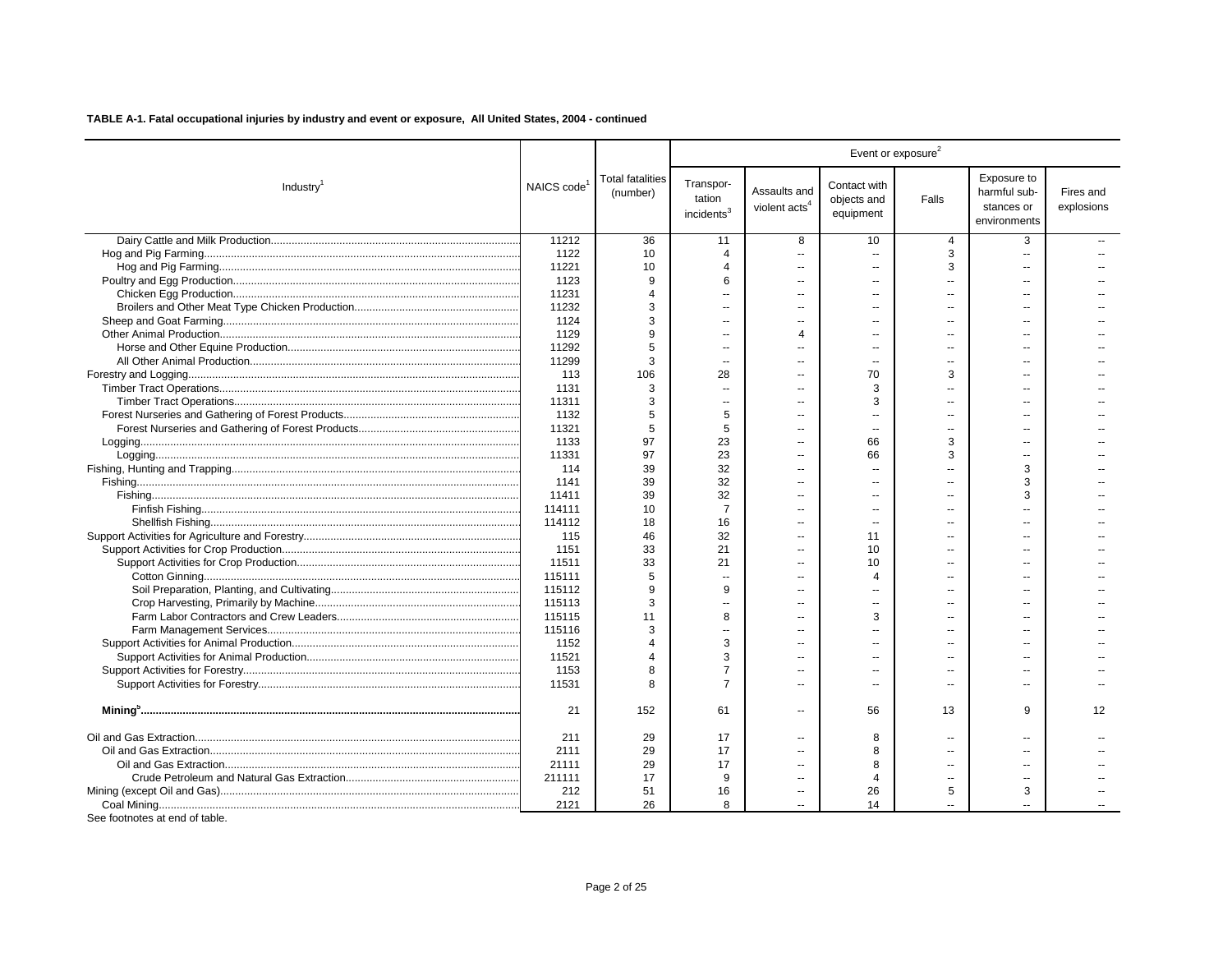|                                                                  |                         |                                     | Event or exposure <sup>2</sup>                |                                           |                                          |                          |                                                           |                         |  |
|------------------------------------------------------------------|-------------------------|-------------------------------------|-----------------------------------------------|-------------------------------------------|------------------------------------------|--------------------------|-----------------------------------------------------------|-------------------------|--|
| Industry <sup>1</sup>                                            | NAICS code <sup>1</sup> | <b>Total fatalities</b><br>(number) | Transpor-<br>tation<br>incidents <sup>3</sup> | Assaults and<br>violent acts <sup>4</sup> | Contact with<br>objects and<br>equipment | Falls                    | Exposure to<br>harmful sub-<br>stances or<br>environments | Fires and<br>explosions |  |
|                                                                  | 21211                   | 26                                  | 8                                             | $\overline{a}$                            | 14                                       | $\overline{\phantom{a}}$ | --                                                        |                         |  |
|                                                                  | 212111                  | 3                                   | 3                                             | $\overline{a}$                            | $\sim$                                   | $\sim$                   | $\overline{a}$                                            |                         |  |
|                                                                  | 212112                  | 14                                  | $\sim$                                        | ä.                                        | 10                                       | $\overline{a}$           | --                                                        |                         |  |
|                                                                  | 2122                    | 5                                   | $\overline{a}$                                |                                           | $\sim$                                   |                          |                                                           |                         |  |
|                                                                  | 2123                    | 19                                  | 5                                             |                                           | 9                                        | $\overline{4}$           |                                                           |                         |  |
|                                                                  | 21231                   | 6                                   | $\sim$                                        | $\overline{a}$                            | 3                                        |                          |                                                           |                         |  |
|                                                                  | 212312                  | 3                                   | $\overline{a}$                                | $\overline{a}$                            | $\overline{a}$                           | $\overline{a}$           | $\overline{a}$                                            |                         |  |
| Sand, Gravel, Clay, and Ceramic and Refractory Minerals          |                         |                                     |                                               |                                           |                                          |                          |                                                           |                         |  |
|                                                                  | 21232                   | 12                                  | 4                                             | $\overline{a}$                            | 5                                        | $\overline{a}$           | $\overline{a}$                                            |                         |  |
|                                                                  | 212321                  | 9                                   | $\sim$                                        | $\overline{a}$                            | 4                                        | $\sim$                   | $\sim$                                                    |                         |  |
|                                                                  | 213                     | 71                                  | 28                                            | $\overline{a}$                            | 21                                       | $\overline{7}$           | 5                                                         | $\mathbf{q}$            |  |
|                                                                  | 2131                    | 71                                  | 28                                            | ÷.                                        | 21                                       | 7                        | 5                                                         | $\mathbf{q}$            |  |
|                                                                  | 21311                   | 71                                  | 28                                            |                                           | 21                                       | $\overline{7}$           | 5                                                         | 9                       |  |
|                                                                  | 213111                  | 30                                  | 6                                             | ä.                                        | 11                                       | 6                        | 3                                                         |                         |  |
|                                                                  | 213112                  | 39                                  | 22                                            | $\overline{a}$                            | 10                                       | $\sim$                   |                                                           | 5                       |  |
|                                                                  |                         | 1,234                               | 287                                           | 31                                        | 267                                      | 445                      | 170                                                       | 34                      |  |
|                                                                  | 23                      | 1,234                               | 287                                           | 31                                        | 267                                      | 445                      | 170                                                       | 34                      |  |
|                                                                  | 236                     | 225                                 | 43                                            | 6                                         | 52                                       | 106                      | 17                                                        |                         |  |
|                                                                  | 2361                    | 118                                 | 13                                            | $\overline{4}$                            | 24                                       | 64                       | 12                                                        |                         |  |
|                                                                  | 23611                   | 118                                 | 13                                            | $\overline{\mathbf{4}}$                   | 24                                       | 64                       | 12                                                        |                         |  |
| New Single-family Housing Construction (except                   |                         |                                     |                                               |                                           |                                          |                          |                                                           |                         |  |
|                                                                  | 236115                  | 41                                  | 5                                             | $\overline{a}$                            | 9                                        | 24                       | 3                                                         |                         |  |
| New Multi-family Housing Construction (except                    |                         |                                     |                                               |                                           |                                          |                          |                                                           |                         |  |
|                                                                  | 236116                  | 9                                   | $\sim$                                        | ä.                                        |                                          | 6                        | $\overline{a}$                                            |                         |  |
|                                                                  | 236117                  | 5                                   | $\overline{a}$                                | $\overline{a}$                            | $\mathbf{u}$                             | $\overline{a}$           | $\overline{a}$                                            |                         |  |
|                                                                  | 236118                  | 31                                  | $\overline{\phantom{a}}$                      | $\overline{\mathbf{4}}$                   | 3                                        | 16                       | 5                                                         |                         |  |
|                                                                  | 2362                    | 81                                  | 24                                            |                                           | 23                                       | 29                       | Δ                                                         |                         |  |
|                                                                  | 23621                   | 24                                  | 8                                             | $\overline{a}$                            | 8                                        | 8                        |                                                           |                         |  |
|                                                                  | 23622                   | 49                                  | 12                                            |                                           | 13                                       | 19                       | $\overline{4}$                                            |                         |  |
|                                                                  | 237                     | 220                                 | 90                                            | ÷.                                        | 73                                       | 18                       | 27                                                        | 11                      |  |
|                                                                  | 2371                    | 95                                  | 20                                            |                                           | 41                                       | 11                       | 19                                                        | $\Delta$                |  |
|                                                                  | 23711                   | 53                                  | 12                                            |                                           | 31                                       | $\overline{\phantom{a}}$ | $\overline{7}$                                            |                         |  |
|                                                                  | 23712                   | 9                                   | $\sim$                                        | $\overline{a}$                            | 4                                        | $\sim$                   | $\overline{a}$                                            |                         |  |
| Power and Communication Line and Related Structures Construction | 23713                   | 30                                  | $\overline{4}$                                | $\overline{a}$                            | 6                                        | 10                       | 9                                                         |                         |  |
|                                                                  | 2373                    | 100                                 | 59                                            | $\overline{a}$                            | 29                                       | 5                        | 5                                                         |                         |  |
|                                                                  | 23731                   | 100                                 | 59                                            | $\overline{a}$                            | 29                                       | 5                        | 5                                                         |                         |  |
|                                                                  | 2379                    | 23                                  | 9                                             | ÷.                                        | 3                                        | $\ddotsc$                | $\overline{a}$                                            | 6                       |  |
|                                                                  | 23799                   | 23                                  | 9                                             |                                           | 3                                        |                          |                                                           | 6                       |  |
|                                                                  | 238                     | 759                                 | 142                                           | 20                                        | 136                                      | 316                      | 124                                                       | 21                      |  |
| See footnotes at end of table.                                   | 2381                    | 301                                 | 44                                            | $\overline{7}$                            | 48                                       | 170                      | 27                                                        | 5                       |  |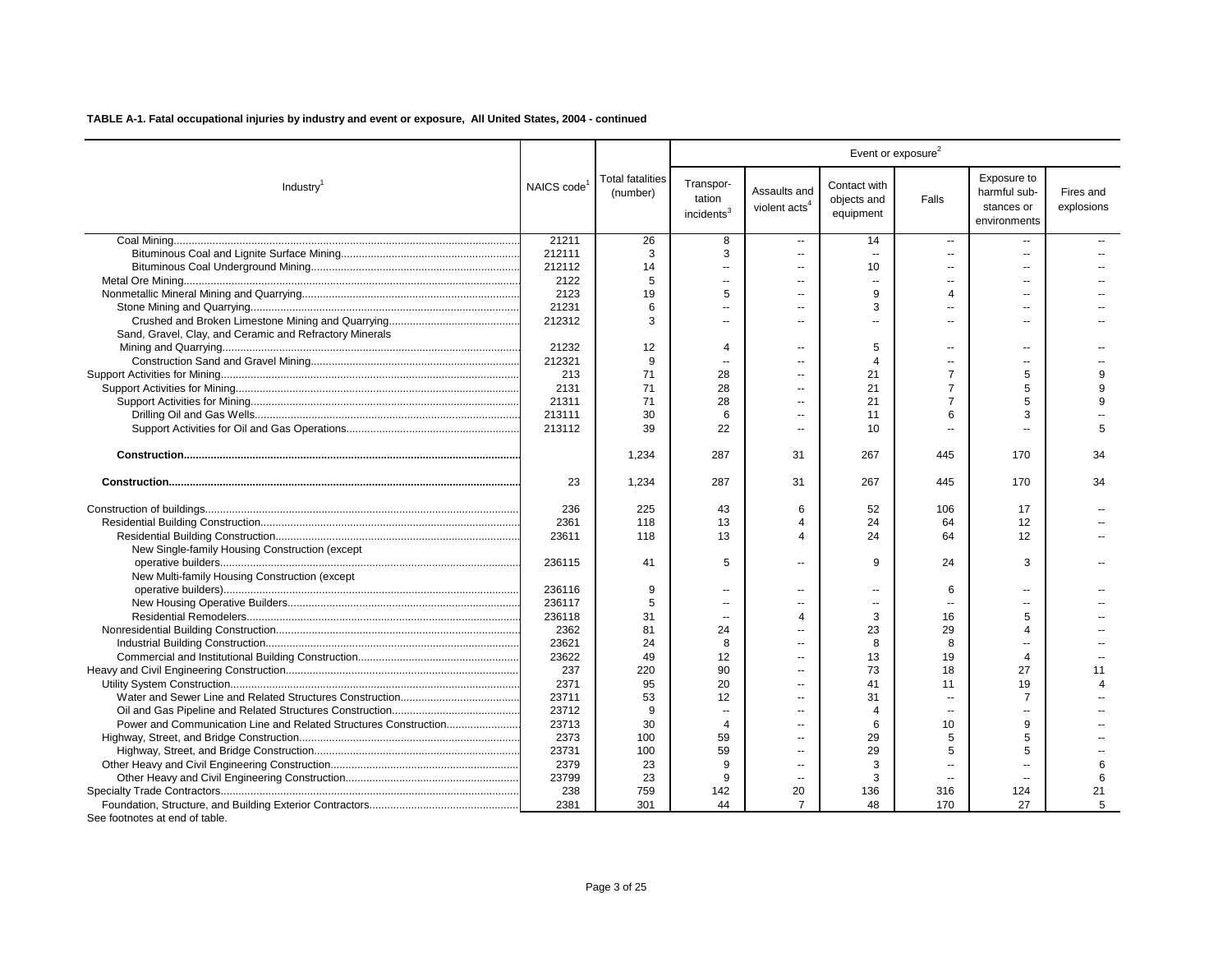|                                                      |                         |                                     |                                               |                                           |                                          | Event or exposure <sup>2</sup> |                                                           |                         |
|------------------------------------------------------|-------------------------|-------------------------------------|-----------------------------------------------|-------------------------------------------|------------------------------------------|--------------------------------|-----------------------------------------------------------|-------------------------|
| Industry <sup>1</sup>                                | NAICS code <sup>1</sup> | <b>Total fatalities</b><br>(number) | Transpor-<br>tation<br>incidents <sup>3</sup> | Assaults and<br>violent acts <sup>4</sup> | Contact with<br>objects and<br>equipment | Falls                          | Exposure to<br>harmful sub-<br>stances or<br>environments | Fires and<br>explosions |
|                                                      | 23811                   | 36                                  | 15                                            | $\overline{\phantom{a}}$                  | $\overline{7}$                           | $\overline{4}$                 | 6                                                         |                         |
| Residential Poured Concrete Foundation and Structure |                         |                                     |                                               |                                           |                                          |                                |                                                           |                         |
|                                                      | 238111                  | $\overline{7}$                      | $\sim$                                        | $\overline{a}$                            | $\overline{a}$                           | $\sim$                         |                                                           |                         |
| Nonresidential Poured Concrete Foundation and        |                         |                                     |                                               |                                           |                                          |                                |                                                           |                         |
|                                                      | 238112                  | 8                                   | --                                            | $\overline{\phantom{a}}$                  | $\overline{\phantom{a}}$                 | $\overline{\phantom{a}}$       | --                                                        |                         |
|                                                      | 23812                   | 37                                  | $\overline{a}$                                | $\overline{a}$                            | 10                                       | 23                             | $\overline{a}$                                            |                         |
| Nonresidential Structural Steel and Precast Concrete |                         |                                     |                                               |                                           |                                          |                                |                                                           |                         |
|                                                      | 238122                  | 17                                  |                                               |                                           | 5                                        | 10                             |                                                           |                         |
|                                                      | 23813                   | 34                                  |                                               | $\overline{\phantom{a}}$                  | $\overline{7}$                           | 25                             |                                                           |                         |
|                                                      | 238131                  | 15                                  | $\sim$                                        | $\overline{a}$                            | $\overline{a}$                           | 13                             | $\sim$                                                    |                         |
|                                                      | 23814                   | 48                                  | 12                                            | 3                                         | 14                                       | 14                             | Δ                                                         |                         |
|                                                      | 238141                  | 10                                  | $\sim$                                        | $\overline{a}$                            | $\overline{\mathbf{4}}$                  | $\overline{4}$                 | ш.                                                        |                         |
|                                                      | 238142                  | 12                                  | 4                                             | $\sim$                                    | 3                                        | 3                              |                                                           |                         |
|                                                      | 23815                   | 8                                   | $\overline{a}$                                | $\overline{a}$                            | 3                                        | 5                              |                                                           |                         |
|                                                      | 238152                  | $\overline{4}$                      | $\sim$                                        | $\sim$                                    | $=$                                      | 3                              | $\sim$                                                    |                         |
|                                                      | 23816                   | 116                                 | 11                                            | $\sim$                                    | 3                                        | 91                             | 10                                                        |                         |
|                                                      | 238161                  | 22                                  | $\sim$                                        | $\sim$                                    | $=$                                      | 19                             |                                                           |                         |
|                                                      | 238162                  | 32                                  | 6                                             | $\overline{a}$                            | $\overline{a}$                           | 22                             | 3                                                         |                         |
|                                                      | 23817                   | 11                                  | 3                                             | $\overline{a}$                            | $\sim$                                   | 6                              |                                                           |                         |
|                                                      | 238171                  | $\overline{7}$                      |                                               | $\overline{a}$                            | $\overline{a}$                           | 4                              |                                                           |                         |
|                                                      | 23819                   | 9                                   | $\sim$                                        | $\sim$                                    | 4                                        | $\overline{a}$                 | 3                                                         |                         |
|                                                      | 2382                    | 189                                 | 32                                            | $\overline{4}$                            | 22                                       | 61                             | 65                                                        | 5                       |
|                                                      | 23821                   | 100                                 | 18                                            |                                           | 6                                        | 30                             | 43                                                        | 3                       |
|                                                      | 238211                  | 8                                   | $\sim$                                        |                                           | ۵.                                       | $\overline{4}$                 | $\boldsymbol{\varDelta}$                                  |                         |
|                                                      | 238212                  | 31                                  | 4                                             |                                           | 3                                        | $\overline{7}$                 | 15                                                        |                         |
|                                                      | 23822                   | 71                                  | 14                                            | $\overline{4}$                            | 11                                       | 20                             | 20                                                        |                         |
| Residential Plumbing, Heating, and Air-Conditioning  |                         |                                     |                                               |                                           |                                          |                                |                                                           |                         |
|                                                      | 238221                  | 19                                  | 4                                             | $\overline{a}$                            | 4                                        | $\sim$                         | 8                                                         |                         |
| Nonresidential Plumbing, Heating, and                |                         |                                     |                                               |                                           |                                          |                                |                                                           |                         |
|                                                      | 238222                  | 16                                  | $\overline{a}$                                | $\overline{a}$                            | $\overline{a}$                           | 7                              | 5                                                         |                         |
|                                                      | 23829                   | 18                                  | $\sim$                                        | $\sim$                                    | 5                                        | 11                             | ш.                                                        |                         |
|                                                      | 238292                  | 14                                  | $\sim$                                        | $\overline{a}$                            | $\overline{4}$                           | 8                              | ш.                                                        |                         |
|                                                      | 2383                    | 123                                 | 12                                            | 8                                         | 13                                       | 65                             | 16                                                        | q                       |
|                                                      | 23831                   | 28                                  | $\overline{4}$                                | 3                                         | $\sim$                                   | 19                             | $\sim$                                                    |                         |
|                                                      | 238312                  | 10                                  |                                               |                                           | $\overline{a}$                           | 7                              |                                                           |                         |
|                                                      | 23832                   | 56                                  | 3                                             | 3                                         | $\Delta$                                 | 33                             | 8                                                         | 5                       |
|                                                      | 238321                  | 12                                  | $\overline{a}$                                | $\overline{a}$                            | $-$                                      | 9                              | $\sim$                                                    |                         |
|                                                      | 238322                  | 14                                  | $\overline{a}$                                | $\overline{a}$                            | $=$                                      | 6                              | $\sim$                                                    |                         |
|                                                      | 23833                   | 9                                   | $\overline{a}$                                | $\overline{a}$                            | $\overline{a}$                           | --                             |                                                           |                         |
|                                                      | 23834                   | $\boldsymbol{\Delta}$               | $\overline{a}$                                | $\overline{a}$                            | $=$                                      | $\overline{a}$                 | $\overline{a}$                                            |                         |
|                                                      | 23835                   | 19                                  | 3                                             | $\sim$                                    | 5                                        | 8                              | 3                                                         |                         |
|                                                      | 238351                  | 10                                  | 3                                             | $\overline{\phantom{a}}$                  | $\overline{\phantom{a}}$                 | 5                              | $\overline{a}$                                            |                         |
|                                                      | 23839                   | 5                                   |                                               |                                           |                                          | 3                              |                                                           |                         |
|                                                      |                         |                                     |                                               |                                           |                                          |                                |                                                           |                         |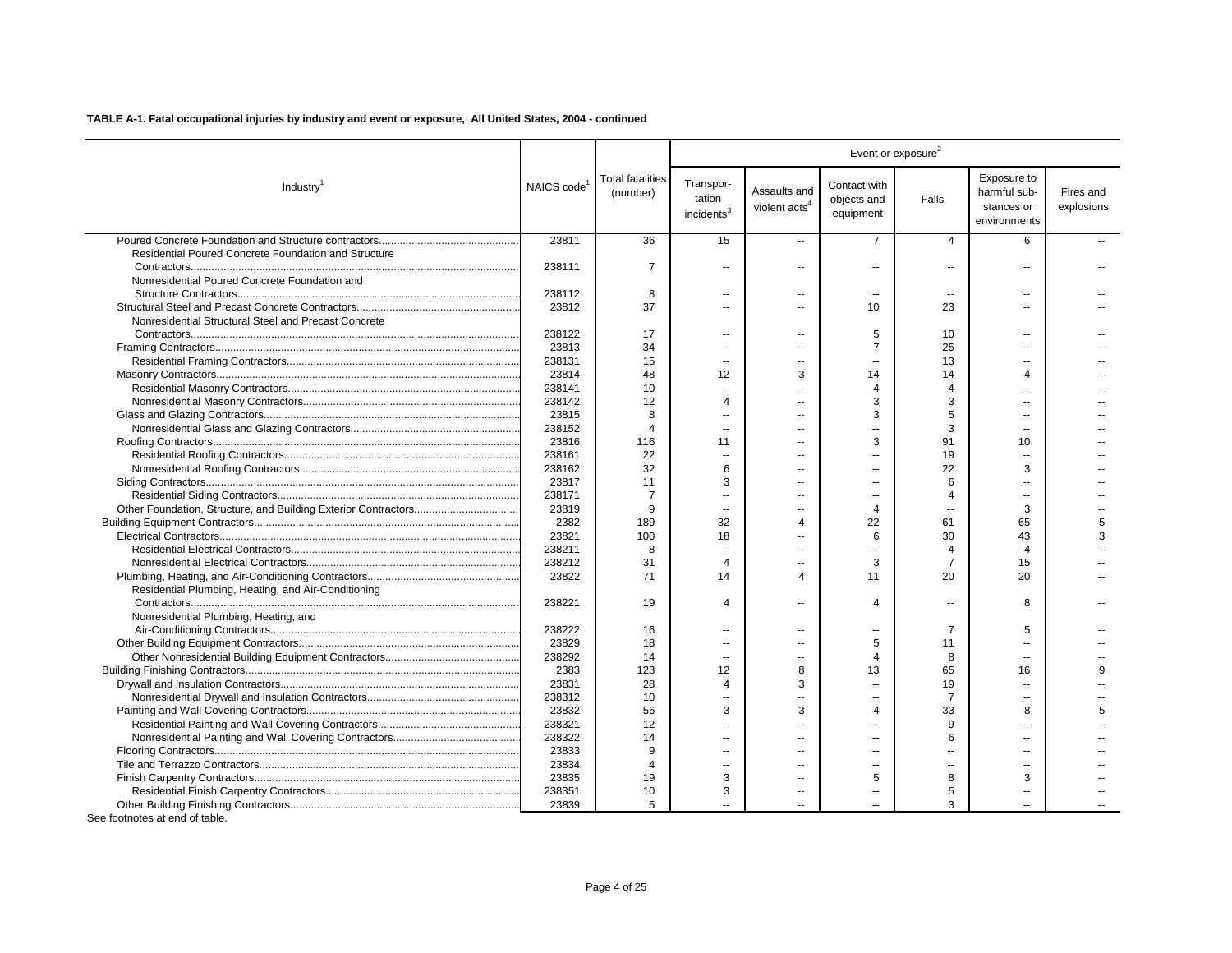|                                    |            | Event or exposure <sup>2</sup>      |                                               |                                           |                                          |                          |                                                           |                         |
|------------------------------------|------------|-------------------------------------|-----------------------------------------------|-------------------------------------------|------------------------------------------|--------------------------|-----------------------------------------------------------|-------------------------|
| Industry <sup>1</sup>              | NAICS code | <b>Total fatalities</b><br>(number) | Transpor-<br>tation<br>incidents <sup>3</sup> | Assaults and<br>violent acts <sup>4</sup> | Contact with<br>objects and<br>equipment | Falls                    | Exposure to<br>harmful sub-<br>stances or<br>environments | Fires and<br>explosions |
|                                    | 2389       | 140                                 | 52                                            | $\overline{\phantom{a}}$                  | 53                                       | 17                       | 15                                                        |                         |
|                                    | 23891      | 98                                  | 39                                            | ٠.                                        | 39                                       | 8                        | 10                                                        |                         |
|                                    | 238911     | 13                                  | 6                                             | $\overline{a}$                            | 5                                        | $\overline{a}$           | $\sim$                                                    |                         |
|                                    | 238912     | 27                                  | 15                                            | --                                        | $\overline{7}$                           | $\overline{a}$           | $\sim$                                                    |                         |
|                                    | 23899      | 41                                  | 13                                            | $\overline{a}$                            | 13                                       | 9                        | 5                                                         |                         |
|                                    | 238991     | 5                                   | $\sim$                                        | --                                        | $\sim$                                   | $\sim$                   |                                                           |                         |
|                                    | 238992     | 12                                  | 5                                             | $\overline{a}$                            | 3                                        | 3                        | $\sim$                                                    |                         |
|                                    |            | 463                                 | 143                                           | 42                                        | 164                                      | 47                       | 36                                                        | 28                      |
|                                    | $31 - 33$  | 463                                 | 143                                           | 42                                        | 164                                      | 47                       | 36                                                        | 28                      |
|                                    | 311        | 66                                  | 22                                            | 11                                        | 18                                       | $\overline{7}$           | 8                                                         |                         |
|                                    | 3111       | 8                                   | 3                                             | $\overline{a}$                            | 3                                        |                          |                                                           |                         |
|                                    | 31111      | 8                                   | 3                                             | $\overline{a}$                            | 3                                        | $\overline{a}$           |                                                           |                         |
|                                    | 311119     | 8                                   | 3                                             | $\overline{a}$                            | 3                                        | $\overline{a}$           | ست                                                        |                         |
|                                    | 3112       | Δ                                   | 3                                             | --                                        |                                          | $\overline{a}$           |                                                           |                         |
|                                    | 3114       | 5                                   | $\overline{a}$                                | --                                        | 3                                        |                          | $\sim$                                                    |                         |
|                                    | 31142      | 3                                   | $\sim$                                        | --                                        |                                          | $-$                      |                                                           |                         |
|                                    | 3115       | 7                                   | 5                                             | $\overline{a}$                            |                                          |                          | $\overline{a}$                                            |                         |
|                                    | 31151      | $\overline{4}$                      | 3                                             | $\overline{a}$                            | $\sim$                                   | $\overline{a}$           |                                                           |                         |
|                                    | 3116       | 26                                  | $\Delta$                                      | 9                                         | 6                                        |                          | 5                                                         |                         |
|                                    | 31161      | 26                                  | $\overline{4}$                                | 9                                         | 6                                        | $\overline{\phantom{a}}$ | 5                                                         |                         |
|                                    | 311611     | $\overline{4}$                      |                                               |                                           |                                          |                          |                                                           |                         |
|                                    | 311612     | 9                                   |                                               | 6                                         |                                          |                          |                                                           |                         |
|                                    | 311613     | 3                                   | $\sim$                                        | $\overline{a}$                            | $\overline{a}$                           | $\overline{a}$           | $\sim$                                                    |                         |
|                                    | 311615     | 10                                  | $\sim$                                        |                                           |                                          |                          | 3                                                         |                         |
|                                    | 3118       | 11                                  | 5                                             | --                                        |                                          | $\overline{a}$           |                                                           |                         |
|                                    | 31181      | 11                                  | 5                                             | --                                        |                                          |                          |                                                           |                         |
|                                    | 311811     | 3                                   | $\overline{a}$                                | --                                        |                                          |                          |                                                           |                         |
|                                    | 311812     | 7                                   | $\sim$                                        | $\overline{a}$                            | $\overline{a}$                           | $\overline{a}$           |                                                           |                         |
|                                    | 312        | 8                                   | $\sim$                                        | $\overline{a}$                            |                                          | $\overline{a}$           |                                                           |                         |
|                                    | 3121       | 8                                   | ц.                                            | --                                        |                                          |                          |                                                           |                         |
|                                    | 31211      | 5                                   | $\sim$                                        | $\overline{a}$                            | $\overline{a}$                           | $\overline{a}$           | $\overline{\phantom{a}}$                                  |                         |
|                                    | 312111     | 3                                   | $\sim$                                        | $\overline{a}$                            |                                          |                          |                                                           |                         |
|                                    | 313        | $\overline{7}$                      | 3                                             | --                                        |                                          | $-$                      |                                                           |                         |
|                                    | 3132       | 4                                   |                                               |                                           |                                          |                          |                                                           |                         |
|                                    | 316        | 3                                   | $\sim$                                        |                                           |                                          |                          |                                                           |                         |
|                                    | 3161       | 3                                   | $\overline{\phantom{a}}$                      | --                                        |                                          |                          |                                                           |                         |
|                                    | 31611      | 3                                   | $\sim$                                        | --                                        | $\overline{\phantom{a}}$                 | $\overline{a}$           | $\sim$                                                    |                         |
|                                    | 321        | 49                                  | 13                                            | $\overline{a}$                            | 26                                       | 4                        | 5                                                         |                         |
|                                    | 3211       | 29                                  | 5                                             | --                                        | 20                                       | $\overline{\phantom{a}}$ | $\sim$                                                    |                         |
| $0 - 1 - 1$<br>والماسه كساس مرساسة | 32111      | 29                                  | 5                                             | --                                        | 20                                       |                          | $\sim$                                                    |                         |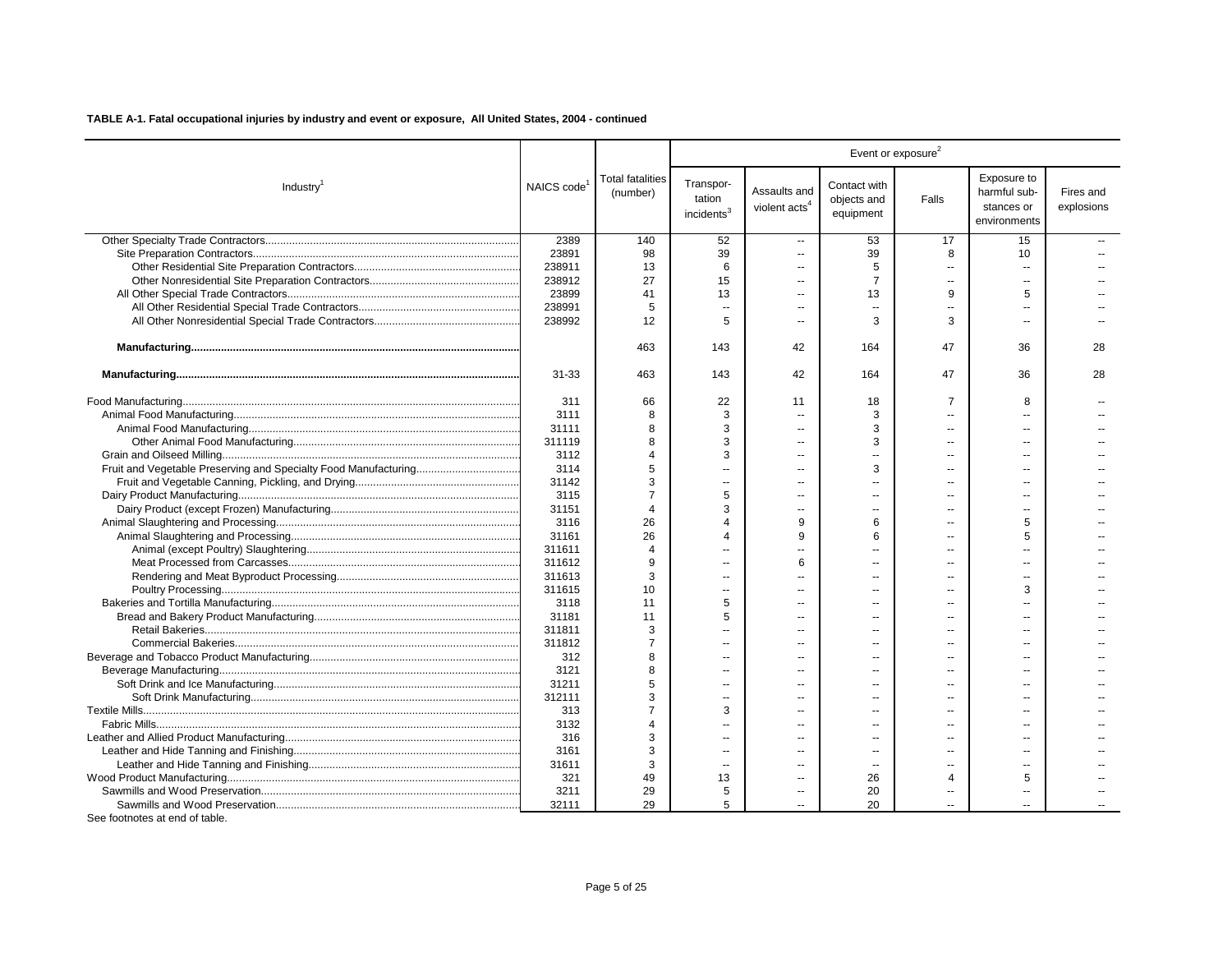| Exposure to<br><b>Total fatalities</b><br>Transpor-<br>Contact with<br>NAICS code<br>Industry <sup>1</sup><br>Assaults and<br>harmful sub-<br>Fires and<br>(number)<br>tation<br>objects and<br>Falls<br>violent acts <sup>4</sup><br>explosions<br>stances or<br>incidents <sup>3</sup><br>equipment<br>environments<br>321113<br>26<br>18<br>4<br>$\overline{a}$<br>$\overline{\phantom{a}}$<br>$\overline{a}$<br>3<br>321114<br>$\sim$<br>$\sim$<br>$\sim$<br>$\overline{a}$<br>3<br>3212<br>8<br>$\sim$<br>ä.<br>$\overline{a}$<br>$\overline{a}$<br>3<br>32121<br>8<br>321214<br>З<br>ä.<br>3219<br>11<br>5<br>3<br>$\overline{a}$<br>32191<br>$\boldsymbol{\Delta}$<br>$\overline{a}$<br>$\sim$<br>--<br>$\overline{a}$<br>32192<br>3<br>32199<br>$\boldsymbol{\Delta}$<br>$\overline{\phantom{a}}$<br>$\overline{a}$<br>322<br>19<br>6<br>11<br>$\sim$<br>--<br>$\sim$<br>3221<br>9<br>$\overline{7}$<br>$\overline{a}$<br>--<br>32212<br>8<br>6<br>$\sim$<br>$\sim$<br>$\sim$<br>$\sim$<br>322121<br>3<br>5<br>$\sim$<br>$\overline{a}$<br>$\overline{a}$<br>$\overline{a}$<br>3222<br>10<br>5<br>4<br>$\sim$<br>32221<br>6<br>$\sim$<br>$\sim$<br>$\sim$<br>323<br>5<br>$\overline{a}$<br>3231<br>5<br>$\sim$<br>$\sim$<br>$\overline{a}$<br>5<br>32311<br>10<br>6<br>324<br>3241<br>10<br>6<br>32412<br>6<br>$\overline{7}$<br>324121<br>5<br>6<br>$\sim$<br>$\overline{a}$<br>325<br>31<br>12<br>3<br>10<br>Δ<br>$\overline{a}$<br>3251<br>9<br>5<br>$\overline{a}$<br>$\sim$<br>$\overline{a}$<br>32518<br>3<br>ш.<br>$\sim$<br>$\sim$<br>Resin, Synthetic Rubber, and Artificial and Synthetic Fibers<br>3252<br>3<br>11<br>6<br>$\overline{a}$<br>$\sim$<br>$\sim$<br>$\sim$<br>32521<br>10<br>3<br>6<br>$\sim$<br>$\sim$<br>$\sim$<br>325211<br>10<br>3<br>6<br>$\overline{a}$<br>3254<br>3<br>$\overline{a}$<br>--<br>32541<br>3<br>$\overline{a}$<br>3<br>325412<br>$\overline{a}$<br>3259<br>$\mathbf{r}$<br>$\overline{a}$<br>25<br>3<br>326<br>3<br>3<br>14<br>3261<br>21<br>3<br>13<br>$\sim$<br>$\overline{\phantom{a}}$<br>--<br>32611<br>3<br>Δ<br>$\sim$<br>Unsupported Plastics Film and Sheet (except<br>326113<br>3<br>$\overline{a}$<br>$\overline{a}$<br>۵.<br>32619<br>$\overline{7}$<br>326199<br>6<br>$\overline{a}$<br>$\overline{a}$<br>ш.<br>$\overline{a}$<br>$\overline{a}$<br>3262<br>$\sim$<br>32621<br>4<br>326211<br>3 |  |  |  | Event or exposure <sup>2</sup> |  |
|------------------------------------------------------------------------------------------------------------------------------------------------------------------------------------------------------------------------------------------------------------------------------------------------------------------------------------------------------------------------------------------------------------------------------------------------------------------------------------------------------------------------------------------------------------------------------------------------------------------------------------------------------------------------------------------------------------------------------------------------------------------------------------------------------------------------------------------------------------------------------------------------------------------------------------------------------------------------------------------------------------------------------------------------------------------------------------------------------------------------------------------------------------------------------------------------------------------------------------------------------------------------------------------------------------------------------------------------------------------------------------------------------------------------------------------------------------------------------------------------------------------------------------------------------------------------------------------------------------------------------------------------------------------------------------------------------------------------------------------------------------------------------------------------------------------------------------------------------------------------------------------------------------------------------------------------------------------------------------------------------------------------------------------------------------------------------------------------------------------------------------------------------------------------------------------------------------------------------------------------------------------------------------------------------------------------------------------------------------------|--|--|--|--------------------------------|--|
|                                                                                                                                                                                                                                                                                                                                                                                                                                                                                                                                                                                                                                                                                                                                                                                                                                                                                                                                                                                                                                                                                                                                                                                                                                                                                                                                                                                                                                                                                                                                                                                                                                                                                                                                                                                                                                                                                                                                                                                                                                                                                                                                                                                                                                                                                                                                                                  |  |  |  |                                |  |
|                                                                                                                                                                                                                                                                                                                                                                                                                                                                                                                                                                                                                                                                                                                                                                                                                                                                                                                                                                                                                                                                                                                                                                                                                                                                                                                                                                                                                                                                                                                                                                                                                                                                                                                                                                                                                                                                                                                                                                                                                                                                                                                                                                                                                                                                                                                                                                  |  |  |  |                                |  |
|                                                                                                                                                                                                                                                                                                                                                                                                                                                                                                                                                                                                                                                                                                                                                                                                                                                                                                                                                                                                                                                                                                                                                                                                                                                                                                                                                                                                                                                                                                                                                                                                                                                                                                                                                                                                                                                                                                                                                                                                                                                                                                                                                                                                                                                                                                                                                                  |  |  |  |                                |  |
|                                                                                                                                                                                                                                                                                                                                                                                                                                                                                                                                                                                                                                                                                                                                                                                                                                                                                                                                                                                                                                                                                                                                                                                                                                                                                                                                                                                                                                                                                                                                                                                                                                                                                                                                                                                                                                                                                                                                                                                                                                                                                                                                                                                                                                                                                                                                                                  |  |  |  |                                |  |
|                                                                                                                                                                                                                                                                                                                                                                                                                                                                                                                                                                                                                                                                                                                                                                                                                                                                                                                                                                                                                                                                                                                                                                                                                                                                                                                                                                                                                                                                                                                                                                                                                                                                                                                                                                                                                                                                                                                                                                                                                                                                                                                                                                                                                                                                                                                                                                  |  |  |  |                                |  |
|                                                                                                                                                                                                                                                                                                                                                                                                                                                                                                                                                                                                                                                                                                                                                                                                                                                                                                                                                                                                                                                                                                                                                                                                                                                                                                                                                                                                                                                                                                                                                                                                                                                                                                                                                                                                                                                                                                                                                                                                                                                                                                                                                                                                                                                                                                                                                                  |  |  |  |                                |  |
|                                                                                                                                                                                                                                                                                                                                                                                                                                                                                                                                                                                                                                                                                                                                                                                                                                                                                                                                                                                                                                                                                                                                                                                                                                                                                                                                                                                                                                                                                                                                                                                                                                                                                                                                                                                                                                                                                                                                                                                                                                                                                                                                                                                                                                                                                                                                                                  |  |  |  |                                |  |
|                                                                                                                                                                                                                                                                                                                                                                                                                                                                                                                                                                                                                                                                                                                                                                                                                                                                                                                                                                                                                                                                                                                                                                                                                                                                                                                                                                                                                                                                                                                                                                                                                                                                                                                                                                                                                                                                                                                                                                                                                                                                                                                                                                                                                                                                                                                                                                  |  |  |  |                                |  |
|                                                                                                                                                                                                                                                                                                                                                                                                                                                                                                                                                                                                                                                                                                                                                                                                                                                                                                                                                                                                                                                                                                                                                                                                                                                                                                                                                                                                                                                                                                                                                                                                                                                                                                                                                                                                                                                                                                                                                                                                                                                                                                                                                                                                                                                                                                                                                                  |  |  |  |                                |  |
|                                                                                                                                                                                                                                                                                                                                                                                                                                                                                                                                                                                                                                                                                                                                                                                                                                                                                                                                                                                                                                                                                                                                                                                                                                                                                                                                                                                                                                                                                                                                                                                                                                                                                                                                                                                                                                                                                                                                                                                                                                                                                                                                                                                                                                                                                                                                                                  |  |  |  |                                |  |
|                                                                                                                                                                                                                                                                                                                                                                                                                                                                                                                                                                                                                                                                                                                                                                                                                                                                                                                                                                                                                                                                                                                                                                                                                                                                                                                                                                                                                                                                                                                                                                                                                                                                                                                                                                                                                                                                                                                                                                                                                                                                                                                                                                                                                                                                                                                                                                  |  |  |  |                                |  |
|                                                                                                                                                                                                                                                                                                                                                                                                                                                                                                                                                                                                                                                                                                                                                                                                                                                                                                                                                                                                                                                                                                                                                                                                                                                                                                                                                                                                                                                                                                                                                                                                                                                                                                                                                                                                                                                                                                                                                                                                                                                                                                                                                                                                                                                                                                                                                                  |  |  |  |                                |  |
|                                                                                                                                                                                                                                                                                                                                                                                                                                                                                                                                                                                                                                                                                                                                                                                                                                                                                                                                                                                                                                                                                                                                                                                                                                                                                                                                                                                                                                                                                                                                                                                                                                                                                                                                                                                                                                                                                                                                                                                                                                                                                                                                                                                                                                                                                                                                                                  |  |  |  |                                |  |
|                                                                                                                                                                                                                                                                                                                                                                                                                                                                                                                                                                                                                                                                                                                                                                                                                                                                                                                                                                                                                                                                                                                                                                                                                                                                                                                                                                                                                                                                                                                                                                                                                                                                                                                                                                                                                                                                                                                                                                                                                                                                                                                                                                                                                                                                                                                                                                  |  |  |  |                                |  |
|                                                                                                                                                                                                                                                                                                                                                                                                                                                                                                                                                                                                                                                                                                                                                                                                                                                                                                                                                                                                                                                                                                                                                                                                                                                                                                                                                                                                                                                                                                                                                                                                                                                                                                                                                                                                                                                                                                                                                                                                                                                                                                                                                                                                                                                                                                                                                                  |  |  |  |                                |  |
|                                                                                                                                                                                                                                                                                                                                                                                                                                                                                                                                                                                                                                                                                                                                                                                                                                                                                                                                                                                                                                                                                                                                                                                                                                                                                                                                                                                                                                                                                                                                                                                                                                                                                                                                                                                                                                                                                                                                                                                                                                                                                                                                                                                                                                                                                                                                                                  |  |  |  |                                |  |
|                                                                                                                                                                                                                                                                                                                                                                                                                                                                                                                                                                                                                                                                                                                                                                                                                                                                                                                                                                                                                                                                                                                                                                                                                                                                                                                                                                                                                                                                                                                                                                                                                                                                                                                                                                                                                                                                                                                                                                                                                                                                                                                                                                                                                                                                                                                                                                  |  |  |  |                                |  |
|                                                                                                                                                                                                                                                                                                                                                                                                                                                                                                                                                                                                                                                                                                                                                                                                                                                                                                                                                                                                                                                                                                                                                                                                                                                                                                                                                                                                                                                                                                                                                                                                                                                                                                                                                                                                                                                                                                                                                                                                                                                                                                                                                                                                                                                                                                                                                                  |  |  |  |                                |  |
|                                                                                                                                                                                                                                                                                                                                                                                                                                                                                                                                                                                                                                                                                                                                                                                                                                                                                                                                                                                                                                                                                                                                                                                                                                                                                                                                                                                                                                                                                                                                                                                                                                                                                                                                                                                                                                                                                                                                                                                                                                                                                                                                                                                                                                                                                                                                                                  |  |  |  |                                |  |
|                                                                                                                                                                                                                                                                                                                                                                                                                                                                                                                                                                                                                                                                                                                                                                                                                                                                                                                                                                                                                                                                                                                                                                                                                                                                                                                                                                                                                                                                                                                                                                                                                                                                                                                                                                                                                                                                                                                                                                                                                                                                                                                                                                                                                                                                                                                                                                  |  |  |  |                                |  |
|                                                                                                                                                                                                                                                                                                                                                                                                                                                                                                                                                                                                                                                                                                                                                                                                                                                                                                                                                                                                                                                                                                                                                                                                                                                                                                                                                                                                                                                                                                                                                                                                                                                                                                                                                                                                                                                                                                                                                                                                                                                                                                                                                                                                                                                                                                                                                                  |  |  |  |                                |  |
|                                                                                                                                                                                                                                                                                                                                                                                                                                                                                                                                                                                                                                                                                                                                                                                                                                                                                                                                                                                                                                                                                                                                                                                                                                                                                                                                                                                                                                                                                                                                                                                                                                                                                                                                                                                                                                                                                                                                                                                                                                                                                                                                                                                                                                                                                                                                                                  |  |  |  |                                |  |
|                                                                                                                                                                                                                                                                                                                                                                                                                                                                                                                                                                                                                                                                                                                                                                                                                                                                                                                                                                                                                                                                                                                                                                                                                                                                                                                                                                                                                                                                                                                                                                                                                                                                                                                                                                                                                                                                                                                                                                                                                                                                                                                                                                                                                                                                                                                                                                  |  |  |  |                                |  |
|                                                                                                                                                                                                                                                                                                                                                                                                                                                                                                                                                                                                                                                                                                                                                                                                                                                                                                                                                                                                                                                                                                                                                                                                                                                                                                                                                                                                                                                                                                                                                                                                                                                                                                                                                                                                                                                                                                                                                                                                                                                                                                                                                                                                                                                                                                                                                                  |  |  |  |                                |  |
|                                                                                                                                                                                                                                                                                                                                                                                                                                                                                                                                                                                                                                                                                                                                                                                                                                                                                                                                                                                                                                                                                                                                                                                                                                                                                                                                                                                                                                                                                                                                                                                                                                                                                                                                                                                                                                                                                                                                                                                                                                                                                                                                                                                                                                                                                                                                                                  |  |  |  |                                |  |
|                                                                                                                                                                                                                                                                                                                                                                                                                                                                                                                                                                                                                                                                                                                                                                                                                                                                                                                                                                                                                                                                                                                                                                                                                                                                                                                                                                                                                                                                                                                                                                                                                                                                                                                                                                                                                                                                                                                                                                                                                                                                                                                                                                                                                                                                                                                                                                  |  |  |  |                                |  |
|                                                                                                                                                                                                                                                                                                                                                                                                                                                                                                                                                                                                                                                                                                                                                                                                                                                                                                                                                                                                                                                                                                                                                                                                                                                                                                                                                                                                                                                                                                                                                                                                                                                                                                                                                                                                                                                                                                                                                                                                                                                                                                                                                                                                                                                                                                                                                                  |  |  |  |                                |  |
|                                                                                                                                                                                                                                                                                                                                                                                                                                                                                                                                                                                                                                                                                                                                                                                                                                                                                                                                                                                                                                                                                                                                                                                                                                                                                                                                                                                                                                                                                                                                                                                                                                                                                                                                                                                                                                                                                                                                                                                                                                                                                                                                                                                                                                                                                                                                                                  |  |  |  |                                |  |
|                                                                                                                                                                                                                                                                                                                                                                                                                                                                                                                                                                                                                                                                                                                                                                                                                                                                                                                                                                                                                                                                                                                                                                                                                                                                                                                                                                                                                                                                                                                                                                                                                                                                                                                                                                                                                                                                                                                                                                                                                                                                                                                                                                                                                                                                                                                                                                  |  |  |  |                                |  |
|                                                                                                                                                                                                                                                                                                                                                                                                                                                                                                                                                                                                                                                                                                                                                                                                                                                                                                                                                                                                                                                                                                                                                                                                                                                                                                                                                                                                                                                                                                                                                                                                                                                                                                                                                                                                                                                                                                                                                                                                                                                                                                                                                                                                                                                                                                                                                                  |  |  |  |                                |  |
|                                                                                                                                                                                                                                                                                                                                                                                                                                                                                                                                                                                                                                                                                                                                                                                                                                                                                                                                                                                                                                                                                                                                                                                                                                                                                                                                                                                                                                                                                                                                                                                                                                                                                                                                                                                                                                                                                                                                                                                                                                                                                                                                                                                                                                                                                                                                                                  |  |  |  |                                |  |
|                                                                                                                                                                                                                                                                                                                                                                                                                                                                                                                                                                                                                                                                                                                                                                                                                                                                                                                                                                                                                                                                                                                                                                                                                                                                                                                                                                                                                                                                                                                                                                                                                                                                                                                                                                                                                                                                                                                                                                                                                                                                                                                                                                                                                                                                                                                                                                  |  |  |  |                                |  |
|                                                                                                                                                                                                                                                                                                                                                                                                                                                                                                                                                                                                                                                                                                                                                                                                                                                                                                                                                                                                                                                                                                                                                                                                                                                                                                                                                                                                                                                                                                                                                                                                                                                                                                                                                                                                                                                                                                                                                                                                                                                                                                                                                                                                                                                                                                                                                                  |  |  |  |                                |  |
|                                                                                                                                                                                                                                                                                                                                                                                                                                                                                                                                                                                                                                                                                                                                                                                                                                                                                                                                                                                                                                                                                                                                                                                                                                                                                                                                                                                                                                                                                                                                                                                                                                                                                                                                                                                                                                                                                                                                                                                                                                                                                                                                                                                                                                                                                                                                                                  |  |  |  |                                |  |
|                                                                                                                                                                                                                                                                                                                                                                                                                                                                                                                                                                                                                                                                                                                                                                                                                                                                                                                                                                                                                                                                                                                                                                                                                                                                                                                                                                                                                                                                                                                                                                                                                                                                                                                                                                                                                                                                                                                                                                                                                                                                                                                                                                                                                                                                                                                                                                  |  |  |  |                                |  |
|                                                                                                                                                                                                                                                                                                                                                                                                                                                                                                                                                                                                                                                                                                                                                                                                                                                                                                                                                                                                                                                                                                                                                                                                                                                                                                                                                                                                                                                                                                                                                                                                                                                                                                                                                                                                                                                                                                                                                                                                                                                                                                                                                                                                                                                                                                                                                                  |  |  |  |                                |  |
|                                                                                                                                                                                                                                                                                                                                                                                                                                                                                                                                                                                                                                                                                                                                                                                                                                                                                                                                                                                                                                                                                                                                                                                                                                                                                                                                                                                                                                                                                                                                                                                                                                                                                                                                                                                                                                                                                                                                                                                                                                                                                                                                                                                                                                                                                                                                                                  |  |  |  |                                |  |
|                                                                                                                                                                                                                                                                                                                                                                                                                                                                                                                                                                                                                                                                                                                                                                                                                                                                                                                                                                                                                                                                                                                                                                                                                                                                                                                                                                                                                                                                                                                                                                                                                                                                                                                                                                                                                                                                                                                                                                                                                                                                                                                                                                                                                                                                                                                                                                  |  |  |  |                                |  |
|                                                                                                                                                                                                                                                                                                                                                                                                                                                                                                                                                                                                                                                                                                                                                                                                                                                                                                                                                                                                                                                                                                                                                                                                                                                                                                                                                                                                                                                                                                                                                                                                                                                                                                                                                                                                                                                                                                                                                                                                                                                                                                                                                                                                                                                                                                                                                                  |  |  |  |                                |  |
|                                                                                                                                                                                                                                                                                                                                                                                                                                                                                                                                                                                                                                                                                                                                                                                                                                                                                                                                                                                                                                                                                                                                                                                                                                                                                                                                                                                                                                                                                                                                                                                                                                                                                                                                                                                                                                                                                                                                                                                                                                                                                                                                                                                                                                                                                                                                                                  |  |  |  |                                |  |
|                                                                                                                                                                                                                                                                                                                                                                                                                                                                                                                                                                                                                                                                                                                                                                                                                                                                                                                                                                                                                                                                                                                                                                                                                                                                                                                                                                                                                                                                                                                                                                                                                                                                                                                                                                                                                                                                                                                                                                                                                                                                                                                                                                                                                                                                                                                                                                  |  |  |  |                                |  |
|                                                                                                                                                                                                                                                                                                                                                                                                                                                                                                                                                                                                                                                                                                                                                                                                                                                                                                                                                                                                                                                                                                                                                                                                                                                                                                                                                                                                                                                                                                                                                                                                                                                                                                                                                                                                                                                                                                                                                                                                                                                                                                                                                                                                                                                                                                                                                                  |  |  |  |                                |  |
|                                                                                                                                                                                                                                                                                                                                                                                                                                                                                                                                                                                                                                                                                                                                                                                                                                                                                                                                                                                                                                                                                                                                                                                                                                                                                                                                                                                                                                                                                                                                                                                                                                                                                                                                                                                                                                                                                                                                                                                                                                                                                                                                                                                                                                                                                                                                                                  |  |  |  |                                |  |
|                                                                                                                                                                                                                                                                                                                                                                                                                                                                                                                                                                                                                                                                                                                                                                                                                                                                                                                                                                                                                                                                                                                                                                                                                                                                                                                                                                                                                                                                                                                                                                                                                                                                                                                                                                                                                                                                                                                                                                                                                                                                                                                                                                                                                                                                                                                                                                  |  |  |  |                                |  |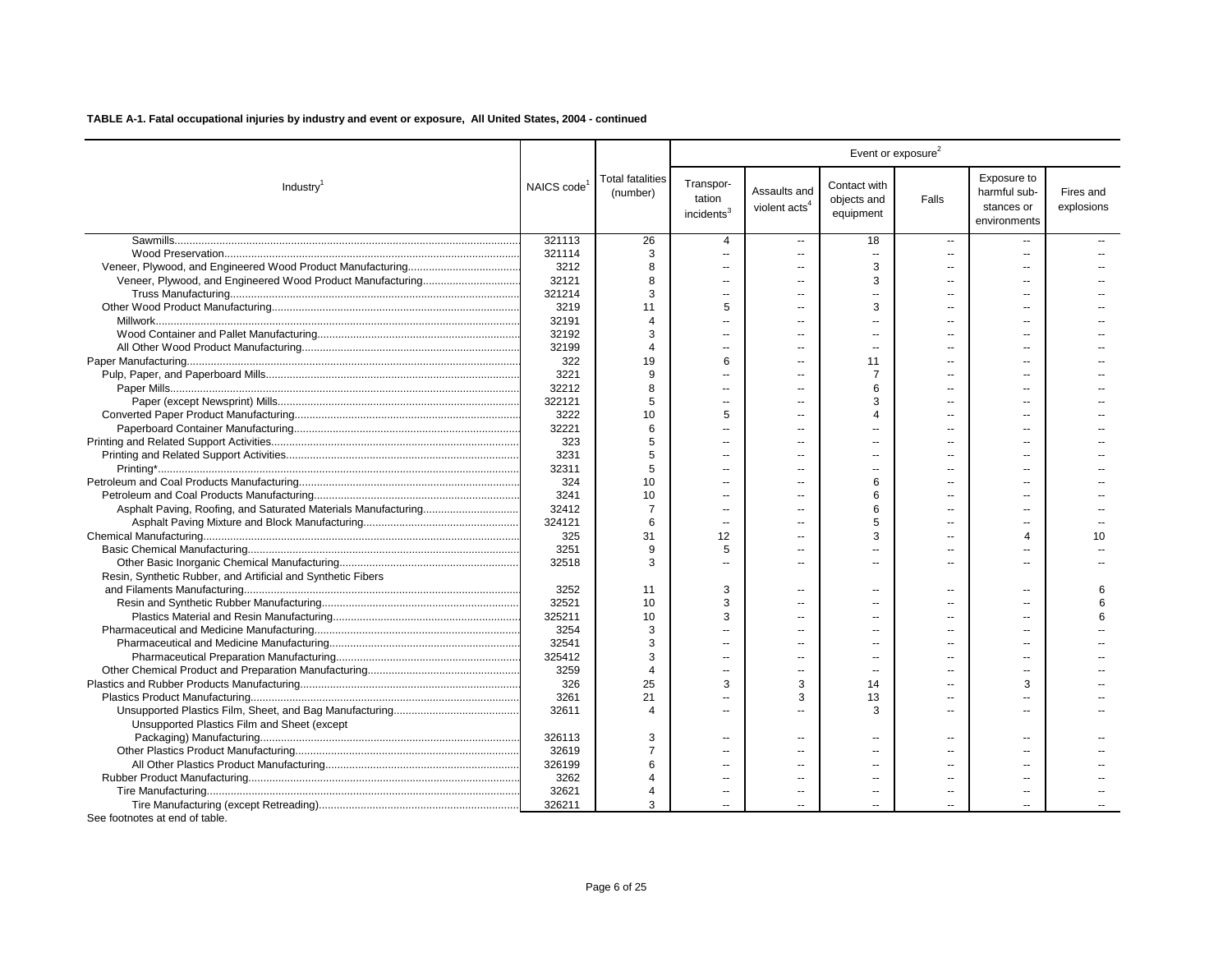| Industry <sup>1</sup>                                                 | NAICS code | <b>Total fatalities</b><br>(number) | Transpor-<br>tation<br>incidents <sup>3</sup> | Assaults and<br>violent acts <sup>4</sup> | Contact with<br>objects and<br>equipment | Falls                    | Exposure to<br>harmful sub-<br>stances or<br>environments | Fires and<br>explosions |
|-----------------------------------------------------------------------|------------|-------------------------------------|-----------------------------------------------|-------------------------------------------|------------------------------------------|--------------------------|-----------------------------------------------------------|-------------------------|
|                                                                       | 327        | 56                                  | 28                                            | $\overline{a}$                            | 16                                       | 5                        | 4                                                         |                         |
|                                                                       | 3271       | $\boldsymbol{\Delta}$               | $\overline{\phantom{a}}$                      | $\overline{a}$                            | 3                                        | $\overline{\phantom{a}}$ | $\overline{a}$                                            |                         |
|                                                                       | 32712      | 4                                   | $\overline{a}$                                | $\overline{a}$                            | 3                                        | $\overline{a}$           | $\overline{a}$                                            |                         |
|                                                                       | 3272       | 8                                   | $\overline{a}$                                | $\sim$                                    | 3                                        | $\sim$                   | $\sim$                                                    |                         |
|                                                                       | 32721      | 8                                   | $\overline{\phantom{a}}$                      | $\overline{a}$                            | 3                                        |                          | --                                                        |                         |
|                                                                       | 327215     | 3                                   | $\sim$                                        | $\overline{a}$                            | $\sim$                                   |                          | $\overline{a}$                                            |                         |
|                                                                       | 3273       | 39                                  | 24                                            | $\overline{a}$                            | 9                                        | $\overline{a}$           | 3                                                         |                         |
|                                                                       | 32732      | 21                                  | 16                                            | $\sim$                                    | 4                                        |                          | $\sim$                                                    |                         |
|                                                                       | 32733      | 6                                   | $\overline{\phantom{a}}$                      | $\overline{a}$                            | $\overline{a}$                           |                          |                                                           |                         |
|                                                                       | 327331     | 4                                   | $\sim$                                        | $\sim$                                    | $\overline{a}$                           |                          |                                                           |                         |
|                                                                       | 32739      | 9                                   | 3                                             | $\sim$                                    | 3                                        | $-$                      |                                                           |                         |
|                                                                       | 3279       | 4                                   | --                                            | $\overline{a}$                            | $-$                                      |                          |                                                           |                         |
|                                                                       | 32799      | 3                                   | $\sim$                                        | $\overline{a}$                            | $\sim$                                   | $\overline{a}$           | $\overline{a}$                                            |                         |
|                                                                       | 331        | 29                                  | 5                                             | $\sim$                                    | 12                                       | Δ                        | 3                                                         |                         |
|                                                                       | 3311       | 10                                  | 3                                             | ä.                                        | 3                                        |                          |                                                           |                         |
|                                                                       | 33111      | 10                                  | 3                                             |                                           | 3                                        |                          |                                                           |                         |
|                                                                       | 331111     | 9                                   | 3                                             | $\overline{a}$                            |                                          |                          |                                                           |                         |
|                                                                       | 3312       | 3                                   | $\overline{a}$                                | $\overline{a}$                            | 3                                        | $\overline{a}$           | $\overline{a}$                                            |                         |
|                                                                       | 3313       | 5                                   | $\sim$                                        | $\sim$                                    | $\overline{a}$                           |                          |                                                           |                         |
|                                                                       | 33131      | 5                                   | $\overline{a}$                                | $\sim$                                    | $\overline{a}$                           |                          | $\overline{a}$                                            |                         |
|                                                                       | 3314       | 6                                   | $\overline{a}$                                | $\overline{a}$                            | $\overline{a}$                           | $\overline{a}$           | $\overline{a}$                                            |                         |
|                                                                       | 33141      | $\Delta$                            | $\overline{a}$                                | $\sim$                                    | $\overline{a}$                           | $\overline{a}$           | $\sim$                                                    |                         |
| Primary Smelting and Refining of Nonferrous Metal                     |            |                                     |                                               |                                           |                                          |                          |                                                           |                         |
|                                                                       | 331419     | 3                                   | $\overline{a}$                                | $\overline{a}$                            | $\overline{a}$                           | $\sim$                   | $\overline{a}$                                            |                         |
|                                                                       | 3315       | 5                                   | $\overline{\phantom{a}}$                      | $\overline{a}$                            | $\overline{a}$                           |                          |                                                           |                         |
|                                                                       | 33151      | 5                                   | $\overline{\phantom{a}}$                      | $\overline{\phantom{a}}$                  | --                                       | $\sim$                   | $\overline{a}$                                            |                         |
|                                                                       | 331511     | $\overline{4}$                      |                                               |                                           |                                          |                          |                                                           |                         |
|                                                                       | 332        | 57                                  | 11                                            | 5                                         | 26                                       | 6                        |                                                           | 6                       |
|                                                                       | 3321       | 3                                   | $\overline{a}$                                | $\overline{\phantom{a}}$                  | --                                       |                          |                                                           |                         |
|                                                                       | 33211      | 3                                   | $\overline{a}$                                | $\overline{a}$                            | $\sim$                                   | $\overline{a}$           | $\overline{a}$                                            |                         |
|                                                                       | 3323       | 25                                  | 6                                             | 3                                         | 12                                       |                          |                                                           |                         |
|                                                                       | 33231      | 17                                  | 3                                             | $\overline{a}$                            | 10                                       | $\overline{a}$           | $\sim$                                                    |                         |
|                                                                       | 332311     | $\overline{4}$                      | Ξ.                                            | $\overline{a}$                            | u.                                       | $\overline{a}$           | $\overline{a}$                                            |                         |
|                                                                       | 332312     | 10                                  | $\sim$                                        | $\overline{a}$                            | $\overline{7}$                           |                          | $\overline{a}$                                            |                         |
|                                                                       | 33232      | 8                                   | 3                                             | $\sim$                                    | $\overline{a}$                           |                          | $\sim$                                                    |                         |
|                                                                       | 332322     | 3                                   | --                                            | $\sim$                                    | $\overline{a}$                           | $\overline{a}$           | $\overline{a}$                                            |                         |
|                                                                       | 332323     | 3                                   |                                               | $\overline{a}$                            | $\overline{a}$                           |                          |                                                           |                         |
|                                                                       | 3326       | 6                                   | $\overline{a}$                                | $\sim$                                    | 3                                        | $-$                      | $-$                                                       |                         |
|                                                                       | 33261      | 6                                   |                                               |                                           | 3                                        |                          |                                                           |                         |
|                                                                       | 332618     | 3                                   | $\overline{a}$                                | $\overline{a}$                            | $\overline{a}$                           |                          |                                                           |                         |
| Machine Shops; Turned Product; and Screw, Nut, and Bolt Manufacturing | 3327       | 6                                   | --                                            | $\sim$                                    | 3                                        |                          |                                                           |                         |
|                                                                       | 33271      | 6                                   | $\overline{a}$                                | $\overline{\phantom{a}}$                  | 3                                        |                          |                                                           |                         |
|                                                                       | 3328       | 5                                   | $\sim$                                        | ä.                                        | Ш.                                       |                          |                                                           |                         |
|                                                                       |            |                                     |                                               |                                           |                                          |                          |                                                           |                         |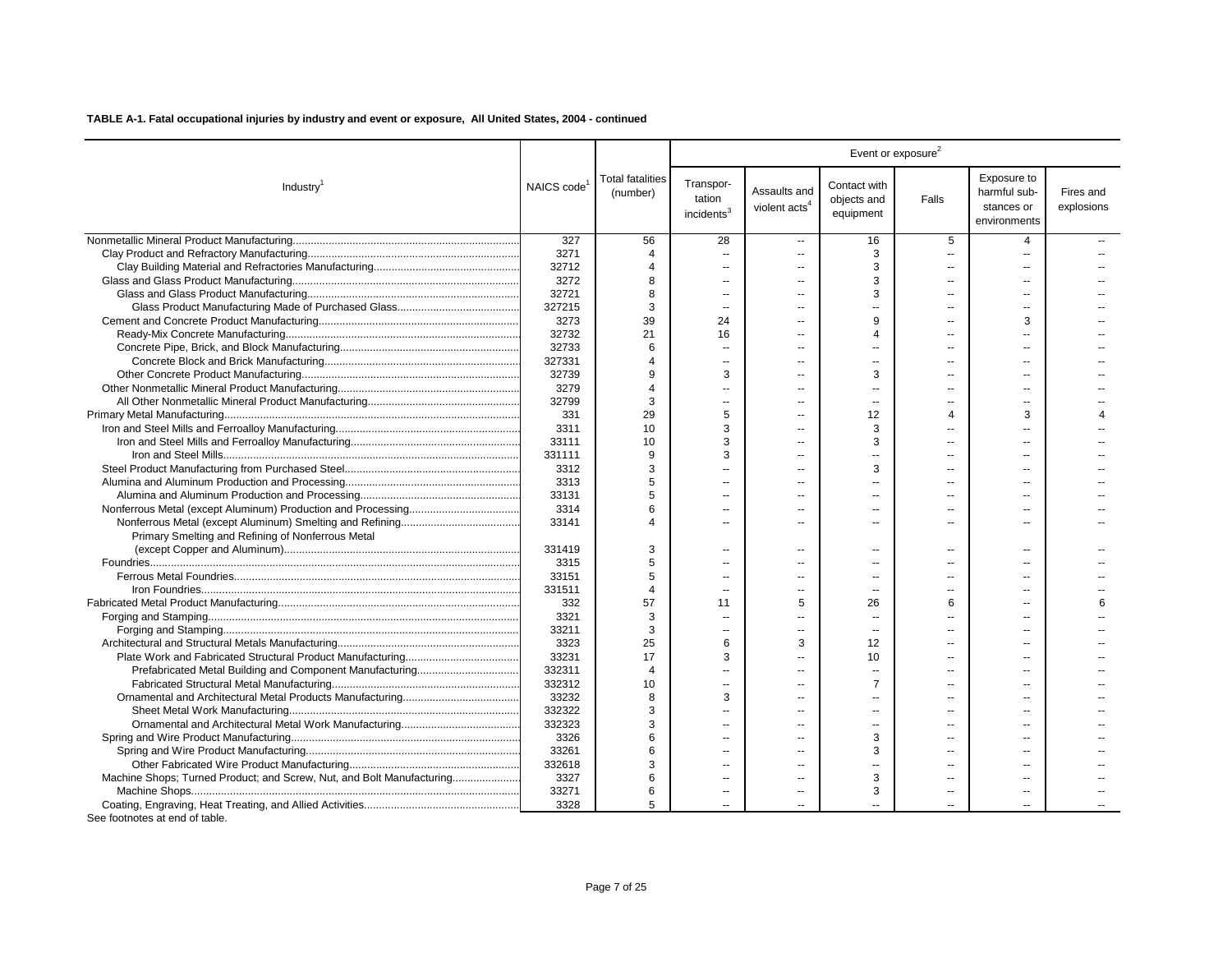|                                                                 |                         |                                     |                                               |                                           | Event or exposure <sup>2</sup>           |                          |                                                           |                         |  |  |
|-----------------------------------------------------------------|-------------------------|-------------------------------------|-----------------------------------------------|-------------------------------------------|------------------------------------------|--------------------------|-----------------------------------------------------------|-------------------------|--|--|
| Industry <sup>1</sup>                                           | NAICS code <sup>1</sup> | <b>Total fatalities</b><br>(number) | Transpor-<br>tation<br>incidents <sup>3</sup> | Assaults and<br>violent acts <sup>4</sup> | Contact with<br>objects and<br>equipment | Falls                    | Exposure to<br>harmful sub-<br>stances or<br>environments | Fires and<br>explosions |  |  |
|                                                                 | 33281                   | 5                                   | $\sim$                                        | $\overline{a}$                            | $\overline{a}$                           | $\overline{a}$           |                                                           |                         |  |  |
|                                                                 | 332813                  | 3                                   | $\sim$                                        | Ξ.                                        | $\mathbf{u}$                             | $\overline{\phantom{a}}$ | $\sim$                                                    |                         |  |  |
|                                                                 | 3329                    | 9                                   | $\sim$                                        | $\overline{a}$                            | $\boldsymbol{\Delta}$                    | $\sim$                   |                                                           |                         |  |  |
|                                                                 | 33291                   | 3                                   | $\overline{\phantom{a}}$                      | --                                        | 3                                        | --                       |                                                           |                         |  |  |
|                                                                 | 33299                   | 6                                   | $\sim$                                        | Ξ.                                        |                                          | $\overline{a}$           |                                                           |                         |  |  |
|                                                                 | 333                     | 26                                  | 9                                             | 3                                         | 9                                        | 3                        |                                                           |                         |  |  |
|                                                                 | 3331                    | 7                                   | $\overline{4}$                                | Ξ.                                        |                                          |                          |                                                           |                         |  |  |
|                                                                 | 33311                   | 3                                   |                                               |                                           |                                          |                          |                                                           |                         |  |  |
|                                                                 | 33313                   |                                     | $\sim$                                        | --                                        |                                          |                          |                                                           |                         |  |  |
|                                                                 | 333132                  | 3                                   | $\sim$                                        |                                           |                                          |                          |                                                           |                         |  |  |
|                                                                 | 3333                    | 3                                   | $\sim$                                        | $\overline{a}$                            | $\sim$                                   | --                       |                                                           |                         |  |  |
|                                                                 | 33331                   | з                                   | $\sim$                                        | $\overline{a}$                            | --                                       |                          |                                                           |                         |  |  |
|                                                                 | 3335                    | $\Delta$                            | $\sim$                                        | --                                        |                                          |                          |                                                           |                         |  |  |
|                                                                 | 33351                   | $\Delta$                            | ц.                                            | $\sim$                                    | $\sim$                                   |                          |                                                           |                         |  |  |
|                                                                 | 3336                    | 3                                   | $\sim$                                        | $\overline{a}$                            | $\overline{a}$                           | --                       |                                                           |                         |  |  |
| Engine, Turbine, and Power Transmission Equipment Manufacturing | 33361                   | 3                                   | $\sim$                                        | $\overline{a}$                            | $\overline{a}$                           | --                       |                                                           |                         |  |  |
|                                                                 | 3339                    | 5                                   | $\sim$                                        | $\overline{a}$                            |                                          | --                       |                                                           |                         |  |  |
|                                                                 | 334                     | 9                                   | $\overline{7}$                                |                                           |                                          |                          |                                                           |                         |  |  |
|                                                                 | 3341                    | 3                                   | $\sim$                                        |                                           |                                          | $\overline{a}$           |                                                           |                         |  |  |
|                                                                 | 33411                   | 3                                   | $\sim$                                        | $\overline{a}$                            |                                          | $\overline{a}$           | х.                                                        |                         |  |  |
| Navigational, Measuring, Electromedical, and Control            |                         |                                     |                                               |                                           |                                          |                          |                                                           |                         |  |  |
|                                                                 | 3345                    | $\boldsymbol{\Delta}$               | $\overline{\mathbf{A}}$                       | Ξ.                                        | $\sim$                                   | $\sim$                   | ц.                                                        |                         |  |  |
| Navigational, Measuring, Electromedical, and Control            |                         |                                     |                                               |                                           |                                          |                          |                                                           |                         |  |  |
|                                                                 | 33451                   | Δ                                   | $\overline{\mathbf{A}}$                       | $\overline{a}$                            |                                          | $\sim$                   | $\sim$                                                    |                         |  |  |
|                                                                 | 335                     | 6                                   | $\sim$                                        |                                           |                                          | --                       |                                                           |                         |  |  |
|                                                                 | 3353                    | $\boldsymbol{\Delta}$               | $\overline{\phantom{a}}$                      | --                                        | $\overline{a}$                           | $\overline{\phantom{a}}$ |                                                           |                         |  |  |
|                                                                 | 33531                   |                                     | $\sim$                                        | $\overline{a}$                            | $\sim$                                   | $\overline{\phantom{a}}$ |                                                           |                         |  |  |
|                                                                 | 336                     | 32                                  | 13                                            | $\overline{a}$                            | 9                                        | 5                        |                                                           |                         |  |  |
|                                                                 | 3361                    | 3                                   | $\overline{\phantom{a}}$                      | --                                        | $\overline{a}$                           | --                       |                                                           |                         |  |  |
|                                                                 | 3362                    |                                     |                                               | Ξ.                                        |                                          |                          |                                                           |                         |  |  |
|                                                                 | 33621                   | $\boldsymbol{\Delta}$               |                                               |                                           |                                          |                          |                                                           |                         |  |  |
|                                                                 | 3363                    | 12                                  | $\overline{4}$                                | Ξ.                                        | 6                                        | $\overline{a}$           | $\sim$                                                    |                         |  |  |
|                                                                 | 33637                   | 4                                   |                                               |                                           | 3                                        |                          |                                                           |                         |  |  |
|                                                                 | 33639                   | 3                                   | $\sim$                                        | Ξ.                                        | $\sim$                                   | $\overline{a}$           |                                                           |                         |  |  |
|                                                                 | 336399                  | 3                                   | $\sim$                                        | --                                        | $\overline{a}$                           |                          |                                                           |                         |  |  |
|                                                                 | 3364                    |                                     | 3                                             | $\overline{a}$                            | $\sim$                                   | $\sim$                   | х.                                                        |                         |  |  |
|                                                                 | 33641                   | $\boldsymbol{\Delta}$               | 3                                             |                                           |                                          |                          |                                                           |                         |  |  |
|                                                                 |                         | Δ                                   | 3                                             | $\overline{a}$                            | $\sim$                                   | $\overline{a}$           |                                                           |                         |  |  |
|                                                                 | 3366                    | 8                                   | 3                                             |                                           |                                          |                          |                                                           |                         |  |  |
|                                                                 | 33661                   | 8                                   | 3                                             | $\overline{a}$                            |                                          | --                       |                                                           |                         |  |  |
|                                                                 |                         | 5                                   |                                               | $\overline{a}$                            |                                          | $\overline{a}$           |                                                           |                         |  |  |
|                                                                 | 336612                  | 3                                   |                                               |                                           |                                          | --                       |                                                           |                         |  |  |
|                                                                 | 337                     | 10                                  |                                               |                                           | 4                                        |                          |                                                           |                         |  |  |
|                                                                 | 336411<br>336611        |                                     |                                               |                                           |                                          |                          |                                                           |                         |  |  |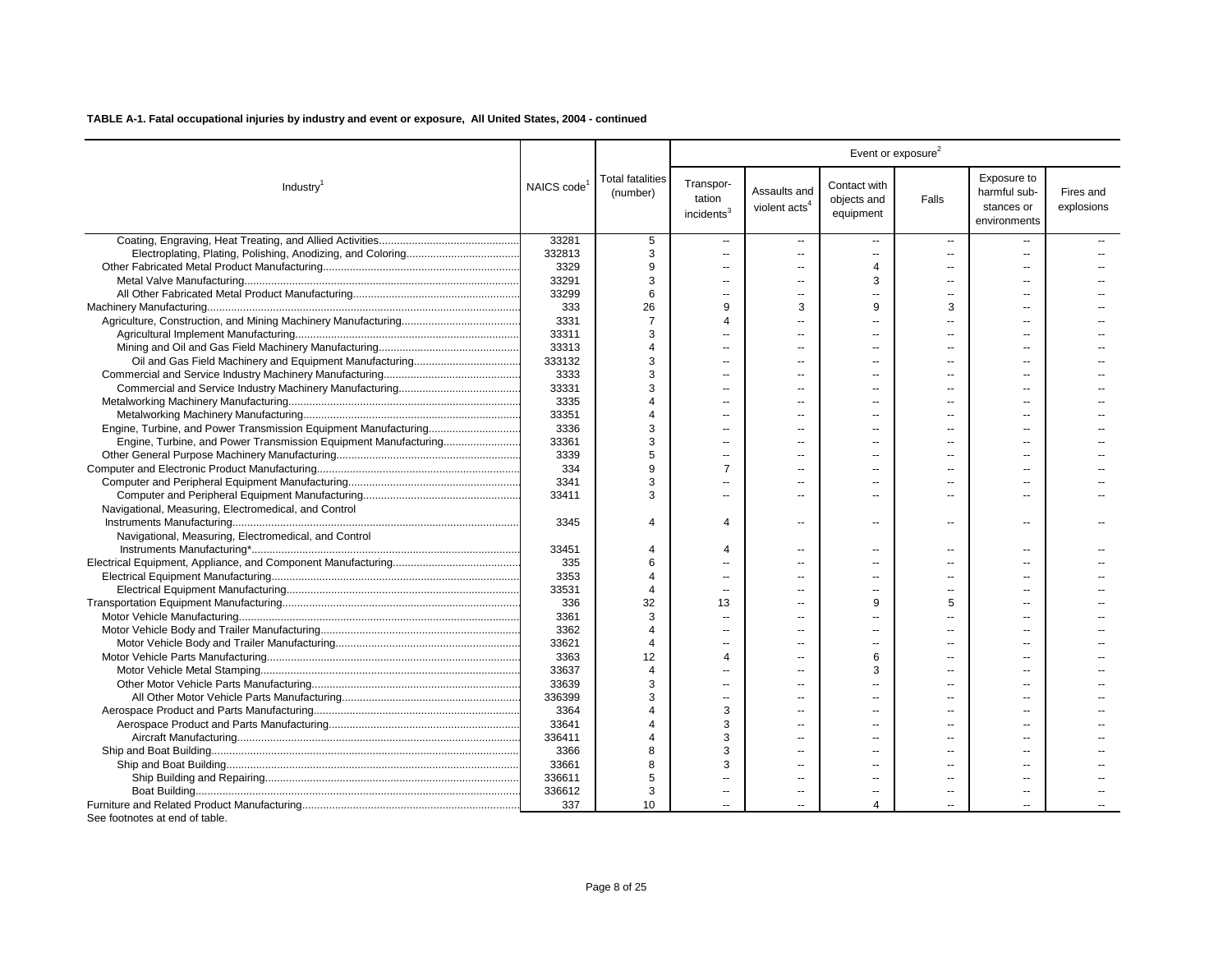|                                                                |                         |                                     |                                               |                                           |                                          | Event or exposure <sup>2</sup> |                                                           |                         |
|----------------------------------------------------------------|-------------------------|-------------------------------------|-----------------------------------------------|-------------------------------------------|------------------------------------------|--------------------------------|-----------------------------------------------------------|-------------------------|
| Industry <sup>1</sup>                                          | NAICS code <sup>1</sup> | <b>Total fatalities</b><br>(number) | Transpor-<br>tation<br>incidents <sup>3</sup> | Assaults and<br>violent acts <sup>4</sup> | Contact with<br>objects and<br>equipment | Falls                          | Exposure to<br>harmful sub-<br>stances or<br>environments | Fires and<br>explosions |
| Household and Institutional Furniture and Kitchen Cabinet      |                         |                                     |                                               |                                           |                                          |                                |                                                           |                         |
|                                                                | 3371                    | 8                                   | $\sim$ $\sim$                                 | $\ddotsc$                                 | 4                                        | $\overline{a}$                 | $\overline{a}$                                            |                         |
|                                                                | 33712                   | 6                                   | $\sim$                                        | $\overline{a}$                            | $\overline{a}$                           | $\sim$                         | $\overline{a}$                                            |                         |
|                                                                | 337121                  | 3                                   | $\sim$                                        | $\sim$                                    | $\overline{a}$                           |                                | $\sim$                                                    |                         |
|                                                                | 337122                  | 3                                   | $\overline{a}$                                | $\overline{a}$                            | $\overline{\phantom{a}}$                 | $\overline{\phantom{a}}$       | --                                                        |                         |
|                                                                | 339                     | 11                                  | 3                                             | $\Delta$                                  | 3                                        | ш.                             | $\sim$                                                    |                         |
|                                                                | 3391                    | 3                                   | $\sim$                                        | $\overline{a}$                            | $\sim$                                   | $\sim$                         |                                                           |                         |
|                                                                | 33911                   | 3                                   |                                               |                                           | $\sim$                                   |                                |                                                           |                         |
|                                                                | 3399                    | 8                                   | $\sim$                                        | $\overline{a}$                            | 3                                        | $\sim$                         | $\overline{a}$                                            |                         |
|                                                                | 33995                   | 5                                   |                                               |                                           | 3                                        | $\sim$                         |                                                           |                         |
|                                                                |                         | 2,711                               | 1,357                                         | 585                                       | 280                                      | 246                            | 182                                                       | 57                      |
|                                                                |                         | 1,473                               | 874                                           | 270                                       | 144                                      | 91                             | 60                                                        | 32                      |
|                                                                | 42                      | 205                                 | 119                                           | 19                                        | 35                                       | 13                             | $\overline{7}$                                            | 12                      |
|                                                                | 423                     | 101                                 | 46                                            | 10                                        | 25                                       | 6                              | 4                                                         | 10                      |
| Motor Vehicle and Motor Vehicle Parts and Supplies Merchant    |                         |                                     |                                               |                                           |                                          |                                |                                                           |                         |
|                                                                | 4231                    | 14                                  | 3                                             | $\sim$                                    | 3                                        | $\sim$                         | ш.                                                        | 5                       |
|                                                                | 42311                   | 6                                   | $\sim$                                        | $\overline{a}$                            | $\overline{a}$                           |                                |                                                           |                         |
|                                                                | 42314                   | 6                                   | $\sim$                                        | $\overline{a}$                            | $\overline{a}$                           | ш.                             |                                                           |                         |
|                                                                | 4233                    | 13                                  | 7                                             | $\sim$                                    | 4                                        | $\sim$                         |                                                           |                         |
| Lumber, Plywood, Millwork, and Wood Panel Merchant wholesalers | 42331                   | 3                                   | $\overline{a}$                                | $\overline{a}$                            | $\overline{a}$                           | $\overline{a}$                 | $\overline{a}$                                            |                         |
| Brick, Stone, and Related Construction Material Merchant       |                         |                                     |                                               |                                           |                                          |                                |                                                           |                         |
|                                                                | 42332                   | 9                                   | 5                                             | $\overline{a}$                            | 3                                        | $\overline{a}$                 | $\overline{a}$                                            |                         |
| Professional and Commercial Equipment and Supplies Merchant    |                         |                                     |                                               |                                           |                                          |                                |                                                           |                         |
|                                                                | 4234                    | $\overline{7}$                      | 6                                             | $\overline{\phantom{a}}$                  | $\overline{a}$                           | $\overline{a}$                 | $\sim$                                                    |                         |
| Medical, Dental, and Hospital Equipment and Supplies           |                         |                                     |                                               |                                           |                                          |                                |                                                           |                         |
|                                                                | 42345                   | 5                                   | 5                                             | $\overline{a}$                            | $\overline{a}$                           | $\sim$                         | $\overline{a}$                                            |                         |
|                                                                | 4235                    | 5                                   | $\overline{a}$                                | Ξ.                                        | 3                                        |                                |                                                           |                         |
|                                                                | 42351                   | 5                                   | $\overline{a}$                                | $\sim$                                    | 3                                        | $\overline{a}$                 | $\overline{a}$                                            |                         |
| Hardware, and Plumbing and Heating Equipment and Supplies      |                         |                                     |                                               |                                           |                                          |                                |                                                           |                         |
|                                                                | 4237                    | 5                                   | $\overline{a}$                                | $\overline{a}$                            | $\overline{a}$                           | ۵.                             | $\overline{a}$                                            |                         |
|                                                                | 4238                    | 20                                  | 8                                             | $\Delta$                                  | 3                                        | 3                              |                                                           |                         |
|                                                                | 42382                   | 7                                   | $\overline{a}$                                | $\overline{a}$                            | $\overline{a}$                           | $\sim$                         | $\overline{a}$                                            |                         |
|                                                                | 42383                   | 8                                   | 4                                             |                                           | $\sim$                                   |                                |                                                           |                         |
|                                                                | 42384                   | 3                                   | $\sim$                                        | ш.                                        | $\sim$                                   | $\overline{\phantom{a}}$       | $\overline{a}$                                            |                         |
|                                                                | 4239                    | 34                                  | 15                                            |                                           | 10                                       |                                | 3                                                         |                         |
|                                                                | 42393                   | 29                                  | 11                                            | $\overline{a}$                            | 10                                       | --                             | 3                                                         |                         |
|                                                                | 424                     | 95                                  | 67                                            | 8                                         | 10                                       | 6                              |                                                           |                         |
|                                                                | 4242                    | 7                                   | 6                                             |                                           |                                          |                                |                                                           |                         |
|                                                                | 42421                   | $\overline{7}$                      | 6                                             |                                           | $\overline{a}$                           |                                |                                                           |                         |
|                                                                |                         |                                     |                                               |                                           |                                          |                                |                                                           |                         |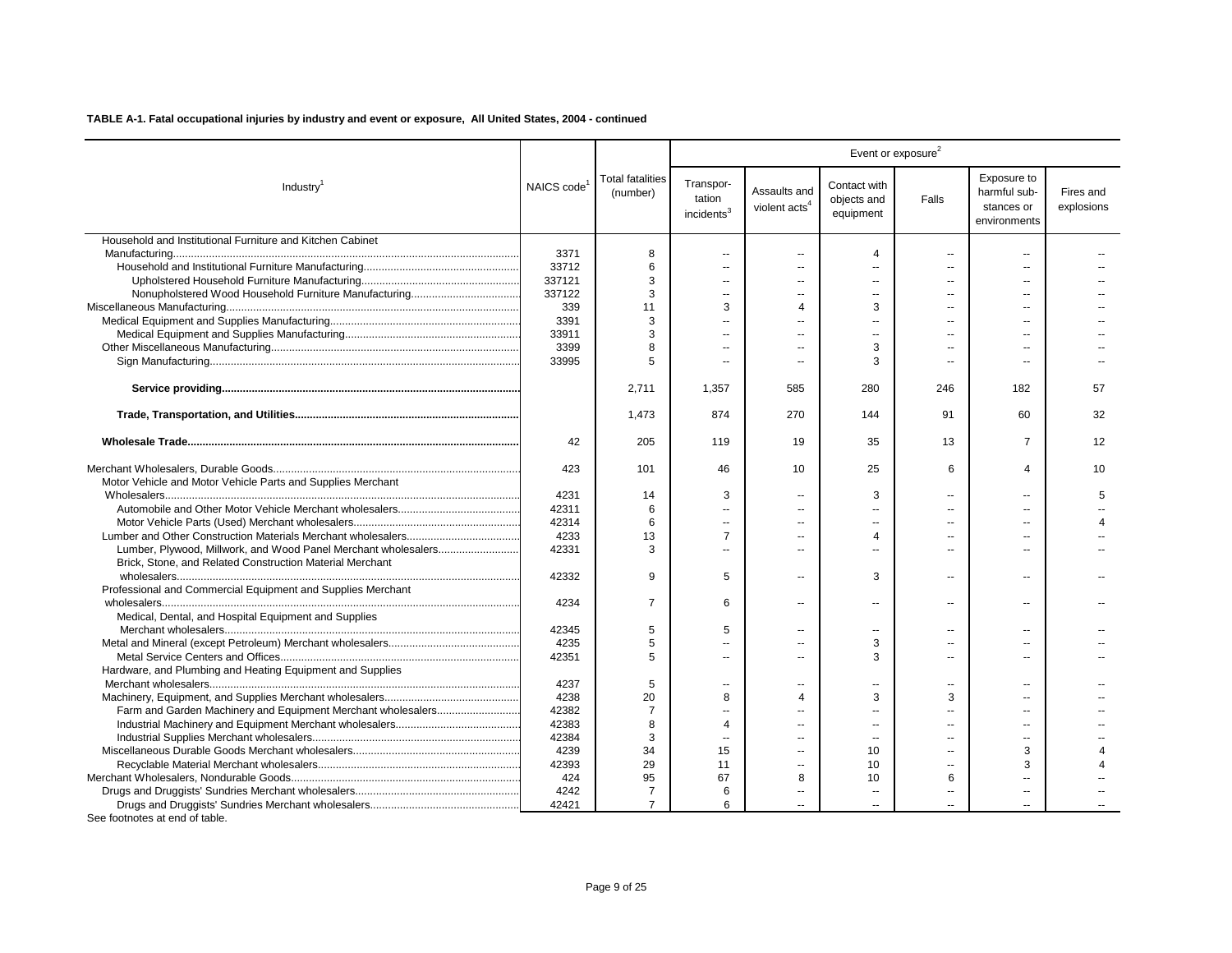|                                                        |                         |                                     |                                               |                                           | Event or exposure <sup>2</sup>           |                |                                                           |                         |  |  |
|--------------------------------------------------------|-------------------------|-------------------------------------|-----------------------------------------------|-------------------------------------------|------------------------------------------|----------------|-----------------------------------------------------------|-------------------------|--|--|
| Industry <sup>1</sup>                                  | NAICS code <sup>1</sup> | <b>Total fatalities</b><br>(number) | Transpor-<br>tation<br>incidents <sup>3</sup> | Assaults and<br>violent acts <sup>4</sup> | Contact with<br>objects and<br>equipment | Falls          | Exposure to<br>harmful sub-<br>stances or<br>environments | Fires and<br>explosions |  |  |
|                                                        | 4243                    | 3                                   | $\overline{a}$                                | $\sim$                                    | $\sim$                                   | $\sim$         |                                                           |                         |  |  |
|                                                        | 4244                    | 27                                  | 21                                            | 3                                         | $\sim$                                   | $\overline{a}$ |                                                           |                         |  |  |
|                                                        | 42441                   | 6                                   | 6                                             | $\overline{a}$                            | $\overline{a}$                           | $\overline{a}$ |                                                           |                         |  |  |
|                                                        | 42443                   | 3                                   | 3                                             |                                           |                                          |                |                                                           |                         |  |  |
|                                                        | 42445                   | 3                                   | ц,                                            | --                                        |                                          |                |                                                           |                         |  |  |
|                                                        | 42448                   | 6                                   | $\overline{4}$                                | $\sim$                                    | $\sim$                                   | $\sim$         | ست                                                        |                         |  |  |
|                                                        | 42449                   | 5                                   | 3                                             | $\overline{a}$                            |                                          | $\overline{a}$ |                                                           |                         |  |  |
|                                                        | 4245                    | 11                                  | 3                                             | $\overline{a}$                            | $\Delta$                                 |                | х.                                                        |                         |  |  |
|                                                        | 42451                   | 10                                  | 3                                             | $\overline{a}$                            | $\Delta$                                 | $\overline{a}$ |                                                           |                         |  |  |
|                                                        | 4247                    | 19                                  | 17                                            | ۰.                                        |                                          | $\overline{a}$ | $\sim$                                                    |                         |  |  |
|                                                        | 42471                   | $\boldsymbol{\Delta}$               | $\overline{4}$                                | $\overline{a}$                            | $\sim$                                   | $\overline{a}$ |                                                           |                         |  |  |
| Petroleum and Petroleum Products Merchant wholesalers  |                         |                                     |                                               |                                           |                                          |                |                                                           |                         |  |  |
|                                                        | 42472                   | 14                                  | 12                                            | ۰.                                        |                                          | $\overline{a}$ |                                                           |                         |  |  |
|                                                        | 4249                    | 22                                  | 14                                            | ä,                                        | $\overline{4}$                           | $\overline{a}$ | $\sim$                                                    |                         |  |  |
|                                                        | 42491                   | 12                                  | 6                                             | $\overline{a}$                            | 3                                        | $\overline{a}$ | $\sim$                                                    |                         |  |  |
| Flower, Nursery Stock, and Florists' Supplies Merchant |                         |                                     |                                               |                                           |                                          |                |                                                           |                         |  |  |
|                                                        | 42493                   | 4                                   | $\overline{4}$                                | $\sim$                                    |                                          | $-$            | $\sim$                                                    |                         |  |  |
|                                                        | 42499                   | 3                                   | $\overline{\phantom{a}}$                      | $\overline{a}$                            | $\sim$                                   | $\overline{a}$ |                                                           |                         |  |  |
|                                                        | 425                     | 9                                   | 6                                             |                                           |                                          |                |                                                           |                         |  |  |
|                                                        | 4251                    | 9                                   | 6                                             |                                           |                                          | $\overline{a}$ |                                                           |                         |  |  |
|                                                        | 42512                   | $\overline{7}$                      | 6                                             | $\overline{a}$                            | $\overline{a}$                           | $\overline{a}$ | $\sim$                                                    |                         |  |  |
|                                                        | 44-45                   | 377                                 | 106                                           | 188                                       | 22                                       | 37             | 15                                                        | 8                       |  |  |
|                                                        | 441                     | 77                                  | 38                                            | 20                                        | $\overline{7}$                           | 4              | $\sim$                                                    | 6                       |  |  |
|                                                        | 4411                    | 41                                  | 20                                            | 14                                        | $\overline{4}$                           |                |                                                           |                         |  |  |
|                                                        | 44111                   | 16                                  | 12                                            | ä,                                        | 3                                        | $\overline{a}$ | $\sim$                                                    |                         |  |  |
|                                                        | 44112                   | 11                                  | $\ddotsc$                                     | 8                                         |                                          |                | $\sim$                                                    |                         |  |  |
|                                                        | 4412                    | 8                                   | 6                                             | ۰.                                        | $\sim$                                   | $\overline{a}$ | $\sim$                                                    |                         |  |  |
|                                                        | 44121                   | 3                                   | $\sim$                                        |                                           | ш.                                       |                |                                                           |                         |  |  |
|                                                        | 44122                   | 4                                   | $\overline{4}$                                | ۰.                                        | $\overline{a}$                           | $\overline{a}$ | $\sim$                                                    |                         |  |  |
|                                                        | 4413                    | 27                                  | 11                                            | 6                                         | 3                                        |                |                                                           | 5                       |  |  |
|                                                        | 44131                   | 15                                  | 11                                            | $\overline{a}$                            | $\overline{a}$                           | $\overline{a}$ | $\sim$                                                    |                         |  |  |
|                                                        | 44132                   | 12                                  | $\sim$                                        | $\overline{4}$                            | 3                                        |                |                                                           | 5                       |  |  |
|                                                        | 442                     | 9                                   | $\sim$                                        | $\overline{4}$                            |                                          |                |                                                           |                         |  |  |
|                                                        | 4422                    | $\overline{7}$                      | $\sim$                                        | 3                                         | $\overline{a}$                           | $\sim$         | $\sim$                                                    |                         |  |  |
|                                                        | 44221                   | $\boldsymbol{\varDelta}$            | $\overline{a}$                                | $\overline{a}$                            | $\overline{a}$                           | $\overline{a}$ |                                                           |                         |  |  |
|                                                        | 443                     | $\overline{7}$                      | $\sim$                                        | $\boldsymbol{\Delta}$                     | ш.                                       |                | $\sim$                                                    |                         |  |  |
|                                                        | 4431                    | $\overline{7}$                      | $\sim$                                        | $\boldsymbol{4}$                          | $\sim$                                   | $\overline{a}$ |                                                           |                         |  |  |
|                                                        | 44311                   | 6                                   | $\overline{\phantom{a}}$                      | $\boldsymbol{\Delta}$                     | $\sim$                                   | $\overline{a}$ | $\sim$                                                    |                         |  |  |
|                                                        | 443112                  | $\overline{4}$                      | $\sim$ $\sim$                                 | 3                                         |                                          |                |                                                           |                         |  |  |
|                                                        | 444                     | 39                                  | 22                                            | 3                                         | 5                                        | 6              | 3                                                         |                         |  |  |
| See footnotes at end of table.                         | 4441                    | 29                                  | 15                                            |                                           | 4                                        | 5              | 3                                                         |                         |  |  |

Page 10 of 25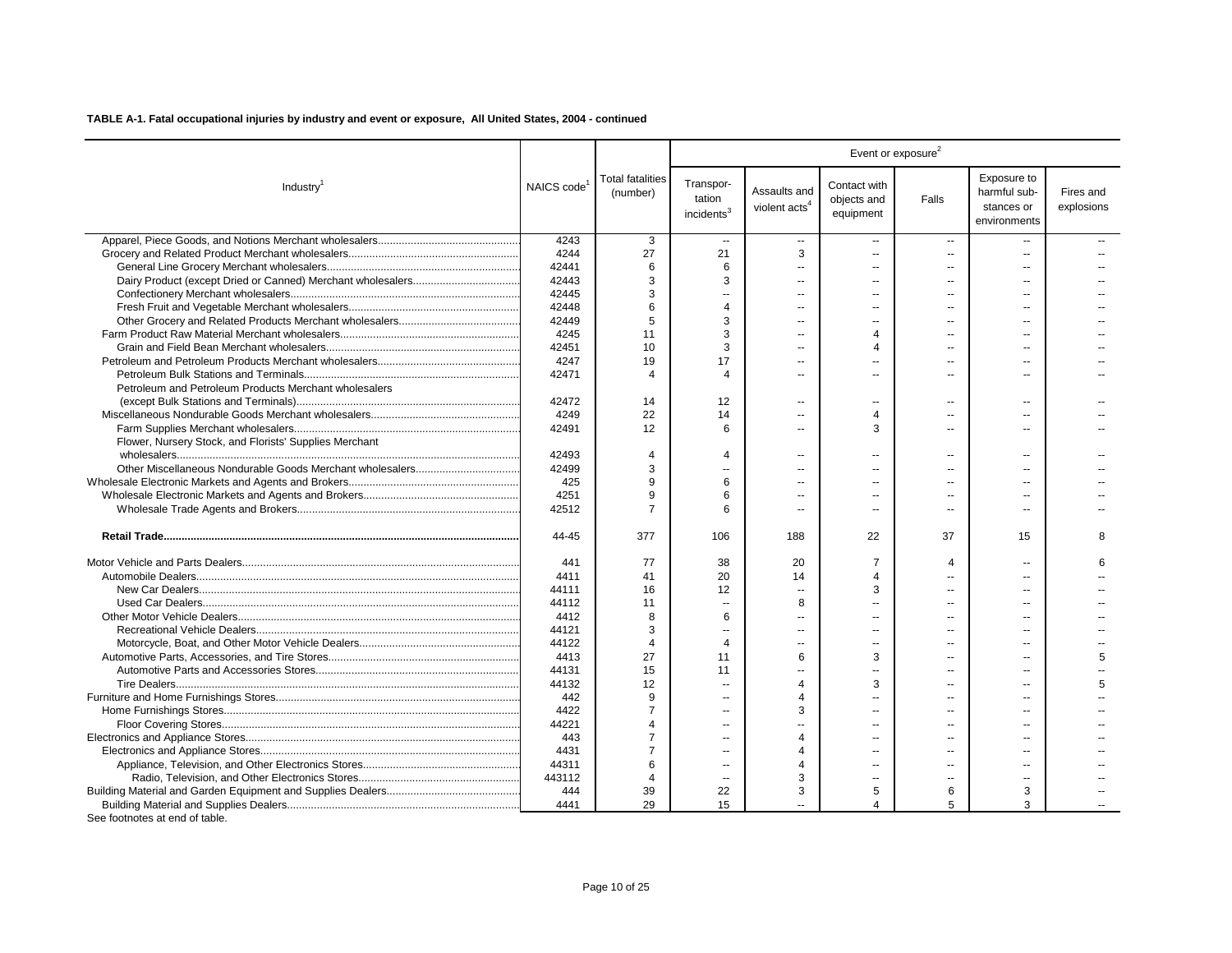|                       |                         |                                     |                                               |                                           | Event or exposure <sup>2</sup>           |                |                                                           |                         |  |
|-----------------------|-------------------------|-------------------------------------|-----------------------------------------------|-------------------------------------------|------------------------------------------|----------------|-----------------------------------------------------------|-------------------------|--|
| Industry <sup>1</sup> | NAICS code <sup>1</sup> | <b>Total fatalities</b><br>(number) | Transpor-<br>tation<br>incidents <sup>3</sup> | Assaults and<br>violent acts <sup>4</sup> | Contact with<br>objects and<br>equipment | Falls          | Exposure to<br>harmful sub-<br>stances or<br>environments | Fires and<br>explosions |  |
|                       | 44411                   | 9                                   | 5                                             | $\overline{a}$                            | $\overline{a}$                           | $\sim$         |                                                           |                         |  |
|                       | 44413                   | $\boldsymbol{\Delta}$               | $\overline{\phantom{a}}$                      | ш,                                        |                                          | $\overline{a}$ |                                                           |                         |  |
|                       | 44419                   | 13                                  | $\overline{7}$                                | $\overline{a}$                            | $\overline{a}$                           | 3              | $\sim$                                                    |                         |  |
|                       | 4442                    | 10                                  | $\overline{7}$                                | $\overline{a}$                            |                                          |                |                                                           |                         |  |
|                       | 44422                   | 9                                   | 6                                             | $\overline{a}$                            | $\overline{a}$                           | ۰.             | $\sim$                                                    |                         |  |
|                       | 445                     | 85                                  | 11                                            | 63                                        |                                          | 6              | Δ                                                         |                         |  |
|                       | 4451                    | 73                                  | 10                                            | 54                                        |                                          | 5              | 3                                                         |                         |  |
|                       | 44511                   | 39                                  | 9                                             | 21                                        |                                          | 5              | 3                                                         |                         |  |
|                       | 44512                   | 32                                  | $\sim$                                        | 31                                        | $\sim$                                   |                |                                                           |                         |  |
|                       | 4452                    | 5                                   | ш.                                            |                                           |                                          |                |                                                           |                         |  |
|                       | 4453                    | $\overline{7}$                      | $\sim$                                        | $\overline{7}$                            | $\overline{a}$                           | $\overline{a}$ |                                                           |                         |  |
|                       | 44531                   | $\overline{7}$                      | $\sim$                                        | $\overline{7}$                            |                                          |                |                                                           |                         |  |
|                       | 446                     | 17                                  | $\overline{4}$                                | 9                                         |                                          | 3              |                                                           |                         |  |
|                       | 4461                    | 17                                  | $\overline{4}$                                | 9                                         | $\overline{a}$                           | 3              |                                                           |                         |  |
|                       | 44611                   | 10                                  | $\overline{4}$                                | 5                                         |                                          |                |                                                           |                         |  |
|                       | 44612                   | 5                                   | $\overline{a}$                                | $\Delta$                                  |                                          |                |                                                           |                         |  |
|                       | 447                     | 45                                  | 3                                             | 41                                        |                                          |                |                                                           |                         |  |
|                       | 4471                    | 45                                  | 3                                             | 41                                        |                                          |                |                                                           |                         |  |
|                       | 44711                   | 40                                  | 3                                             | 36                                        |                                          |                |                                                           |                         |  |
|                       | 44719                   | $\Delta$                            |                                               | $\Delta$                                  |                                          |                |                                                           |                         |  |
|                       | 448                     | 13                                  | $\overline{4}$                                | 8                                         |                                          |                |                                                           |                         |  |
|                       | 4481                    | 8                                   | $\sim$                                        | 6                                         | $\sim$                                   | $\sim$         | ц.                                                        |                         |  |
|                       | 44814                   | 5                                   | $\sim$                                        | 5                                         |                                          |                |                                                           |                         |  |
|                       | 4483                    | 3                                   | $\sim$                                        | $\overline{a}$                            |                                          |                |                                                           |                         |  |
|                       | 451                     | 15                                  | $\sim$                                        | 10                                        |                                          |                |                                                           |                         |  |
|                       | 4511                    | 6                                   | $\sim$                                        | 3                                         |                                          |                |                                                           |                         |  |
|                       | 45111                   | 5                                   | $\sim$                                        | 3                                         |                                          |                |                                                           |                         |  |
|                       | 4512                    | 9                                   | $\overline{a}$                                | $\overline{7}$                            |                                          |                |                                                           |                         |  |
|                       | 45121                   | 5                                   | $\sim$                                        |                                           | $\sim$                                   | $\overline{a}$ |                                                           |                         |  |
|                       | 45122                   | 3                                   | $\overline{\phantom{a}}$                      | 3                                         | $\overline{a}$                           | $\overline{a}$ |                                                           |                         |  |
|                       | 452                     | 26                                  | $\overline{4}$                                | 6                                         | 3                                        | 12             |                                                           |                         |  |
|                       | 4521                    | 17                                  | 3                                             | 3                                         |                                          | 9              |                                                           |                         |  |
|                       | 45211                   | 17                                  | 3                                             | 3                                         |                                          | 9              |                                                           |                         |  |
|                       | 452111                  | 8                                   | $\overline{a}$                                | $\overline{a}$                            |                                          | 6              |                                                           |                         |  |
|                       | 452112                  | 8                                   | $\overline{\phantom{a}}$                      | 3                                         |                                          | 3              |                                                           |                         |  |
|                       | 4529                    | 9                                   |                                               | 3                                         |                                          | 3              |                                                           |                         |  |
|                       | 45291                   | 5                                   | $\overline{\phantom{a}}$                      |                                           |                                          |                |                                                           |                         |  |
|                       | 45299                   | $\boldsymbol{\Delta}$               | $\overline{\phantom{a}}$                      | $\overline{a}$                            | $\sim$                                   |                | $\sim$                                                    |                         |  |
|                       | 453                     | 28                                  | $\overline{7}$                                | 16                                        |                                          |                | 3                                                         |                         |  |
|                       | 4531                    | 3                                   | $\overline{\phantom{a}}$                      | $\overline{a}$                            | $\sim$                                   | $\sim$         |                                                           |                         |  |
|                       | 45311                   | 3                                   | $\sim$                                        | $\overline{a}$                            |                                          | $\sim$         |                                                           |                         |  |
|                       | 4532                    | 5                                   | $\overline{\phantom{a}}$                      | 3                                         | $\overline{\phantom{a}}$                 | --             |                                                           |                         |  |
|                       | 45322                   | 3                                   | $\sim$                                        | 3                                         |                                          |                |                                                           |                         |  |
|                       |                         |                                     |                                               |                                           |                                          |                |                                                           |                         |  |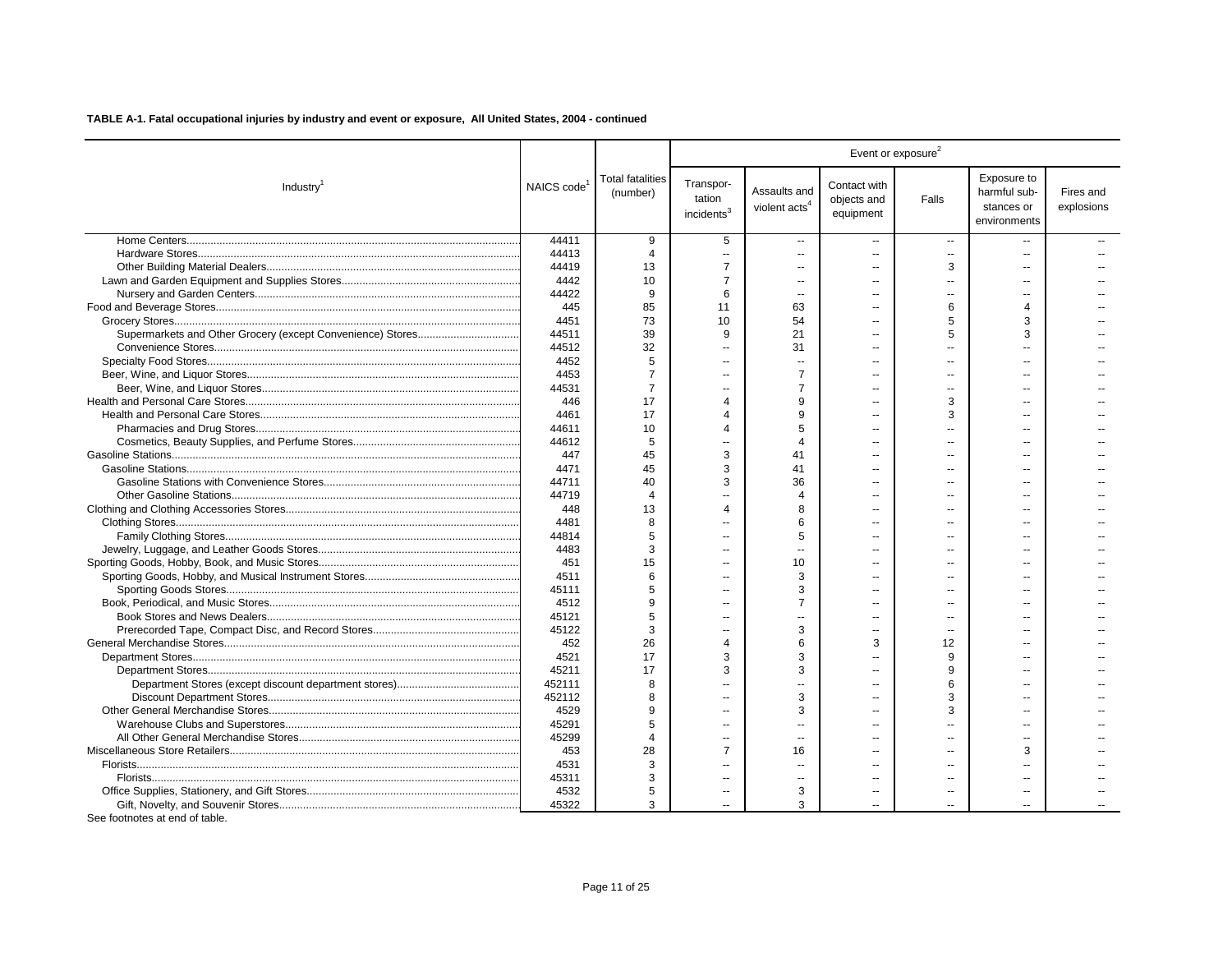|                                                 |                         |                                     |                                               |                                           |                                          | Event or exposure <sup>2</sup> |                                                           |                         |
|-------------------------------------------------|-------------------------|-------------------------------------|-----------------------------------------------|-------------------------------------------|------------------------------------------|--------------------------------|-----------------------------------------------------------|-------------------------|
| Industry <sup>1</sup>                           | NAICS code <sup>1</sup> | <b>Total fatalities</b><br>(number) | Transpor-<br>tation<br>incidents <sup>3</sup> | Assaults and<br>violent acts <sup>4</sup> | Contact with<br>objects and<br>equipment | Falls                          | Exposure to<br>harmful sub-<br>stances or<br>environments | Fires and<br>explosions |
|                                                 | 4533                    | 5                                   | $\sim$                                        | $\overline{4}$                            | $\sim$                                   | $\sim$                         | $\sim$                                                    |                         |
|                                                 | 45331                   | 5                                   | $\overline{\phantom{a}}$                      | $\overline{4}$                            | $\overline{a}$                           | $\overline{\phantom{a}}$       |                                                           |                         |
|                                                 | 4539                    | 15                                  | $\overline{4}$                                | 8                                         | ÷.                                       | $\overline{\phantom{a}}$       |                                                           |                         |
|                                                 | 45393                   | 4                                   | $\overline{\phantom{a}}$                      | Ξ.                                        | $\overline{a}$                           |                                | $\sim$                                                    |                         |
|                                                 | 45399                   | 8                                   | $\sim$                                        | 5                                         | $\overline{a}$                           | $\overline{a}$                 | $\sim$                                                    |                         |
| All Other Miscellaneous Store Retailers (except |                         |                                     |                                               |                                           |                                          |                                |                                                           |                         |
|                                                 | 453998                  | 6                                   | $\sim$                                        | 3                                         | $\sim$                                   | $\overline{a}$                 | $\sim$                                                    |                         |
|                                                 | 454                     | 15                                  | 8                                             | $\Delta$                                  | $\overline{a}$                           | $\overline{a}$                 | $\sim$                                                    |                         |
|                                                 | 4543                    | 12                                  | 6                                             | 3                                         | $\overline{a}$                           | $\overline{a}$                 | $\sim$                                                    |                         |
|                                                 | 45431                   | 3                                   | $\sim$                                        | $\sim$                                    | $\sim$                                   | $\sim$                         | $\sim$                                                    |                         |
|                                                 | 45439                   | 9                                   | 5                                             | $\overline{a}$                            | $\sim$                                   | $\overline{a}$                 | $\sim$                                                    |                         |
|                                                 | 48-49                   | 840                                 | 636                                           | 61                                        | 83                                       | 32                             | 24                                                        | 3                       |
|                                                 | 481                     | 47                                  | 46                                            | $\overline{a}$                            | $\overline{a}$                           | $\overline{a}$                 | $\sim$                                                    |                         |
|                                                 | 4811                    | 13                                  | 12                                            |                                           |                                          |                                |                                                           |                         |
|                                                 | 48111                   | 13                                  | 12                                            | --                                        |                                          | $\overline{a}$                 |                                                           |                         |
|                                                 | 481111                  | 8                                   | $\overline{7}$                                |                                           |                                          |                                |                                                           |                         |
|                                                 | 481112                  | 5                                   | 5                                             |                                           |                                          |                                |                                                           |                         |
|                                                 | 4812                    | 34                                  | 34                                            | $\overline{a}$                            | ш.                                       | $\sim$                         | ست                                                        |                         |
|                                                 | 48121                   | 34                                  | 34                                            | $\overline{a}$                            |                                          | $\overline{a}$                 |                                                           |                         |
|                                                 | 481211                  | 22                                  | 22                                            | --                                        |                                          |                                | $\sim$                                                    |                         |
|                                                 | 481212                  | 3                                   | 3                                             | $\overline{a}$                            |                                          | $\overline{a}$                 |                                                           |                         |
|                                                 | 481219                  | 5                                   | 5                                             | $\overline{a}$                            | ш.                                       | $-$                            | $\sim$                                                    |                         |
|                                                 | 482                     | 19                                  | 17                                            | $\overline{a}$                            | $\sim$                                   | $-$                            |                                                           |                         |
|                                                 | 4821                    | 19                                  | 17                                            | Ξ.                                        |                                          | $\overline{a}$                 | $\sim$                                                    |                         |
|                                                 | 48211                   | 19                                  | 17                                            | --                                        | $\overline{a}$                           | --                             |                                                           |                         |
|                                                 | 482111                  | 13                                  | 13                                            |                                           |                                          |                                |                                                           |                         |
|                                                 | 483                     | 44                                  | 40                                            |                                           |                                          |                                |                                                           |                         |
|                                                 | 4831                    | 40                                  | 37                                            | Ξ.                                        | $\sim$                                   |                                | $\sim$                                                    |                         |
|                                                 | 48311                   | 40                                  | 37                                            | $\sim$                                    | $\sim$                                   |                                |                                                           |                         |
|                                                 | 483111                  | 37                                  | 34                                            | Ξ.                                        | $\sim$                                   | $\overline{a}$                 | $\sim$                                                    |                         |
|                                                 | 483113                  | 3                                   | 3                                             |                                           |                                          |                                |                                                           |                         |
|                                                 | 4832                    | $\Delta$                            | 3                                             | $\overline{a}$                            | $\sim$                                   | $\overline{a}$                 | $\sim$                                                    |                         |
|                                                 | 48321                   | $\Delta$                            | 3                                             | $\overline{a}$                            | $\overline{a}$                           | $\overline{a}$                 | $\sim$                                                    |                         |
|                                                 | 483211                  | 3                                   | 3                                             | $\overline{a}$                            | $\sim$                                   | $\overline{a}$                 | $\sim$                                                    |                         |
|                                                 | 484                     | 517                                 | 417                                           | 12                                        | 55                                       | 16                             | 14                                                        |                         |
|                                                 | 4841                    | 389                                 | 320                                           | 5                                         | 37                                       | 13                             | 11                                                        |                         |
|                                                 | 48411                   | 56                                  | 36                                            | Ξ.                                        | 10                                       | 4                              | 3                                                         |                         |
|                                                 | 48412                   | 301                                 | 257                                           | $\overline{4}$                            | 24                                       | 9                              | 6                                                         |                         |
|                                                 | 484121                  | 173                                 | 144                                           | Δ                                         | 13                                       | $\overline{7}$                 |                                                           |                         |
|                                                 | 484122                  | 37                                  | 30                                            | --                                        | 5                                        |                                |                                                           |                         |
|                                                 | 4842                    | 111                                 | 81                                            | 6                                         | 18                                       | 3                              | 3                                                         |                         |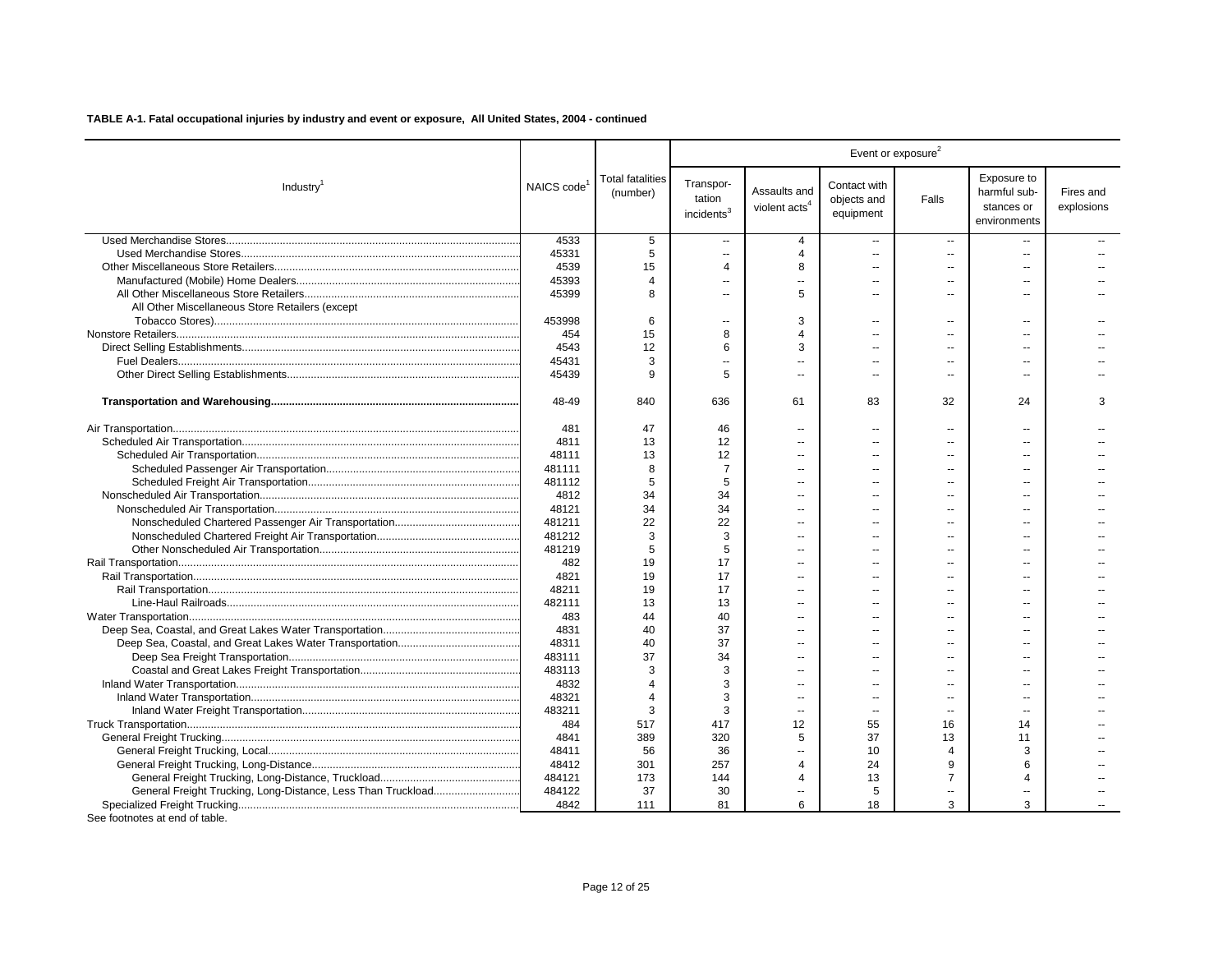|                                                                 |            |                                     |                                               |                                           | Event or exposure <sup>2</sup>           |                          |                                                           |                         |
|-----------------------------------------------------------------|------------|-------------------------------------|-----------------------------------------------|-------------------------------------------|------------------------------------------|--------------------------|-----------------------------------------------------------|-------------------------|
| Industry <sup>1</sup>                                           | NAICS code | <b>Total fatalities</b><br>(number) | Transpor-<br>tation<br>incidents <sup>3</sup> | Assaults and<br>violent acts <sup>4</sup> | Contact with<br>objects and<br>equipment | Falls                    | Exposure to<br>harmful sub-<br>stances or<br>environments | Fires and<br>explosions |
|                                                                 | 48421      | 10                                  | 8                                             | $\overline{a}$                            | $\sim$                                   | $\mathbf{u}$             |                                                           |                         |
|                                                                 | 48422      | 51                                  | 36                                            | $\sim$                                    | 12                                       |                          |                                                           |                         |
| Specialized Freight (except Used Goods) Trucking, Long-Distance | 48423      | 46                                  | 34                                            | 3                                         | 6                                        | $\sim$                   | $\overline{a}$                                            |                         |
|                                                                 | 485        | 76                                  | 33                                            | 41                                        | $\overline{a}$                           |                          |                                                           |                         |
|                                                                 | 4851       | Δ                                   | 3                                             | $\overline{a}$                            | $\overline{a}$                           |                          | --                                                        |                         |
|                                                                 | 48511      | $\overline{4}$                      | 3                                             | ш.                                        | $\sim$                                   |                          | $\sim$                                                    |                         |
|                                                                 | 485112     | 3                                   | $\sim$                                        | $\overline{a}$                            |                                          |                          |                                                           |                         |
|                                                                 | 4853       | 58                                  | 19                                            | 39                                        |                                          |                          |                                                           |                         |
|                                                                 | 48531      | 53                                  | 15                                            | 38                                        | $\overline{a}$                           | $\overline{\phantom{a}}$ | $\overline{a}$                                            |                         |
|                                                                 | 48532      | 5                                   | 4                                             | $\sim$                                    | $\sim$                                   |                          |                                                           |                         |
|                                                                 | 4855       | 7                                   | 5                                             | ш.                                        | $-$                                      | $\overline{a}$           | $\sim$                                                    |                         |
|                                                                 | 48551      | $\overline{7}$                      | 5                                             |                                           | $\sim$                                   |                          |                                                           |                         |
|                                                                 | 4859       | $\Delta$                            | Δ                                             |                                           |                                          |                          |                                                           |                         |
|                                                                 | 48599      | Δ                                   |                                               |                                           |                                          |                          |                                                           |                         |
|                                                                 | 485999     | 3                                   | 3                                             |                                           |                                          |                          |                                                           |                         |
|                                                                 | 486        | 4                                   |                                               |                                           |                                          |                          | 3                                                         |                         |
|                                                                 | 487        | 7                                   | $\overline{7}$                                | $\overline{a}$                            |                                          |                          |                                                           |                         |
|                                                                 | 4879       | $\overline{4}$                      | 4                                             | $\overline{a}$                            | $\overline{a}$                           |                          |                                                           |                         |
|                                                                 | 48799      | $\overline{4}$                      | 4                                             | $\overline{a}$                            | $\overline{a}$                           |                          | --                                                        |                         |
|                                                                 | 488        | 80                                  | 42                                            | 6                                         | 23                                       | 5                        | 3                                                         |                         |
|                                                                 | 4881       | 14                                  | 9                                             |                                           | 3                                        |                          |                                                           |                         |
|                                                                 | 48811      | 6                                   | 6                                             | $\sim$                                    | $\overline{a}$                           |                          |                                                           |                         |
|                                                                 | 488119     | 6                                   | 6                                             | ш.                                        | $\sim$                                   |                          |                                                           |                         |
|                                                                 | 48819      | 8                                   | 3                                             | ÷.                                        | 3                                        |                          | --                                                        |                         |
|                                                                 | 4883       | 21                                  | 10                                            |                                           | 9                                        |                          |                                                           |                         |
|                                                                 | 48831      | 3                                   | $\overline{a}$                                | $\overline{a}$                            | $\overline{a}$                           |                          | --                                                        |                         |
|                                                                 | 48832      | 11                                  | 3                                             |                                           | $\overline{7}$                           |                          |                                                           |                         |
|                                                                 | 48833      | 3                                   |                                               | $\sim$                                    | $\overline{\phantom{a}}$                 |                          |                                                           |                         |
|                                                                 | 48839      | 3                                   | 3                                             |                                           |                                          |                          |                                                           |                         |
|                                                                 | 4884       | 39                                  | 20                                            | 6                                         | 10                                       | $\overline{a}$           | $\overline{a}$                                            |                         |
|                                                                 | 48841      | 34                                  | 17                                            | 6                                         | 8                                        |                          |                                                           |                         |
|                                                                 | 48849      | 5                                   | 3                                             | $\overline{a}$                            |                                          |                          | --                                                        |                         |
|                                                                 | 4885       | 3                                   | $\overline{a}$                                |                                           |                                          |                          |                                                           |                         |
|                                                                 | 48851      | 3                                   | $\sim$                                        | $\overline{a}$                            | $\overline{a}$                           |                          | $\overline{a}$                                            |                         |
|                                                                 | 492        | 25                                  | 24                                            |                                           |                                          |                          |                                                           |                         |
|                                                                 | 4921       | 18                                  | 17                                            | $\overline{a}$                            | $\overline{a}$                           | --                       | --                                                        |                         |
|                                                                 | 49211      | 18                                  | 17                                            |                                           |                                          |                          |                                                           |                         |
|                                                                 | 4922       | -7                                  | 7                                             | ш.                                        | $-$                                      | $\sim$                   |                                                           |                         |
|                                                                 | 49221      | $\overline{7}$                      | $\overline{7}$                                |                                           |                                          |                          |                                                           |                         |
|                                                                 | 493        | 21                                  | 9                                             |                                           |                                          | 8                        |                                                           |                         |
|                                                                 | 4931       | 21                                  | 9                                             |                                           | $\overline{a}$                           | 8                        |                                                           |                         |
|                                                                 | 49311      | 11                                  | 5                                             |                                           |                                          | 6                        |                                                           |                         |
|                                                                 | 49313      | 4                                   |                                               |                                           | $\overline{a}$                           |                          |                                                           |                         |
|                                                                 |            |                                     |                                               |                                           |                                          |                          |                                                           |                         |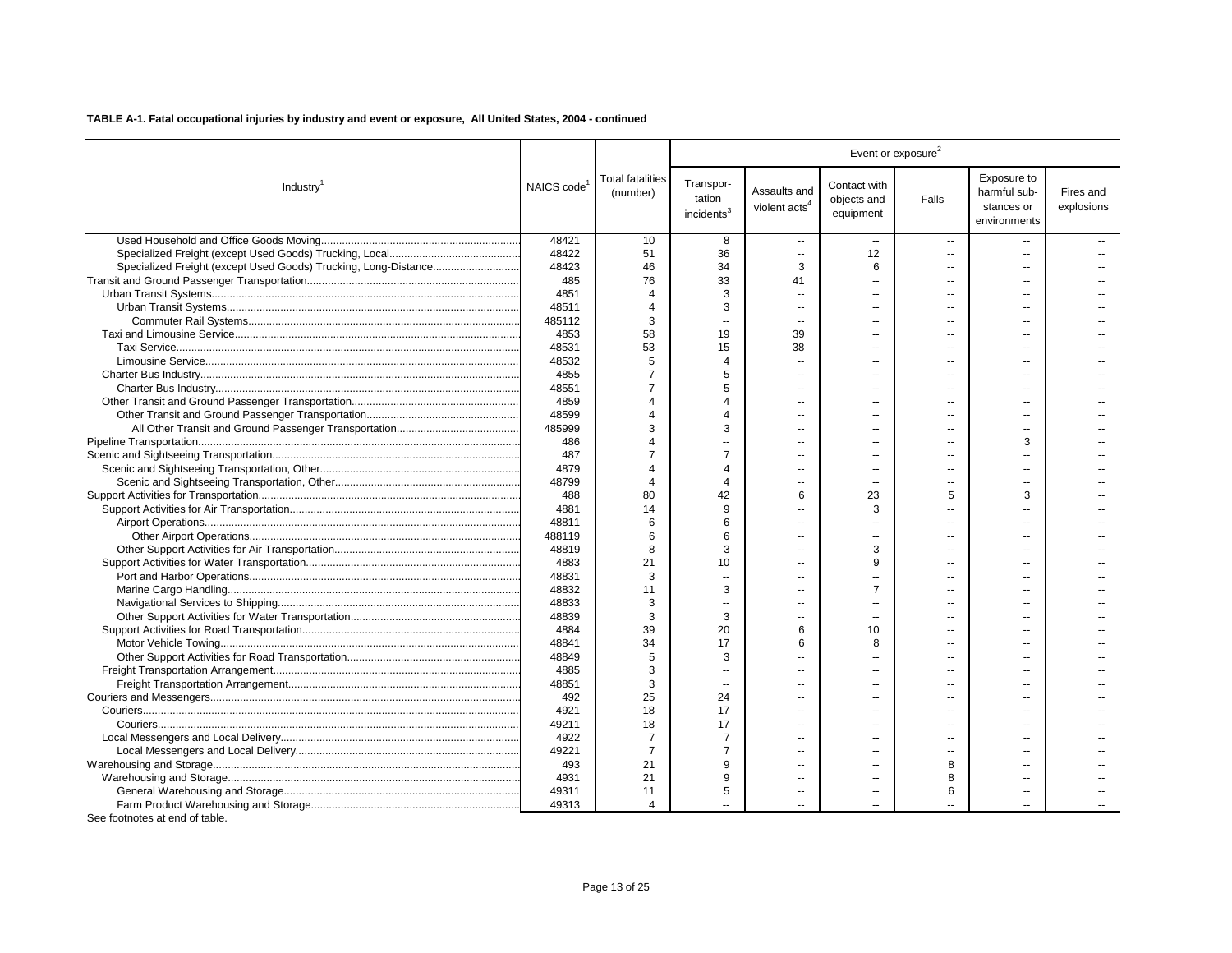|                       |                         |                                     |                                               |                                           |                                          | Event or exposure <sup>2</sup> |                                                           |                         |
|-----------------------|-------------------------|-------------------------------------|-----------------------------------------------|-------------------------------------------|------------------------------------------|--------------------------------|-----------------------------------------------------------|-------------------------|
| Industry <sup>1</sup> | NAICS code <sup>1</sup> | <b>Total fatalities</b><br>(number) | Transpor-<br>tation<br>incidents <sup>3</sup> | Assaults and<br>violent acts <sup>4</sup> | Contact with<br>objects and<br>equipment | Falls                          | Exposure to<br>harmful sub-<br>stances or<br>environments | Fires and<br>explosions |
|                       | 22                      | 51                                  | 13                                            | $\sim$                                    | 4                                        | 9                              | 14                                                        | 9                       |
|                       | 221                     | 51                                  | 13                                            | $\overline{a}$                            | 4                                        | 9                              | 14                                                        |                         |
|                       | 2211                    | 40                                  | $\overline{7}$                                | $\sim$                                    | 4                                        | 8                              | 13                                                        | R                       |
|                       | 22111                   | 13                                  | $\sim$                                        |                                           | 3                                        | 3                              |                                                           | 5                       |
|                       | 221112                  | 7                                   | $\sim$                                        | $\overline{a}$                            | $\overline{a}$                           | $\overline{a}$                 | $\overline{a}$                                            |                         |
|                       | 22112                   | 25                                  | 6                                             |                                           | $\sim$                                   | $\Delta$                       | 11                                                        |                         |
|                       | 221121                  | $\overline{7}$                      |                                               |                                           | $-$                                      |                                |                                                           |                         |
|                       | 221122                  | 15                                  | 4                                             |                                           | $\overline{a}$                           | 3                              | 8                                                         |                         |
|                       | 2212                    | $\Delta$                            | 3                                             |                                           | $\overline{a}$                           |                                |                                                           |                         |
|                       | 22121                   | 4                                   | 3                                             |                                           | $\overline{a}$                           |                                |                                                           |                         |
|                       | 2213                    | $\overline{7}$                      | 3                                             |                                           |                                          |                                |                                                           |                         |
|                       | 22131                   | $\overline{7}$                      | 3                                             | $\overline{a}$                            | $\overline{a}$                           |                                |                                                           |                         |
|                       |                         |                                     |                                               |                                           |                                          |                                |                                                           |                         |
|                       |                         | 55                                  | 37                                            | 6                                         | $\overline{a}$                           | 3                              | 8                                                         |                         |
|                       | 51                      | 55                                  | 37                                            | 6                                         | $\overline{a}$                           | 3                              | 8                                                         |                         |
|                       | 511                     | 33                                  | 26                                            | 3                                         | $\overline{a}$                           | $\overline{a}$                 | $\overline{a}$                                            |                         |
|                       | 5111                    | 33                                  | 26                                            | 3                                         | $\overline{a}$                           |                                |                                                           |                         |
|                       | 51111                   | 31                                  | 24                                            | 3                                         | $\overline{a}$                           |                                |                                                           |                         |
|                       | 512                     | 5                                   | 3                                             |                                           |                                          |                                |                                                           |                         |
|                       | 5122                    | 3                                   |                                               | $\overline{\phantom{a}}$                  |                                          |                                |                                                           |                         |
|                       | 515                     | 3                                   |                                               | $\overline{a}$                            |                                          |                                |                                                           |                         |
|                       | 5151                    | 3                                   |                                               | $\sim$                                    | ۵.                                       |                                |                                                           |                         |
|                       | 51512                   | 3                                   | $\sim$                                        | $\sim$                                    | $\sim$                                   |                                |                                                           |                         |
|                       | 517                     | 13                                  | 6                                             | $\overline{a}$                            | $\overline{a}$                           |                                | 5                                                         |                         |
|                       | 5171                    | $\Delta$                            |                                               |                                           | $\overline{a}$                           |                                |                                                           |                         |
|                       | 51711                   | $\Delta$                            |                                               | $\sim$                                    | $\sim$                                   |                                |                                                           |                         |
|                       | 5172                    |                                     | 4                                             |                                           | $\overline{a}$                           |                                |                                                           |                         |
|                       | 51721                   |                                     | 4                                             |                                           | $\overline{a}$                           |                                |                                                           |                         |
|                       | 517212                  | Δ                                   | Δ                                             |                                           | $\sim$                                   |                                |                                                           |                         |
|                       | 5175                    | 3                                   |                                               | $\overline{a}$                            | $\overline{a}$                           |                                |                                                           |                         |
|                       | 51751                   | 3                                   | $\sim$                                        |                                           | $\overline{a}$                           |                                |                                                           |                         |
|                       |                         | 116                                 | 37                                            | 48                                        | 4                                        | 15                             | 7                                                         | 5                       |
|                       | 52                      | 46                                  | 16                                            | 22                                        | --                                       | 4                              |                                                           |                         |
|                       | 522                     | 26                                  | $\overline{7}$                                | 13                                        | $\overline{a}$                           |                                | $\overline{a}$                                            |                         |
|                       | 5221                    | 12                                  | 4                                             | 3                                         |                                          | --                             | $-$                                                       |                         |
|                       | 52211                   | 6                                   | 3                                             | $\overline{a}$                            |                                          |                                | $\overline{a}$                                            |                         |
|                       |                         |                                     |                                               |                                           |                                          |                                |                                                           |                         |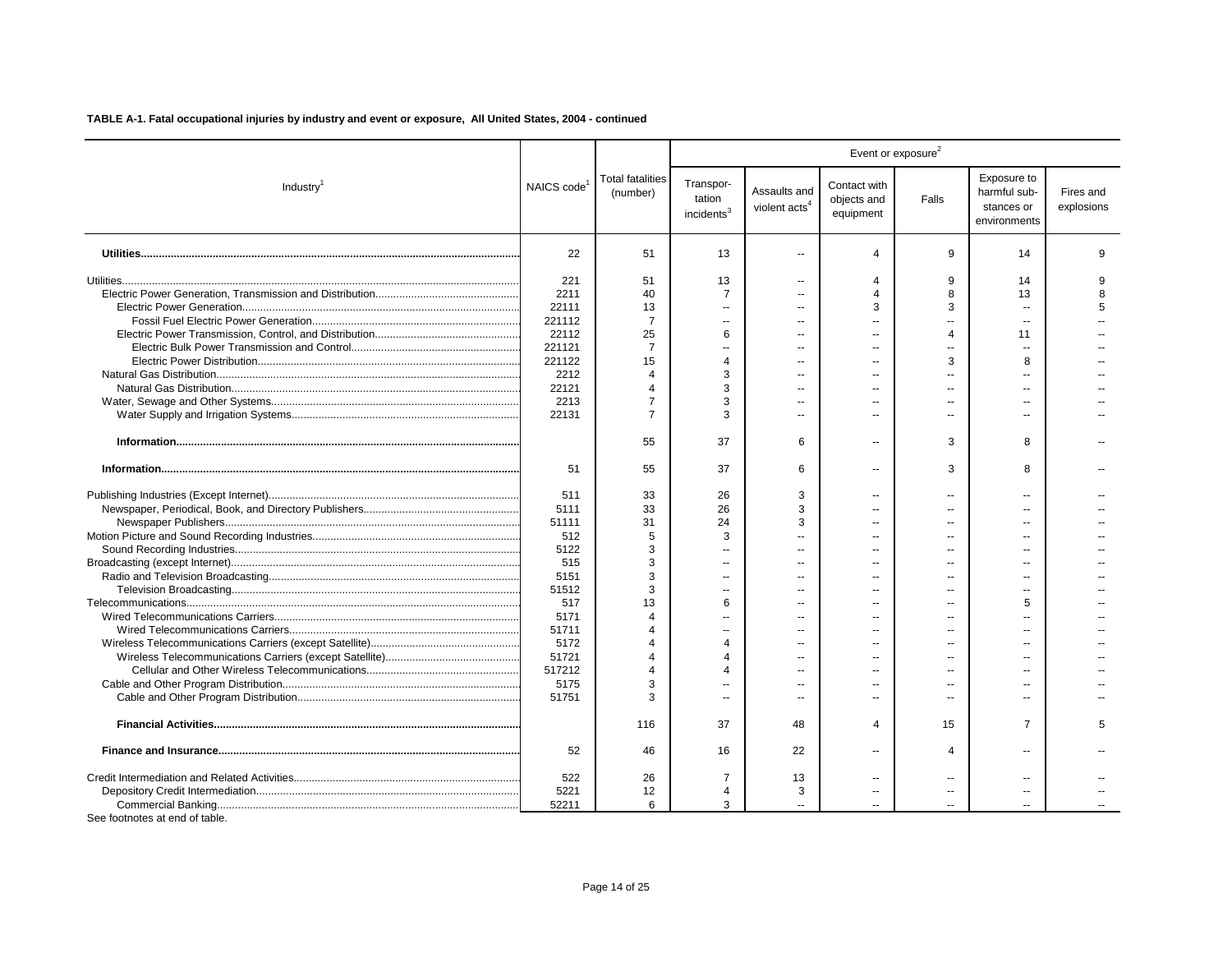|                                                                      |                         |                                     |                                               |                                           | Event or exposure <sup>2</sup>           |                          |                                                           |                         |
|----------------------------------------------------------------------|-------------------------|-------------------------------------|-----------------------------------------------|-------------------------------------------|------------------------------------------|--------------------------|-----------------------------------------------------------|-------------------------|
| Industry <sup>1</sup>                                                | NAICS code <sup>1</sup> | <b>Total fatalities</b><br>(number) | Transpor-<br>tation<br>incidents <sup>3</sup> | Assaults and<br>violent acts <sup>4</sup> | Contact with<br>objects and<br>equipment | Falls                    | Exposure to<br>harmful sub-<br>stances or<br>environments | Fires and<br>explosions |
|                                                                      | 52212                   | 3                                   | $\sim$                                        | $\overline{\phantom{a}}$                  | $\sim$                                   | $\sim$                   |                                                           |                         |
|                                                                      | 5222                    | 4                                   | $\sim$                                        | 3                                         | $\mathbf{u}$                             | $\sim$                   | $\overline{a}$                                            |                         |
|                                                                      | 52229                   | $\Delta$                            | $\overline{a}$                                | 3                                         | $\sim$                                   |                          |                                                           |                         |
|                                                                      | 5223                    | 9                                   |                                               | $\overline{7}$                            |                                          |                          |                                                           |                         |
| Financial Transactions Processing, Reserve, and                      |                         |                                     |                                               |                                           |                                          |                          |                                                           |                         |
|                                                                      | 52232                   | 3                                   | $\sim$                                        | ä.                                        | $\mathbf{r}$                             | $\sim$                   | $\sim$                                                    |                         |
|                                                                      | 52239                   | 5                                   | $\sim$                                        | 5                                         | $\sim$                                   | $\overline{a}$           | $\sim$                                                    |                         |
| Securities, Commodity Contracts, and Other Financial Investments     |                         |                                     |                                               |                                           |                                          |                          |                                                           |                         |
|                                                                      | 523                     | 5                                   | 3                                             | $\overline{a}$                            | $\sim$                                   | $\sim$                   | $\sim$                                                    |                         |
|                                                                      | 5231                    | $\Delta$                            | $\sim$                                        | $\overline{a}$                            | $\overline{a}$                           | $\overline{\phantom{a}}$ | $\overline{a}$                                            |                         |
|                                                                      | 52311                   | 3                                   |                                               |                                           | $\overline{a}$                           |                          |                                                           |                         |
|                                                                      | 524                     | 14                                  | 6                                             | 6                                         | $\overline{\phantom{a}}$                 | $\overline{a}$           | $\overline{a}$                                            |                         |
|                                                                      | 5241                    | Δ                                   |                                               |                                           |                                          |                          |                                                           |                         |
|                                                                      | 5242                    | 9                                   | 4                                             | $\overline{4}$                            | $\overline{a}$                           | $\overline{a}$           | $\overline{a}$                                            |                         |
|                                                                      | 52421                   | 8                                   | 3                                             | $\boldsymbol{\Lambda}$                    | $\overline{\phantom{a}}$                 | $\overline{a}$           | $\overline{a}$                                            |                         |
|                                                                      | 53                      | 70                                  | 21                                            | 26                                        | 4                                        | 11                       | 5                                                         | 3                       |
|                                                                      | 531                     | 46                                  | 8                                             | 22                                        |                                          | 10                       |                                                           |                         |
|                                                                      | 5311                    | 22                                  | 3                                             | 11                                        |                                          | 4                        |                                                           |                         |
|                                                                      | 53111                   | 15                                  | 3                                             | 8                                         | $\overline{a}$                           |                          | $\sim$                                                    |                         |
|                                                                      | 53113                   | $\overline{4}$                      | $\overline{a}$                                |                                           | --                                       |                          |                                                           |                         |
|                                                                      | 53119                   | 3                                   | $\overline{a}$                                |                                           | $\sim$                                   |                          |                                                           |                         |
|                                                                      | 5312                    | 12                                  | 3                                             | 5                                         | $\overline{a}$                           |                          |                                                           |                         |
|                                                                      | 53121                   | 12                                  | 3                                             | 5                                         | $\overline{a}$                           | $\overline{a}$           |                                                           |                         |
|                                                                      | 5313                    | 11                                  |                                               | 6                                         |                                          | Δ                        |                                                           |                         |
|                                                                      | 53131                   | 11                                  |                                               | 6                                         | $\overline{a}$                           | $\overline{4}$           |                                                           |                         |
|                                                                      | 531311                  | 8                                   | $\sim$                                        | 5                                         | $\sim$                                   | 3                        | $\sim$                                                    |                         |
|                                                                      | 531312                  | 3                                   | $\overline{a}$                                |                                           | $\overline{a}$                           |                          | $\overline{a}$                                            |                         |
|                                                                      | 532                     | 24                                  | 13                                            | $\boldsymbol{\Lambda}$                    | $\sim$                                   |                          |                                                           |                         |
|                                                                      | 5321                    | 8                                   | 8                                             |                                           | $\overline{a}$                           |                          |                                                           |                         |
|                                                                      | 53211                   | 6                                   | 6                                             |                                           |                                          |                          |                                                           |                         |
|                                                                      | 532111                  | 6                                   | 6                                             |                                           | $\sim$                                   | $\overline{a}$           | $\sim$                                                    |                         |
|                                                                      | 5322                    | 6                                   |                                               |                                           |                                          |                          |                                                           |                         |
| Commercial and Industrial Machinery and Equipment Rental and Leasing | 5324                    | $\mathsf{R}$                        | 4                                             |                                           |                                          |                          |                                                           |                         |
| Construction, Transportation, Mining, and Forestry                   |                         |                                     |                                               |                                           |                                          |                          |                                                           |                         |
|                                                                      | 53241                   | 6                                   | 3                                             | $\overline{a}$                            | $\overline{a}$                           | $\sim$                   | $\overline{a}$                                            |                         |
| Construction, Mining, and Forestry Machinery and                     |                         |                                     |                                               |                                           |                                          |                          |                                                           |                         |
|                                                                      | 532412                  | $\Delta$                            | $\overline{\phantom{a}}$                      | $\overline{a}$                            | $\sim$                                   | $\overline{a}$           | $\sim$                                                    |                         |
|                                                                      |                         | 452                                 | 191                                           | 52                                        | 73                                       | 76                       | 55                                                        |                         |
| See footnotes at end of table.                                       | 54                      | 77                                  | 49                                            | 12                                        |                                          | 8                        | 4                                                         |                         |

Page 15 of 25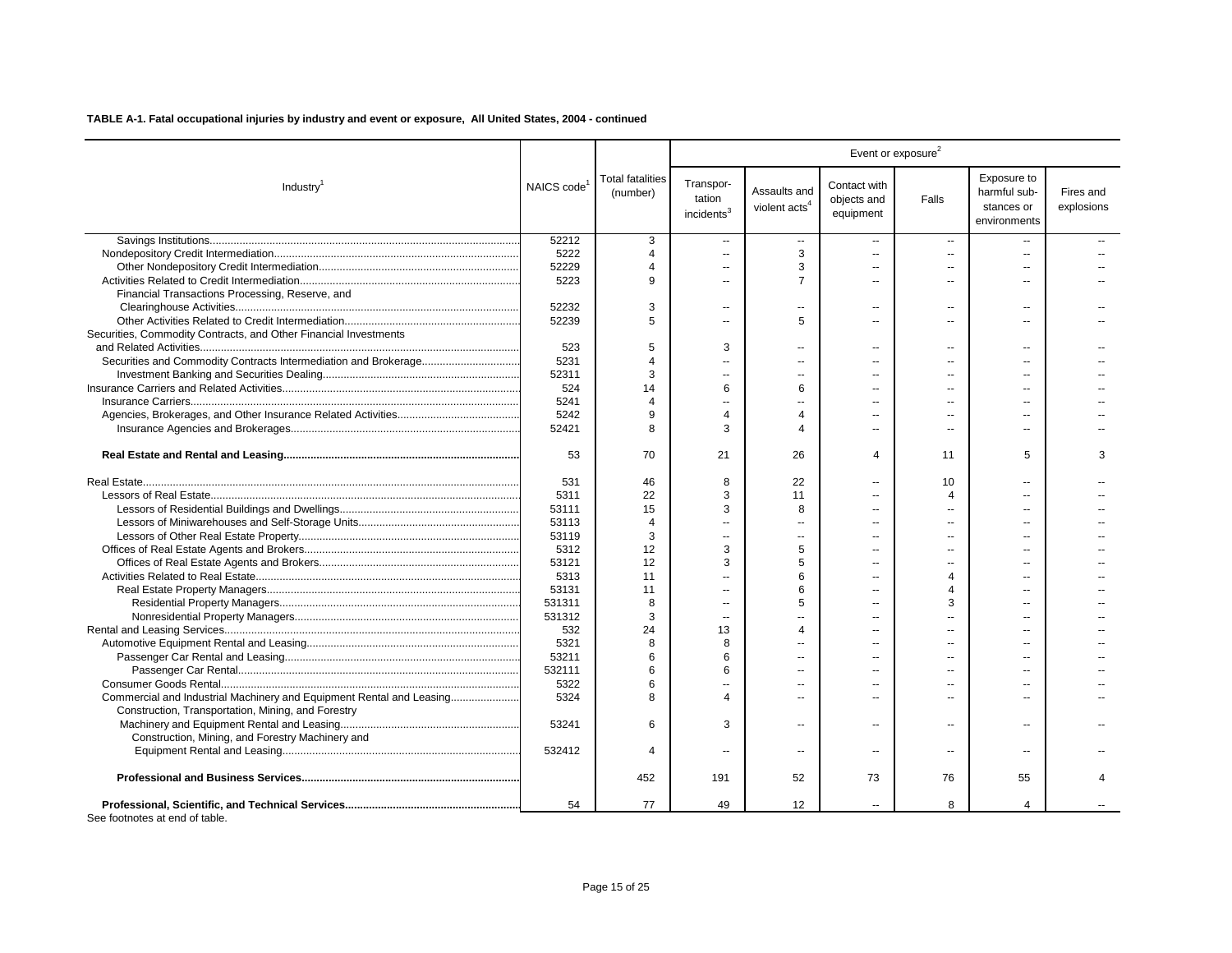|                                                     |                         |                                     |                                               |                                           | Event or exposure <sup>2</sup>           | Exposure to<br>Fires and<br>harmful sub-<br>Falls<br>explosions<br>stances or<br>environments<br>8<br>4<br>Ξ.<br>$\overline{\phantom{a}}$<br>$\overline{a}$<br>3<br>$\sim$<br>$\overline{a}$<br>$\overline{a}$<br>$\overline{a}$<br>--<br>$\sim$<br>$-$<br>$\overline{a}$<br>$\overline{a}$<br>$\overline{a}$<br>$\overline{a}$<br>4<br>$\overline{a}$<br>$\overline{a}$<br>$\overline{4}$<br>$\overline{a}$<br>51<br>68<br>64<br>40<br>5<br>3<br>3<br>4<br>$\overline{a}$<br>$\boldsymbol{\Delta}$<br>$\overline{a}$<br>$\overline{4}$<br>$\sim$<br>Δ<br>$\overline{a}$<br>$\overline{a}$<br>$\sim$<br>$\sim$<br>$\overline{a}$<br>--<br>55<br>34 |                |  |  |
|-----------------------------------------------------|-------------------------|-------------------------------------|-----------------------------------------------|-------------------------------------------|------------------------------------------|----------------------------------------------------------------------------------------------------------------------------------------------------------------------------------------------------------------------------------------------------------------------------------------------------------------------------------------------------------------------------------------------------------------------------------------------------------------------------------------------------------------------------------------------------------------------------------------------------------------------------------------------------|----------------|--|--|
| Industry <sup>1</sup>                               | NAICS code <sup>1</sup> | <b>Total fatalities</b><br>(number) | Transpor-<br>tation<br>incidents <sup>3</sup> | Assaults and<br>violent acts <sup>4</sup> | Contact with<br>objects and<br>equipment |                                                                                                                                                                                                                                                                                                                                                                                                                                                                                                                                                                                                                                                    |                |  |  |
|                                                     | 541                     | 77                                  | 49                                            | 12                                        | --                                       |                                                                                                                                                                                                                                                                                                                                                                                                                                                                                                                                                                                                                                                    |                |  |  |
|                                                     | 5411                    | 3                                   | $\sim$                                        | $\overline{a}$                            | u.                                       |                                                                                                                                                                                                                                                                                                                                                                                                                                                                                                                                                                                                                                                    |                |  |  |
|                                                     | 5412                    | 3                                   | $\overline{a}$                                |                                           |                                          |                                                                                                                                                                                                                                                                                                                                                                                                                                                                                                                                                                                                                                                    |                |  |  |
|                                                     | 54121                   | 3                                   | $\sim$                                        | $\overline{\phantom{a}}$                  | $\overline{a}$                           |                                                                                                                                                                                                                                                                                                                                                                                                                                                                                                                                                                                                                                                    |                |  |  |
|                                                     | 5413                    | 40                                  | 31                                            | $\sim$                                    | $\sim$                                   |                                                                                                                                                                                                                                                                                                                                                                                                                                                                                                                                                                                                                                                    |                |  |  |
|                                                     | 54133                   | 21                                  | 18                                            | $\overline{a}$                            | $\overline{a}$                           |                                                                                                                                                                                                                                                                                                                                                                                                                                                                                                                                                                                                                                                    |                |  |  |
|                                                     | 54137                   | 5                                   | $\overline{4}$                                | $\overline{a}$                            | $\overline{a}$                           |                                                                                                                                                                                                                                                                                                                                                                                                                                                                                                                                                                                                                                                    |                |  |  |
|                                                     | 54138                   | 5                                   | $\sim$                                        | $\overline{a}$                            | $\overline{a}$                           |                                                                                                                                                                                                                                                                                                                                                                                                                                                                                                                                                                                                                                                    |                |  |  |
|                                                     | 5415                    | $\Delta$                            | $\overline{4}$                                | $\sim$                                    | $-$                                      |                                                                                                                                                                                                                                                                                                                                                                                                                                                                                                                                                                                                                                                    |                |  |  |
|                                                     | 54151                   | $\overline{4}$                      | $\overline{4}$                                | $\overline{a}$                            | $\overline{a}$                           |                                                                                                                                                                                                                                                                                                                                                                                                                                                                                                                                                                                                                                                    |                |  |  |
|                                                     | 5416                    | 8                                   | $\overline{7}$                                |                                           |                                          |                                                                                                                                                                                                                                                                                                                                                                                                                                                                                                                                                                                                                                                    |                |  |  |
|                                                     | 54161                   | 5                                   | 4                                             | $\overline{a}$                            | $\sim$                                   |                                                                                                                                                                                                                                                                                                                                                                                                                                                                                                                                                                                                                                                    |                |  |  |
|                                                     | 5418                    | 9                                   | 3                                             |                                           | $\overline{a}$                           |                                                                                                                                                                                                                                                                                                                                                                                                                                                                                                                                                                                                                                                    |                |  |  |
|                                                     | 54181                   | 3                                   | $\sim$                                        | $\overline{a}$                            | $\overline{a}$                           |                                                                                                                                                                                                                                                                                                                                                                                                                                                                                                                                                                                                                                                    |                |  |  |
|                                                     | 54185                   | 6                                   |                                               |                                           |                                          |                                                                                                                                                                                                                                                                                                                                                                                                                                                                                                                                                                                                                                                    |                |  |  |
|                                                     | 5419                    | 8                                   | $\sim$                                        | 5                                         |                                          |                                                                                                                                                                                                                                                                                                                                                                                                                                                                                                                                                                                                                                                    |                |  |  |
|                                                     | 54192                   |                                     |                                               | $\overline{4}$                            |                                          |                                                                                                                                                                                                                                                                                                                                                                                                                                                                                                                                                                                                                                                    |                |  |  |
|                                                     | 541921                  | 3                                   | $\overline{\phantom{a}}$                      | 3                                         |                                          |                                                                                                                                                                                                                                                                                                                                                                                                                                                                                                                                                                                                                                                    |                |  |  |
| Administrative and Support and Waste Management and | 56                      | 373                                 | 140                                           | 40                                        | 71                                       |                                                                                                                                                                                                                                                                                                                                                                                                                                                                                                                                                                                                                                                    |                |  |  |
|                                                     | 561                     | 295                                 | 95                                            | 38                                        | 56                                       |                                                                                                                                                                                                                                                                                                                                                                                                                                                                                                                                                                                                                                                    |                |  |  |
|                                                     | 5613                    | 27                                  | 11                                            | 3                                         | 4                                        |                                                                                                                                                                                                                                                                                                                                                                                                                                                                                                                                                                                                                                                    |                |  |  |
|                                                     | 56132                   | 18                                  | 6                                             | $\overline{a}$                            | 3                                        |                                                                                                                                                                                                                                                                                                                                                                                                                                                                                                                                                                                                                                                    |                |  |  |
|                                                     | 56133                   | 7                                   | 5                                             |                                           | $\overline{a}$                           |                                                                                                                                                                                                                                                                                                                                                                                                                                                                                                                                                                                                                                                    |                |  |  |
|                                                     | 5614                    | 3                                   | $\sim$                                        | $\overline{\phantom{a}}$                  | $\overline{a}$                           |                                                                                                                                                                                                                                                                                                                                                                                                                                                                                                                                                                                                                                                    |                |  |  |
|                                                     | 5615                    | $\Delta$                            | $\sim$                                        |                                           |                                          |                                                                                                                                                                                                                                                                                                                                                                                                                                                                                                                                                                                                                                                    |                |  |  |
|                                                     | 56151                   | $\Delta$                            | $\sim$                                        | $\overline{\phantom{a}}$                  | $\overline{a}$                           |                                                                                                                                                                                                                                                                                                                                                                                                                                                                                                                                                                                                                                                    |                |  |  |
|                                                     | 5616                    | 49                                  | 20                                            | 21                                        | 3                                        |                                                                                                                                                                                                                                                                                                                                                                                                                                                                                                                                                                                                                                                    |                |  |  |
|                                                     | 56161                   | 44                                  | 17                                            | 19                                        | 3                                        |                                                                                                                                                                                                                                                                                                                                                                                                                                                                                                                                                                                                                                                    |                |  |  |
|                                                     | 561612                  | 40                                  | 17                                            | 15                                        | 3                                        |                                                                                                                                                                                                                                                                                                                                                                                                                                                                                                                                                                                                                                                    |                |  |  |
|                                                     | 561613                  | $\Delta$                            | $\overline{\phantom{a}}$                      | $\overline{4}$                            | $\overline{a}$                           |                                                                                                                                                                                                                                                                                                                                                                                                                                                                                                                                                                                                                                                    |                |  |  |
|                                                     | 56162                   | 5                                   | 3                                             | $\overline{a}$                            | $\overline{a}$                           |                                                                                                                                                                                                                                                                                                                                                                                                                                                                                                                                                                                                                                                    |                |  |  |
|                                                     | 561622                  | $\overline{4}$                      |                                               | $\overline{a}$                            |                                          |                                                                                                                                                                                                                                                                                                                                                                                                                                                                                                                                                                                                                                                    |                |  |  |
|                                                     | 5617                    | 205                                 | $\overline{\phantom{a}}$<br>57                | 11                                        | $\overline{\phantom{a}}$<br>47           |                                                                                                                                                                                                                                                                                                                                                                                                                                                                                                                                                                                                                                                    |                |  |  |
|                                                     |                         | 5                                   | $\sim$                                        | $\overline{a}$                            | $\sim$                                   | Ξ.                                                                                                                                                                                                                                                                                                                                                                                                                                                                                                                                                                                                                                                 |                |  |  |
|                                                     | 56171<br>56172          | 17                                  | $\overline{4}$                                | $\overline{a}$                            | $\sim$                                   | 9                                                                                                                                                                                                                                                                                                                                                                                                                                                                                                                                                                                                                                                  | $\sim$         |  |  |
|                                                     |                         | 170                                 | 45                                            | $\overline{7}$                            | 44                                       |                                                                                                                                                                                                                                                                                                                                                                                                                                                                                                                                                                                                                                                    | 30             |  |  |
|                                                     | 56173                   |                                     | 3                                             | $\overline{a}$                            | $\overline{a}$                           | 43                                                                                                                                                                                                                                                                                                                                                                                                                                                                                                                                                                                                                                                 | $\overline{a}$ |  |  |
|                                                     | 56179                   | 11<br>5                             | 3                                             |                                           |                                          | 3                                                                                                                                                                                                                                                                                                                                                                                                                                                                                                                                                                                                                                                  |                |  |  |
|                                                     | 5619                    | 5                                   | 3                                             | $\overline{a}$                            |                                          |                                                                                                                                                                                                                                                                                                                                                                                                                                                                                                                                                                                                                                                    |                |  |  |
|                                                     | 56199                   |                                     |                                               |                                           |                                          |                                                                                                                                                                                                                                                                                                                                                                                                                                                                                                                                                                                                                                                    |                |  |  |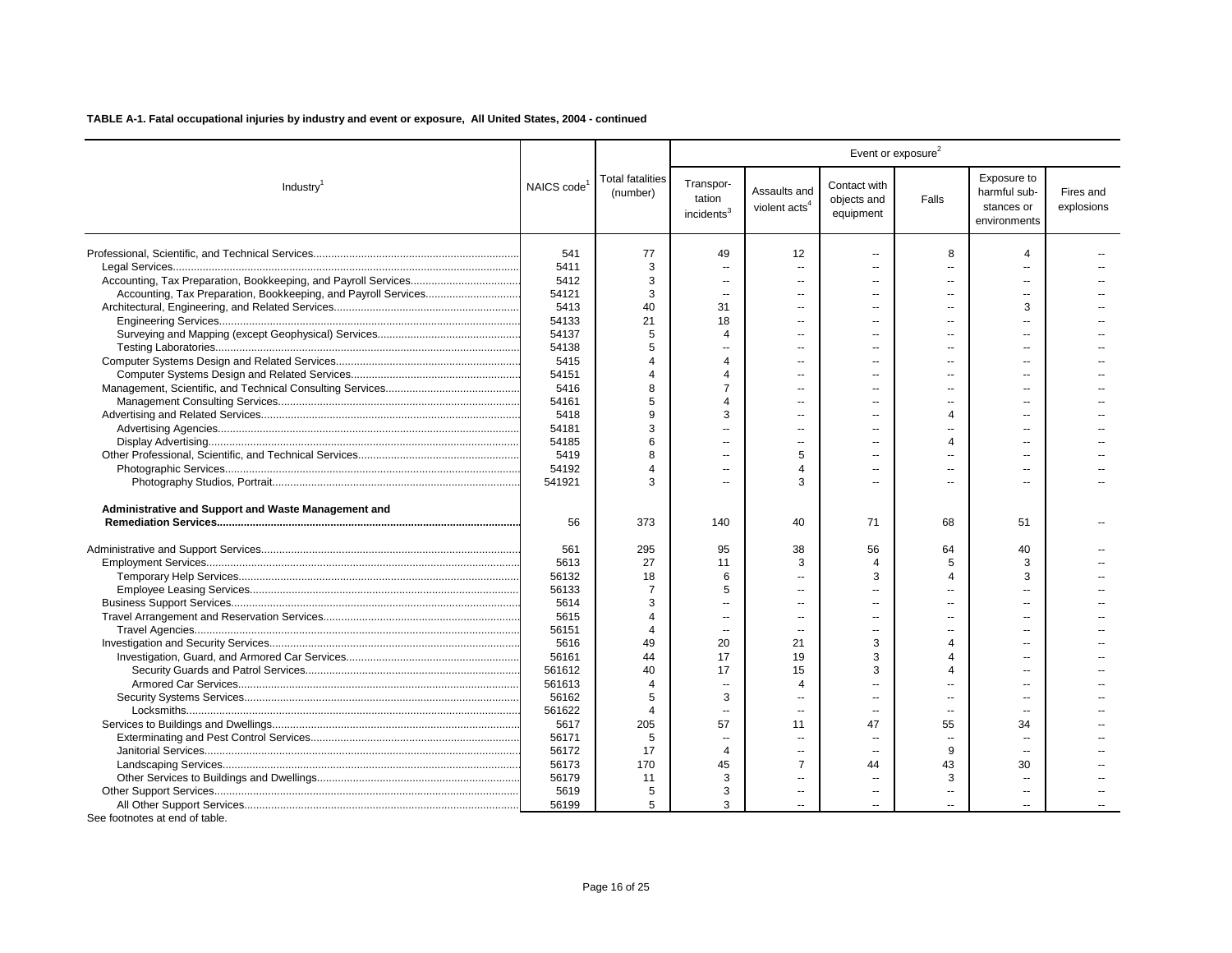|                       |                         |                                     |                                               |                                           | Event or exposure <sup>2</sup>           |                          |                                                           |                         |
|-----------------------|-------------------------|-------------------------------------|-----------------------------------------------|-------------------------------------------|------------------------------------------|--------------------------|-----------------------------------------------------------|-------------------------|
| Industry <sup>1</sup> | NAICS code <sup>1</sup> | <b>Total fatalities</b><br>(number) | Transpor-<br>tation<br>incidents <sup>3</sup> | Assaults and<br>violent acts <sup>4</sup> | Contact with<br>objects and<br>equipment | Falls                    | Exposure to<br>harmful sub-<br>stances or<br>environments | Fires and<br>explosions |
|                       | 562                     | 78                                  | 45                                            | $\overline{a}$                            | 15                                       | $\overline{4}$           | 11                                                        |                         |
|                       | 5621                    | 40                                  | 27                                            | Ξ.                                        | 5                                        | $\overline{a}$           | 5                                                         |                         |
|                       | 56211                   | 40                                  | 27                                            | Ξ.                                        | 5                                        | $\overline{a}$           | 5                                                         |                         |
|                       | 562111                  | 34                                  | 23                                            | $\sim$                                    | 4                                        | $\sim$                   | $\boldsymbol{\Lambda}$                                    |                         |
|                       | 562119                  | $\overline{4}$                      | $\overline{\phantom{a}}$                      | --                                        | $\overline{\phantom{a}}$                 | --                       |                                                           |                         |
|                       | 5622                    | 20                                  | 11                                            | $\sim$                                    | $\overline{7}$                           | $\sim$                   |                                                           |                         |
|                       | 56221                   | 20                                  | 11                                            | $\overline{a}$                            | 7                                        | $\sim$                   |                                                           |                         |
|                       | 562212                  | 15                                  | 6                                             | $\sim$                                    | $\overline{7}$                           |                          | ц.                                                        |                         |
|                       | 562219                  | 3                                   | 3                                             | $\overline{a}$                            | $\sim$                                   | --                       | $\sim$                                                    |                         |
|                       | 5629                    | 18                                  | $\overline{7}$                                |                                           | 3                                        |                          | 5                                                         |                         |
|                       | 56291                   | $\Delta$                            | $\sim$                                        | $\overline{a}$                            | $-$                                      | $\overline{a}$           |                                                           |                         |
|                       | 56292                   | $\Delta$                            | $\sim$                                        | $\overline{a}$                            |                                          |                          |                                                           |                         |
|                       | 56299                   | 10                                  | 5                                             | $\overline{a}$                            |                                          | $\overline{a}$           | 3                                                         |                         |
|                       | 562991                  | 7                                   | $\Delta$                                      | $\overline{a}$                            | $\overline{a}$                           | --                       |                                                           |                         |
|                       | 562998                  | 3                                   | ä.                                            |                                           |                                          |                          |                                                           |                         |
|                       |                         | 157                                 | 92                                            | 34                                        | 3                                        | 14                       | 12                                                        |                         |
|                       | 61                      | 44                                  | 32                                            | $\overline{7}$                            | $\sim$                                   | 5                        | $\sim$                                                    |                         |
|                       | 611                     | 44                                  | 32                                            | $\overline{7}$                            |                                          | 5                        |                                                           |                         |
|                       | 6111                    | 5                                   | $\overline{4}$                                | Ξ.                                        |                                          | $\sim$                   | $\sim$                                                    |                         |
|                       | 61111                   | 5                                   | $\overline{4}$                                |                                           |                                          | $-$                      |                                                           |                         |
|                       | 6113                    | 9                                   | $\sim$                                        | 5                                         | $\overline{a}$                           | $\overline{a}$           |                                                           |                         |
|                       | 61131                   | 9                                   | $\overline{\phantom{a}}$                      | 5                                         |                                          | $\overline{a}$           |                                                           |                         |
|                       | 6115                    | 23                                  | 22                                            | $\overline{a}$                            | $\overline{a}$                           | --                       |                                                           |                         |
|                       | 61151                   | 23                                  | 22                                            |                                           | $\overline{a}$                           |                          |                                                           |                         |
|                       | 611512                  | 21                                  | 21                                            | ۵.                                        |                                          |                          |                                                           |                         |
|                       | 6116                    | 5                                   | 3                                             |                                           |                                          |                          |                                                           |                         |
|                       | 61162                   | 5                                   | 3                                             | $\overline{a}$                            | $\sim$                                   | $\overline{\phantom{a}}$ | $\sim$                                                    |                         |
|                       | 62                      | 113                                 | 60                                            | 27                                        | 3                                        | 9                        | 12                                                        |                         |
|                       | 621                     | 54                                  | 35                                            | 12                                        | $\overline{a}$                           | $\overline{\phantom{a}}$ | $\sim$                                                    |                         |
|                       | 6211                    | 4                                   | $\overline{\phantom{a}}$                      | $\overline{a}$                            | --                                       | --                       |                                                           |                         |
|                       | 62111                   | $\overline{4}$                      | $\sim$                                        | $\overline{a}$                            | $\sim$                                   | $\overline{a}$           | х.                                                        |                         |
|                       | 621111                  | 3                                   | $\sim$                                        |                                           |                                          |                          |                                                           |                         |
|                       | 6212                    |                                     | $\sim$                                        | $\overline{\mathcal{A}}$                  | $\overline{a}$                           | $-$                      |                                                           |                         |
|                       | 62121                   | Δ                                   | $\sim$                                        | $\Delta$                                  | $\overline{a}$                           |                          |                                                           |                         |
|                       | 6213                    | 3                                   | $\sim$                                        | $\overline{a}$                            |                                          | $\overline{a}$           |                                                           |                         |
|                       | 6214                    | 5                                   | $\sim$                                        | $\overline{a}$                            |                                          |                          |                                                           |                         |
|                       | 6215                    | Δ                                   | 3                                             | --                                        |                                          | --                       |                                                           |                         |
|                       | 62151                   | 4                                   | 3                                             |                                           |                                          |                          |                                                           |                         |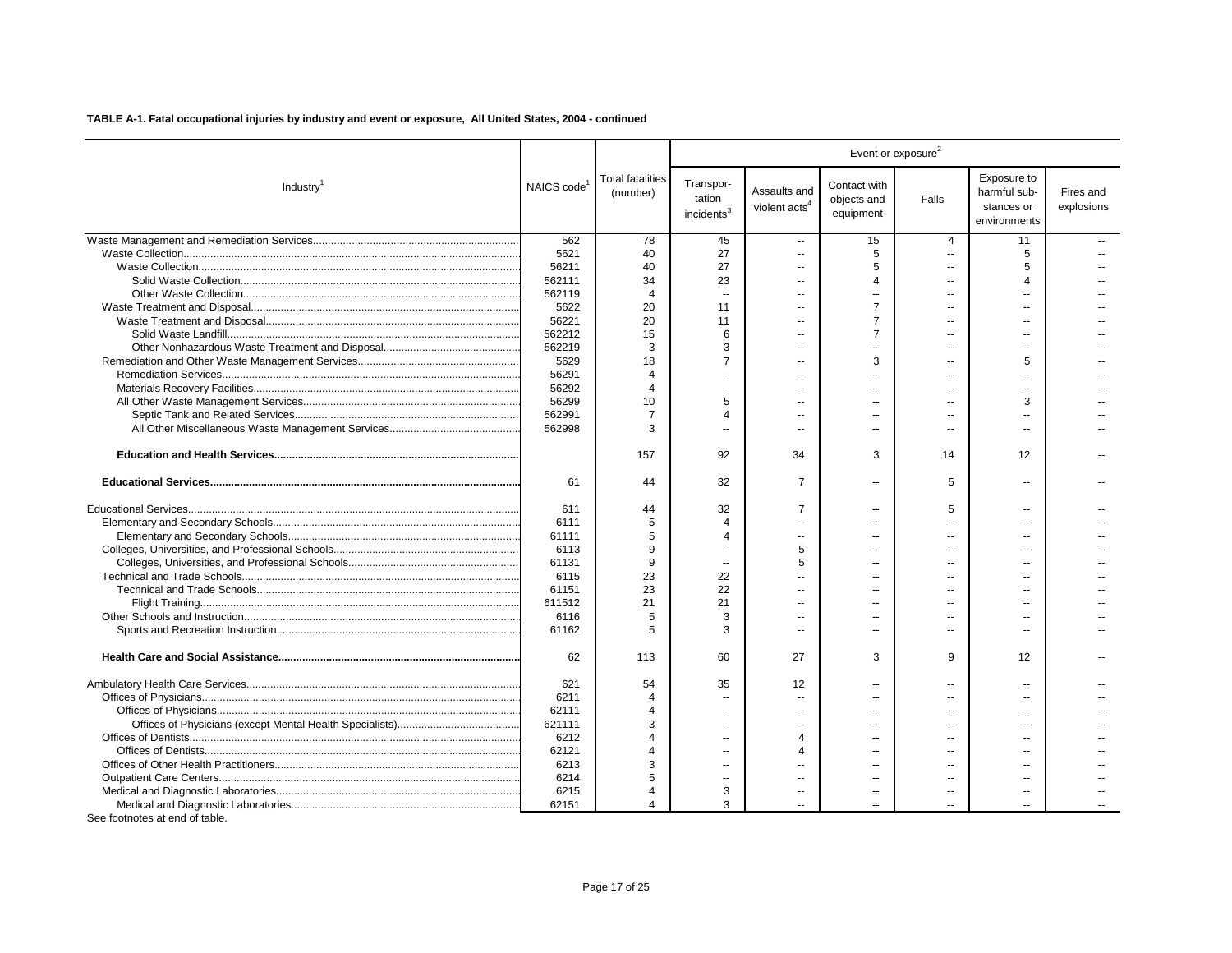|                                                             |                         |                                     |                                               |                                           | Event or exposure <sup>2</sup>           |                          |                                                           |                         |
|-------------------------------------------------------------|-------------------------|-------------------------------------|-----------------------------------------------|-------------------------------------------|------------------------------------------|--------------------------|-----------------------------------------------------------|-------------------------|
| Industry <sup>1</sup>                                       | NAICS code <sup>1</sup> | <b>Total fatalities</b><br>(number) | Transpor-<br>tation<br>incidents <sup>3</sup> | Assaults and<br>violent acts <sup>4</sup> | Contact with<br>objects and<br>equipment | Falls                    | Exposure to<br>harmful sub-<br>stances or<br>environments | Fires and<br>explosions |
|                                                             | 621511                  | 3                                   | $\overline{\phantom{a}}$                      | $\overline{a}$                            | $\overline{\phantom{a}}$                 | $\overline{\phantom{a}}$ |                                                           |                         |
|                                                             | 6216                    | $\overline{7}$                      | $\overline{4}$                                | $\overline{a}$                            | $\overline{a}$                           | $\sim$                   |                                                           |                         |
|                                                             | 62161                   | 7                                   | $\overline{4}$                                | $\overline{a}$                            | $\overline{a}$                           | $\overline{a}$           |                                                           |                         |
|                                                             | 6219                    | 25                                  | 23                                            | $\overline{a}$                            |                                          |                          |                                                           |                         |
|                                                             | 62191                   | 25                                  | 23                                            | ۰.                                        |                                          | $\overline{a}$           |                                                           |                         |
|                                                             | 622                     | 29                                  | 14                                            | 6                                         |                                          | 3                        | 5                                                         |                         |
|                                                             | 6221                    | 27                                  | 13                                            | 5                                         |                                          | 3                        | 5                                                         |                         |
|                                                             | 62211                   | 27                                  | 13                                            | 5                                         |                                          | 3                        | 5                                                         |                         |
|                                                             | 623                     | 16                                  | 6                                             | 3                                         |                                          | 3                        | $\boldsymbol{\Lambda}$                                    |                         |
|                                                             | 6231                    | 8                                   | $\sim$                                        | $\overline{a}$                            |                                          |                          |                                                           |                         |
|                                                             | 62311                   | R                                   | $\sim$                                        | $\overline{a}$                            |                                          | $\overline{a}$           |                                                           |                         |
| Residential Mental Retardation, Mental Health and Substance |                         |                                     |                                               |                                           |                                          |                          |                                                           |                         |
|                                                             | 6232                    | 3                                   | $\overline{\phantom{a}}$                      | $\overline{a}$                            |                                          | $\overline{\phantom{a}}$ |                                                           |                         |
|                                                             | 62322                   | 3                                   | $\overline{\phantom{a}}$                      | ۰.                                        |                                          |                          |                                                           |                         |
|                                                             | 6233                    | $\boldsymbol{\Delta}$               | $\sim$                                        | $\sim$                                    | $\sim$                                   |                          |                                                           |                         |
|                                                             | 62331                   | 4                                   | $\overline{a}$                                | --                                        |                                          | $\overline{a}$           |                                                           |                         |
|                                                             | 623312                  | 3                                   | $\sim$                                        | $\overline{a}$                            |                                          |                          |                                                           |                         |
|                                                             | 624                     | 13                                  | $\overline{4}$                                | 6                                         |                                          |                          |                                                           |                         |
|                                                             | 6241                    | 5                                   | $\overline{a}$                                | 3                                         |                                          |                          |                                                           |                         |
|                                                             | 6243                    | 3                                   | $\overline{\phantom{a}}$                      |                                           |                                          |                          |                                                           |                         |
|                                                             | 62431                   | 3                                   | $\overline{a}$                                | $\overline{a}$                            |                                          |                          |                                                           |                         |
|                                                             | 6244                    | 3                                   | $\sim$                                        | $\overline{a}$                            |                                          | $\overline{a}$           | х.                                                        |                         |
|                                                             | 62441                   | 3                                   | $\overline{a}$                                | $\overline{a}$                            | $\sim$                                   | $\overline{a}$           | $\sim$                                                    |                         |
|                                                             |                         | 247                                 | 72                                            | 112                                       | 21                                       | 23                       | 15                                                        |                         |
|                                                             | 71                      | 99                                  | 48                                            | 24                                        | 11                                       | 11                       | 5                                                         |                         |
|                                                             | 711                     | 50                                  | 29                                            | 10                                        | 6                                        | 5                        | $\sim$                                                    |                         |
|                                                             | 7111                    | 9                                   | 3                                             | $\sim$                                    |                                          |                          |                                                           |                         |
|                                                             | 71113                   | 4                                   | $\sim$                                        | $\overline{a}$                            |                                          | $\overline{a}$           |                                                           |                         |
|                                                             | 71119                   | 5                                   | $\overline{\phantom{a}}$                      | $\overline{a}$                            |                                          |                          |                                                           |                         |
|                                                             | 7112                    | 31                                  | 20                                            | 5                                         | Δ                                        | $-$                      |                                                           |                         |
|                                                             | 71121                   | 31                                  | 20                                            | 5                                         | Δ                                        |                          |                                                           |                         |
|                                                             | 711212                  | 5                                   | $\sim$                                        | 3                                         |                                          |                          |                                                           |                         |
|                                                             | 711219                  | 22                                  | 18                                            | $\overline{a}$                            |                                          | $\overline{a}$           | $\sim$                                                    |                         |
|                                                             | 7113                    | 5                                   | $\sim$                                        | $\overline{a}$                            |                                          | $\overline{a}$           |                                                           |                         |
| Promoters of Performing Arts, Sports, and Similar Events    |                         |                                     |                                               |                                           |                                          |                          |                                                           |                         |
|                                                             | 71131                   | 3                                   | $\overline{a}$                                | --                                        |                                          | $\overline{\phantom{a}}$ |                                                           |                         |
|                                                             | 7115                    | 5                                   | $\overline{4}$                                | $\overline{a}$                            | $\overline{a}$                           | $\overline{a}$           | $\sim$                                                    |                         |
|                                                             | 71151                   | 5                                   | $\overline{4}$                                |                                           |                                          |                          |                                                           |                         |
|                                                             | 712                     | $\Delta$                            | $\overline{\phantom{a}}$                      | $\overline{a}$                            | $\overline{\phantom{a}}$                 | $\overline{a}$           | $\overline{\phantom{a}}$                                  |                         |
|                                                             | 7121                    | 4                                   |                                               |                                           |                                          |                          |                                                           |                         |
| See footnotes at end of table.                              |                         |                                     |                                               |                                           |                                          |                          |                                                           |                         |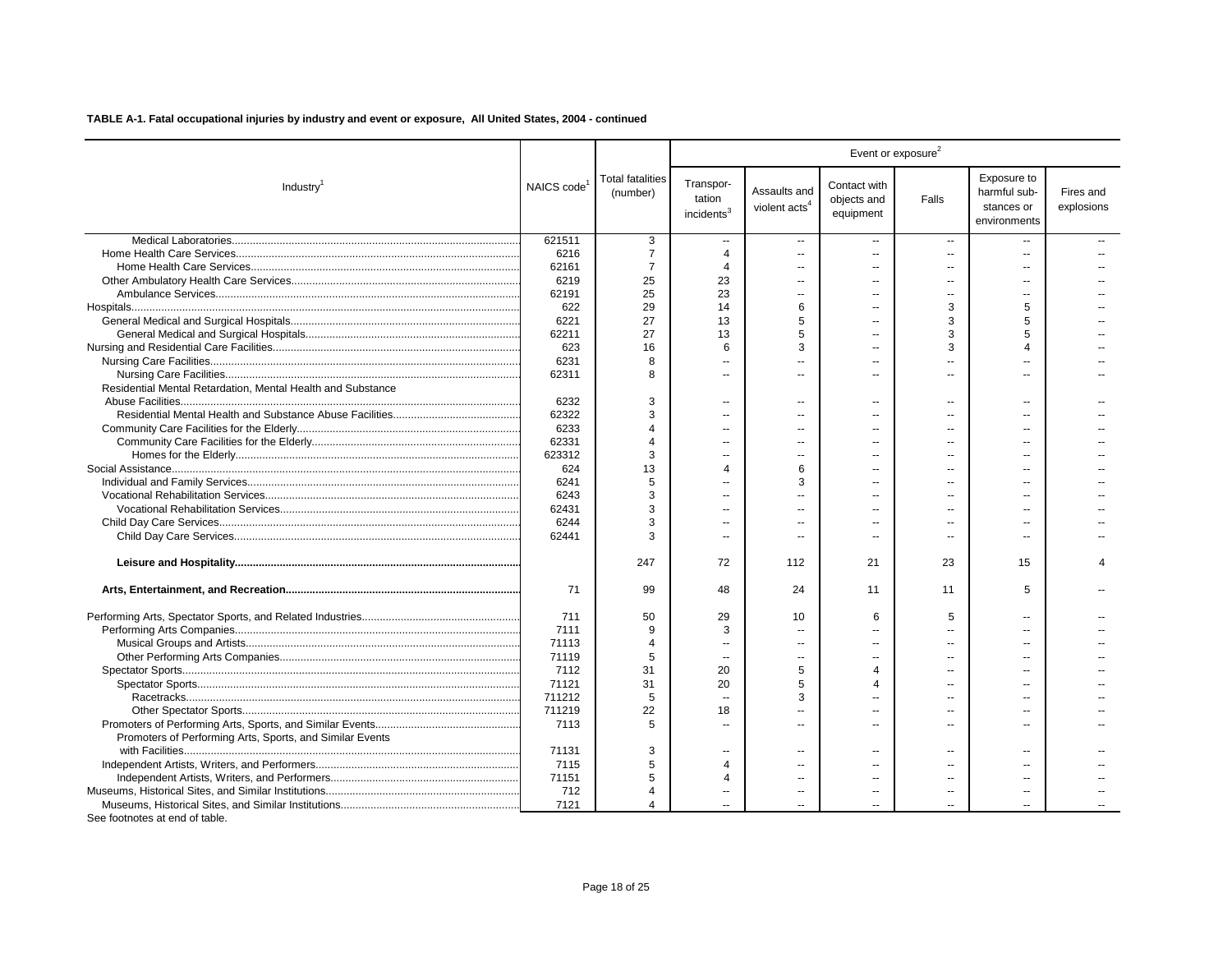|                                                   |            |                                     |                                               |                                           |                                          | Event or exposure <sup>2</sup> |                                                           |                         |
|---------------------------------------------------|------------|-------------------------------------|-----------------------------------------------|-------------------------------------------|------------------------------------------|--------------------------------|-----------------------------------------------------------|-------------------------|
| Industry <sup>1</sup>                             | NAICS code | <b>Total fatalities</b><br>(number) | Transpor-<br>tation<br>incidents <sup>3</sup> | Assaults and<br>violent acts <sup>4</sup> | Contact with<br>objects and<br>equipment | Falls                          | Exposure to<br>harmful sub-<br>stances or<br>environments | Fires and<br>explosions |
|                                                   | 713        | 45                                  | 19                                            | 12                                        | 5                                        | $\overline{4}$                 | 5                                                         |                         |
|                                                   | 7131       | 5                                   | 3                                             | $\overline{a}$                            | $\overline{\phantom{a}}$                 | $\overline{a}$                 | $\overline{\phantom{a}}$                                  |                         |
|                                                   | 71311      | 4                                   | 3                                             | $\overline{a}$                            | $\overline{a}$                           | $\overline{a}$                 | $\sim$                                                    |                         |
|                                                   | 7132       | 3                                   | $\overline{a}$                                | $\overline{a}$                            | $\overline{a}$                           | $\overline{a}$                 |                                                           |                         |
|                                                   | 7139       | 37                                  | 14                                            | 10                                        | 5                                        | 4                              | $\mathbf 4$                                               |                         |
|                                                   | 71391      | 17                                  | 10                                            | $\ddotsc$                                 | 3                                        |                                |                                                           |                         |
|                                                   | 71399      | 15                                  | 3                                             | $\overline{7}$                            | Ξ.                                       | $\overline{a}$                 |                                                           |                         |
|                                                   | 72         | 148                                 | 24                                            | 88                                        | 10                                       | 12                             | 10                                                        |                         |
|                                                   | 721        | 30                                  | 5                                             | 11                                        | $\overline{4}$                           | 5                              | $\overline{a}$                                            | 3                       |
|                                                   | 7211       | 22                                  | 4                                             | 9                                         | $\overline{a}$                           | 5                              |                                                           |                         |
|                                                   | 72111      | 17                                  | 3                                             | 9                                         | --                                       | ٠.                             |                                                           |                         |
|                                                   | 72112      | 4                                   |                                               |                                           | $\overline{\phantom{a}}$                 | 3                              |                                                           |                         |
|                                                   | 7212       | $\overline{7}$                      |                                               |                                           | $\overline{a}$                           |                                |                                                           |                         |
|                                                   | 72121      | $\overline{7}$                      |                                               | $\sim$                                    | $\overline{\phantom{a}}$                 |                                |                                                           |                         |
|                                                   | 721211     | 3                                   | $\overline{a}$                                | ш.                                        | $\overline{\phantom{a}}$                 | $\overline{a}$                 |                                                           |                         |
|                                                   | 721214     | 4                                   | $\overline{a}$                                | $\sim$                                    | $\overline{a}$                           | $\overline{a}$                 |                                                           |                         |
|                                                   | 722        | 118                                 | 19                                            | 77                                        | 6                                        | 7                              | 8                                                         |                         |
|                                                   | 7221       | 29                                  | $\overline{4}$                                | 15                                        | $\overline{a}$                           | 6                              |                                                           |                         |
|                                                   | 72211      | 29                                  | 4                                             | 15                                        | $\overline{a}$                           | 6                              |                                                           |                         |
|                                                   | 7222       | 48                                  | 12                                            | 33                                        | $\overline{a}$                           | $\overline{a}$                 | $\overline{a}$                                            |                         |
|                                                   | 72221      | 48                                  | 12                                            | 33                                        | $\overline{\phantom{a}}$                 | $\overline{a}$                 |                                                           |                         |
|                                                   | 722211     | 38                                  | 10                                            | 25                                        | ÷.                                       | $\sim$                         | $\overline{a}$                                            |                         |
|                                                   | 7223       | 5                                   | 3                                             | $\overline{a}$                            | $\overline{a}$                           |                                |                                                           |                         |
|                                                   | 72231      | 3                                   | $\overline{\phantom{a}}$                      | $\overline{a}$                            | $\overline{\phantom{a}}$                 | --                             |                                                           |                         |
|                                                   | 7224       | 34                                  | $\overline{\phantom{a}}$                      | 29                                        | $\overline{\phantom{a}}$                 |                                | 3                                                         |                         |
|                                                   | 72241      | 34                                  | $\overline{a}$                                | 29                                        | $\overline{\phantom{a}}$                 | $\overline{a}$                 | 3                                                         |                         |
|                                                   |            | 207                                 | 52                                            | 63                                        | 35                                       | 22                             | 25                                                        | 10                      |
|                                                   | 81         | 207                                 | 52                                            | 63                                        | 35                                       | 22                             | 25                                                        | 10                      |
|                                                   | 811        | 115                                 | 18                                            | 34                                        | 33                                       | 7                              | 13                                                        | 10                      |
|                                                   | 8111       | 86                                  | 14                                            | 29                                        | 26                                       | 4                              | 5                                                         | 8                       |
|                                                   | 81111      | 51                                  | 9                                             | 15                                        | 18                                       | 3                              | $\overline{a}$                                            | 5                       |
|                                                   | 811111     | 47                                  | 8                                             | 13                                        | 17                                       | 3                              |                                                           | 5                       |
| Other Automotive Mechanical and Electrical Repair |            |                                     |                                               |                                           |                                          |                                |                                                           |                         |
|                                                   | 811118     | 3                                   | $\overline{a}$                                |                                           | $\overline{a}$                           | $\overline{a}$                 |                                                           |                         |
|                                                   | 81112      | 16                                  | $\sim$                                        | 8                                         | $\overline{a}$                           | --                             |                                                           |                         |
|                                                   | 811121     | 14                                  | $\overline{a}$                                | $\overline{7}$                            | $\overline{a}$                           | $\overline{a}$                 |                                                           |                         |
|                                                   | 81119      | 17                                  | 3                                             | 6                                         | 5                                        |                                |                                                           |                         |
|                                                   | 811191     | 3                                   |                                               |                                           | 44                                       |                                |                                                           |                         |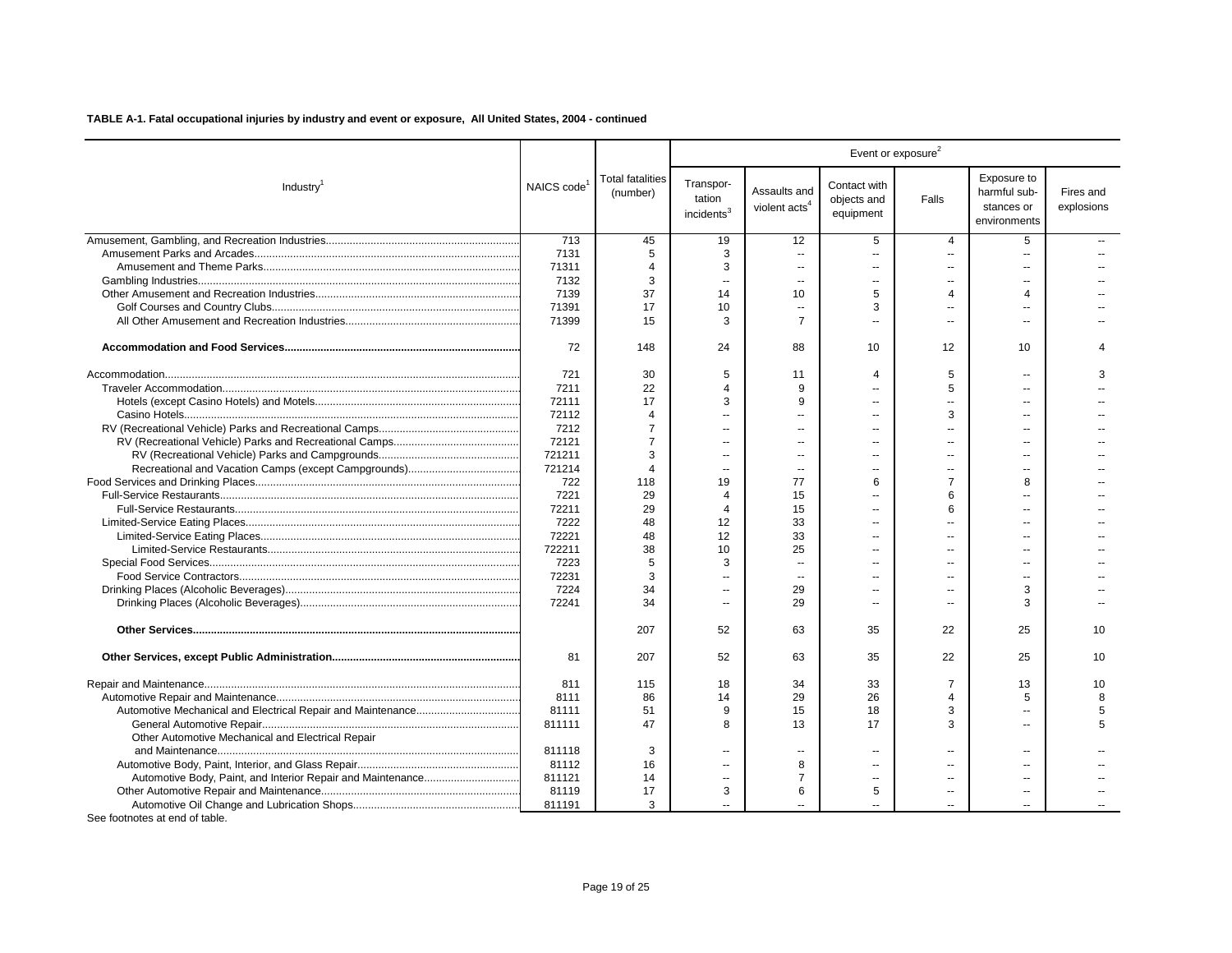|                                                                        |                         |                                     |                                               |                                           | Event or exposure <sup>2</sup>           |                          |                                                           |                         |
|------------------------------------------------------------------------|-------------------------|-------------------------------------|-----------------------------------------------|-------------------------------------------|------------------------------------------|--------------------------|-----------------------------------------------------------|-------------------------|
| Industry <sup>1</sup>                                                  | NAICS code <sup>1</sup> | <b>Total fatalities</b><br>(number) | Transpor-<br>tation<br>incidents <sup>3</sup> | Assaults and<br>violent acts <sup>4</sup> | Contact with<br>objects and<br>equipment | Falls                    | Exposure to<br>harmful sub-<br>stances or<br>environments | Fires and<br>explosions |
|                                                                        | 811192                  | 5                                   | $\sim$                                        | $\overline{a}$                            | $\overline{a}$                           | $\overline{\phantom{a}}$ |                                                           |                         |
|                                                                        | 811198                  | $\overline{7}$                      | $\sim$                                        | $\overline{a}$                            | 3                                        | $\sim$                   | $\overline{a}$                                            |                         |
|                                                                        | 8112                    | 3                                   | $\sim$                                        | $\sim$                                    | $\sim$                                   | ш.                       | ш.                                                        |                         |
|                                                                        | 81121                   | 3                                   | $\sim$                                        | $\overline{a}$                            | $\sim$                                   | $\sim$                   | $\overline{a}$                                            |                         |
| Commercial and Industrial Machinery and Equipment (except              |                         |                                     |                                               |                                           |                                          |                          |                                                           |                         |
|                                                                        | 8113                    | 13                                  | $\sim$                                        | $\overline{a}$                            | $\overline{7}$                           | $\sim$                   | 3                                                         |                         |
| Commercial and Industrial Machinery and Equipment (except              |                         |                                     |                                               |                                           |                                          |                          |                                                           |                         |
|                                                                        | 81131                   | 13                                  | $\sim$                                        | $\sim$                                    | $\overline{7}$                           | $\sim$                   | 3                                                         |                         |
|                                                                        | 8114                    | 12                                  | 3                                             |                                           | $\overline{a}$                           |                          | 5                                                         |                         |
| Home and Garden Equipment and Appliance Repair and Maintenance         | 81141                   | 6                                   |                                               |                                           | $\overline{a}$                           |                          | 3                                                         |                         |
|                                                                        | 811412                  | 4                                   |                                               |                                           |                                          |                          | 3                                                         |                         |
|                                                                        | 81149                   | $\overline{4}$                      |                                               |                                           |                                          |                          |                                                           |                         |
|                                                                        | 812                     | 39                                  | 11                                            | 20                                        |                                          | Δ                        | 3                                                         |                         |
|                                                                        | 8121                    | 13                                  | $\sim$                                        | 11                                        | $\sim$                                   |                          |                                                           |                         |
|                                                                        | 81211                   | 11                                  | $\overline{\phantom{a}}$                      | 9                                         |                                          |                          |                                                           |                         |
|                                                                        | 812111                  | 3                                   | $\sim$                                        | 3                                         | $\sim$                                   |                          | $\overline{a}$                                            |                         |
|                                                                        | 812112                  | 5                                   | $\sim$                                        | $\boldsymbol{\Delta}$                     | $\overline{a}$                           |                          |                                                           |                         |
|                                                                        | 812113                  | 3                                   | $\sim$                                        | $\sim$                                    | $\sim$                                   | ш.                       | $\sim$                                                    |                         |
|                                                                        | 8122                    | 5                                   | 3                                             |                                           | $\sim$                                   |                          |                                                           |                         |
|                                                                        | 81221                   | 5                                   | 3                                             | $\overline{\phantom{a}}$                  | $\sim$                                   |                          | $\overline{a}$                                            |                         |
|                                                                        | 8123                    | 14                                  | 6                                             | 3                                         |                                          | 3                        |                                                           |                         |
|                                                                        | 81232                   | 8                                   |                                               | 3                                         | $\overline{\phantom{a}}$                 |                          |                                                           |                         |
|                                                                        | 81233                   | 5                                   | Δ                                             |                                           |                                          |                          |                                                           |                         |
|                                                                        | 812332                  | 3                                   | 3                                             | $\overline{a}$                            | $\overline{a}$                           | $\overline{a}$           | $\sim$                                                    |                         |
|                                                                        | 8129                    | $\overline{7}$                      | $\overline{a}$                                | $\boldsymbol{\Lambda}$                    | $\overline{\phantom{a}}$                 |                          | --                                                        |                         |
|                                                                        | 81291                   | 3                                   | $\sim$                                        | $\sim$                                    | $\sim$                                   | $\sim$                   | $\overline{a}$                                            |                         |
| Religious, Grantmaking, Civic, Professional, and Similar Organizations | 813                     | 42                                  | 22                                            | 6                                         | $\sim$                                   | 10                       | 3                                                         |                         |
|                                                                        | 8131                    | 31                                  | 15                                            | 5                                         | $\sim$                                   | 9                        |                                                           |                         |
|                                                                        | 81311                   | 31                                  | 15                                            | 5                                         | $\sim$                                   | 9                        |                                                           |                         |
|                                                                        | 8134                    | 3                                   | $\overline{a}$                                |                                           | $\overline{a}$                           |                          |                                                           |                         |
|                                                                        | 81341                   | 3                                   |                                               |                                           |                                          |                          |                                                           |                         |
| Business, Professional, Labor, Political, and Similar Organizations    | 8139                    | 6                                   | 5                                             |                                           |                                          |                          |                                                           |                         |
|                                                                        | 81393                   | $\boldsymbol{\Delta}$               |                                               |                                           | $\overline{a}$                           |                          |                                                           |                         |
|                                                                        | 814                     | 11                                  |                                               | 3                                         |                                          |                          | 6                                                         |                         |
|                                                                        | 8141                    | 11                                  |                                               | 3                                         |                                          |                          | 6                                                         |                         |
|                                                                        | 81411                   | 11                                  |                                               | З                                         | $\sim$                                   |                          | ี                                                         |                         |
|                                                                        |                         | 535                                 | 304                                           | 103                                       | 39                                       | 39                       | 32                                                        | 15                      |
|                                                                        |                         | 118                                 | 81                                            | 10                                        | 11                                       | 8                        | 8                                                         |                         |
|                                                                        |                         | 116                                 | 80                                            | 10                                        | 10                                       | 8                        | 8                                                         |                         |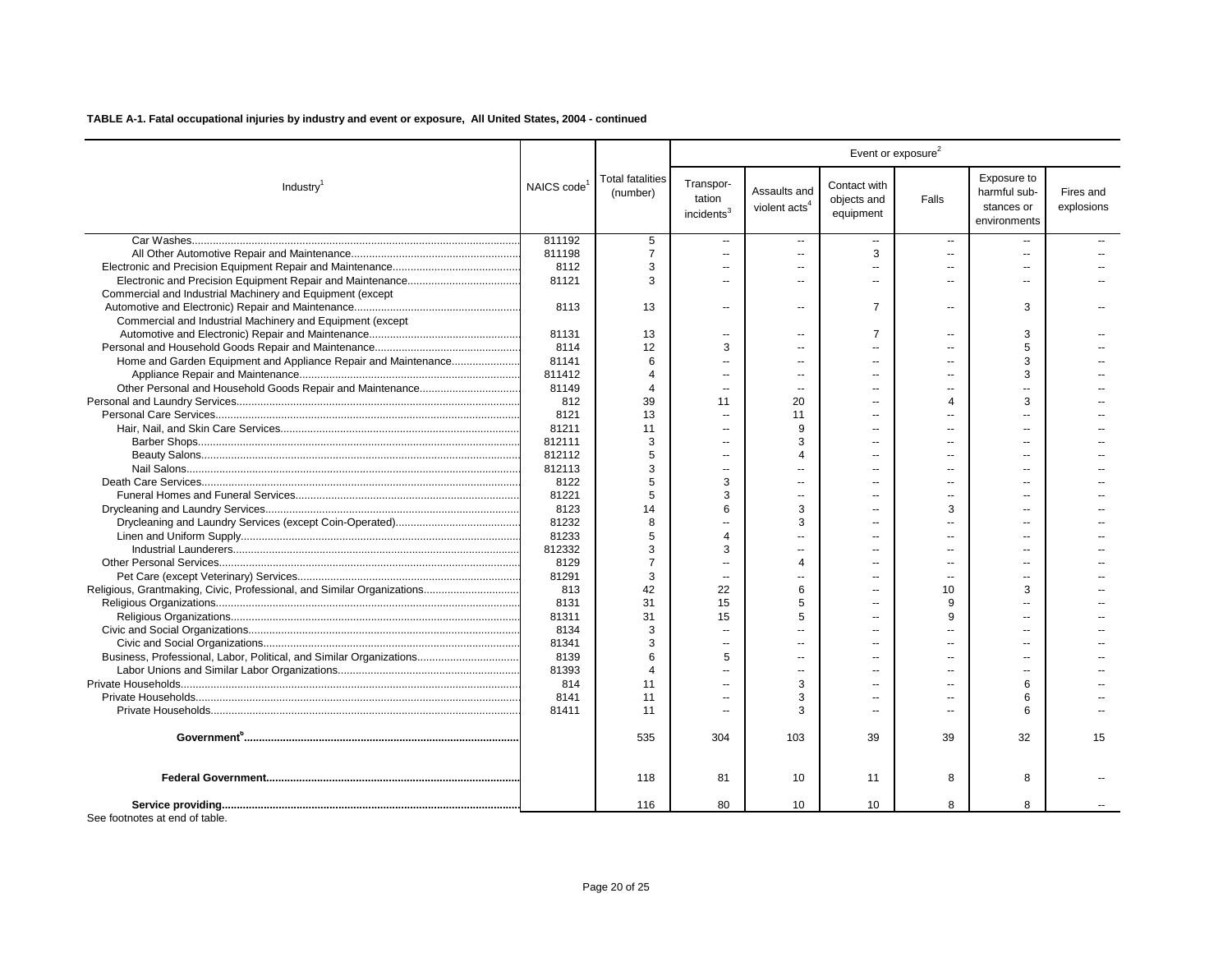|                       |                         |                                     |                                               |                                           |                                          | Event or exposure <sup>2</sup> |                                                           |                         |
|-----------------------|-------------------------|-------------------------------------|-----------------------------------------------|-------------------------------------------|------------------------------------------|--------------------------------|-----------------------------------------------------------|-------------------------|
| Industry <sup>1</sup> | NAICS code <sup>1</sup> | <b>Total fatalities</b><br>(number) | Transpor-<br>tation<br>incidents <sup>3</sup> | Assaults and<br>violent acts <sup>4</sup> | Contact with<br>objects and<br>equipment | Falls                          | Exposure to<br>harmful sub-<br>stances or<br>environments | Fires and<br>explosions |
|                       |                         | 19                                  | 14                                            | $\overline{a}$                            | $\overline{a}$                           | $\sim$                         | $\overline{a}$                                            |                         |
|                       | 48-49                   | 18                                  | 13                                            | $\overline{a}$                            | $\overline{a}$                           | $\overline{a}$                 | $\overline{\phantom{a}}$                                  |                         |
|                       | 491                     | 16                                  | 11                                            | $\overline{a}$                            | $\overline{a}$                           | $\sim$                         | $\overline{\phantom{a}}$                                  |                         |
|                       | 4911                    | 16                                  | 11                                            | $\sim$                                    | $\sim$                                   | $\overline{a}$                 | $\overline{a}$                                            |                         |
|                       | 49111                   | 16                                  | 11                                            | ш.                                        | $\sim$                                   | $\sim$                         | $-$                                                       |                         |
|                       |                         | 3                                   | $\overline{a}$                                | $\overline{a}$                            | $\overline{a}$                           | $\sim$                         | $\overline{a}$                                            |                         |
|                       | 71                      | 3                                   | $\overline{\phantom{a}}$                      | $\overline{\phantom{a}}$                  | $\overline{a}$                           | $\overline{a}$                 | --                                                        |                         |
|                       | 712                     | 3                                   | $\overline{\phantom{a}}$                      | $\sim$                                    | $\overline{a}$                           | $\sim$                         | $\overline{a}$                                            |                         |
|                       | 7121                    | 3                                   | $\overline{a}$                                | $\overline{a}$                            | $\overline{a}$                           | $\overline{a}$                 | $\overline{a}$                                            |                         |
|                       |                         | 91                                  | 64                                            | 9                                         | $\overline{7}$                           | $\overline{4}$                 | $\overline{7}$                                            |                         |
|                       | 92                      | 91                                  | 64                                            | 9                                         | $\overline{7}$                           | $\overline{4}$                 | $\overline{7}$                                            |                         |
|                       | 922                     | 5                                   | 5                                             | $\overline{a}$                            | $\overline{a}$                           | $\overline{a}$                 | $\overline{a}$                                            |                         |
|                       | 9221                    | 5                                   | 5                                             | $\overline{a}$                            | $\overline{a}$                           |                                |                                                           |                         |
|                       | 92212                   | 5                                   | 5                                             | $\overline{a}$                            | $\overline{a}$                           | $\overline{a}$                 | $\overline{a}$                                            |                         |
|                       | 924                     | 5                                   | Δ                                             | $\sim$                                    | $\overline{a}$                           |                                |                                                           |                         |
|                       | 9241                    | 5                                   | Δ                                             | $\sim$                                    | $\overline{a}$                           |                                |                                                           |                         |
|                       | 92412                   | 5                                   | $\overline{4}$                                | $\overline{a}$                            | $\overline{a}$                           | $\overline{a}$                 | $\overline{a}$                                            |                         |
|                       | 928                     | 77                                  | 51                                            | 9                                         | 6                                        | $\overline{4}$                 | $\overline{7}$                                            |                         |
|                       | 9281                    | 77                                  | 51                                            | 9                                         | 6                                        | $\Delta$                       | $\overline{7}$                                            |                         |
|                       | 92811                   | 76                                  | 51                                            | q                                         | 6                                        | 3                              | $\overline{7}$                                            |                         |
|                       |                         | 100                                 | 66                                            | 15                                        | $\overline{7}$                           | 6                              | 3                                                         |                         |
|                       |                         | 18                                  | 15                                            | $\overline{a}$                            | $\overline{a}$                           | $\sim$                         | $\overline{a}$                                            |                         |
|                       |                         | 16                                  | 14                                            | $\sim$                                    | $\overline{a}$                           | $\sim$                         | $\overline{a}$                                            |                         |
|                       | 23                      | 16                                  | 14                                            | $\sim$                                    | $\overline{a}$                           | $\sim$                         | $\overline{a}$                                            |                         |
|                       | 237                     | 15                                  | 14                                            | $\sim$                                    | $\overline{a}$                           |                                |                                                           |                         |
|                       | 2373                    | 15                                  | 14                                            | $\overline{a}$                            | $\overline{a}$                           |                                |                                                           |                         |
|                       | 23731                   | 15                                  | 14                                            | Ξ.                                        | --                                       |                                |                                                           |                         |
|                       |                         |                                     |                                               |                                           |                                          |                                |                                                           |                         |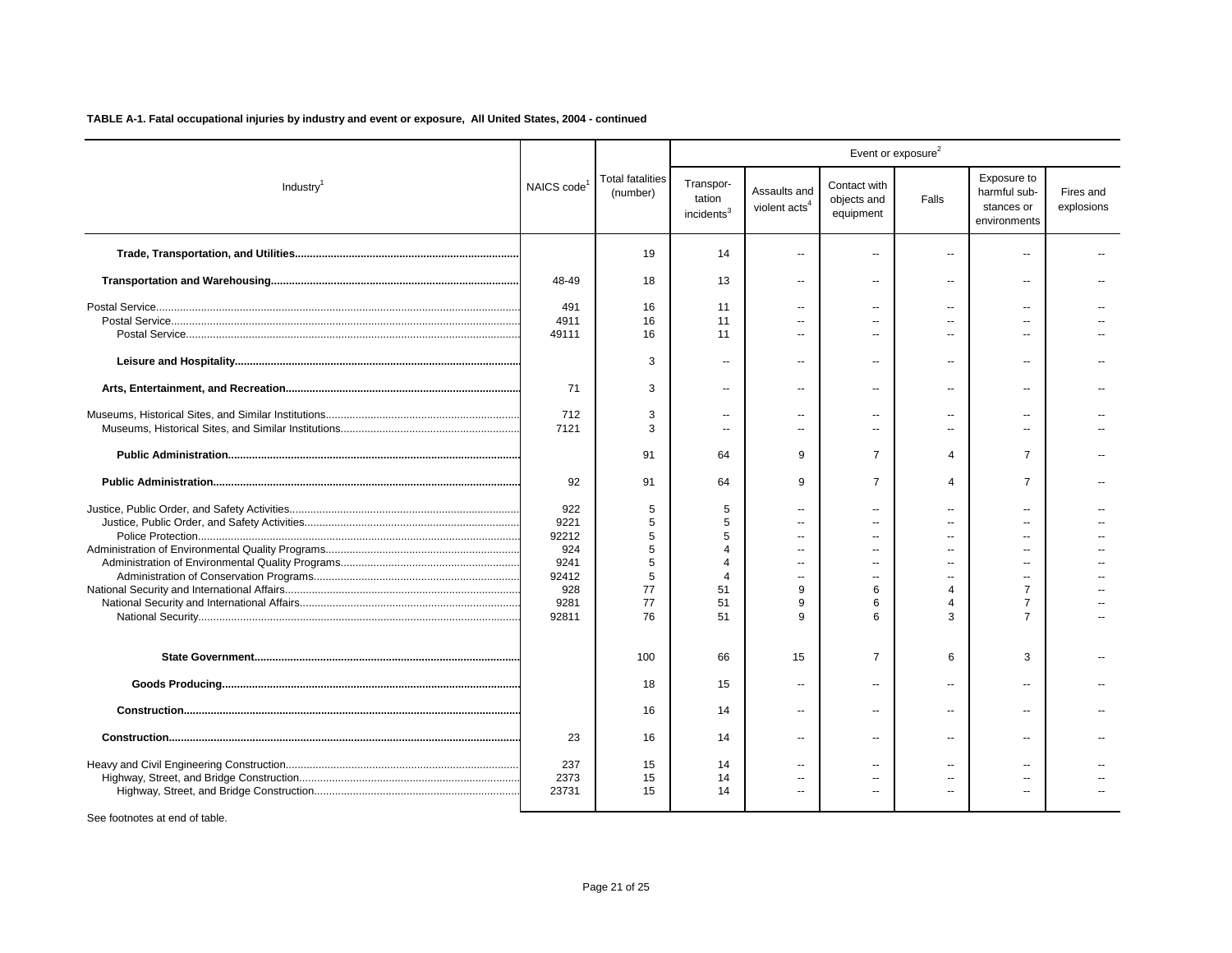|                                                     |                         |                                     |                                               |                                           | Event or exposure <sup>2</sup>           |                          |                                                           |                         |
|-----------------------------------------------------|-------------------------|-------------------------------------|-----------------------------------------------|-------------------------------------------|------------------------------------------|--------------------------|-----------------------------------------------------------|-------------------------|
| Industry <sup>1</sup>                               | NAICS code <sup>1</sup> | <b>Total fatalities</b><br>(number) | Transpor-<br>tation<br>incidents <sup>3</sup> | Assaults and<br>violent acts <sup>4</sup> | Contact with<br>objects and<br>equipment | Falls                    | Exposure to<br>harmful sub-<br>stances or<br>environments | Fires and<br>explosions |
|                                                     |                         | 82                                  | 51                                            | 15                                        | 6                                        | 5                        | 3                                                         |                         |
|                                                     |                         | 8                                   | 3                                             | $\overline{a}$                            | ÷.                                       | $\overline{\phantom{a}}$ | $\sim$                                                    |                         |
|                                                     | 48-49                   | $\overline{7}$                      | $\overline{a}$                                | $\sim$                                    | $\overline{\phantom{a}}$                 | $\overline{\phantom{a}}$ | $\overline{a}$                                            |                         |
|                                                     | 485                     | 3                                   | --                                            |                                           |                                          | $\overline{a}$           |                                                           |                         |
|                                                     | 4851                    | 3                                   | $\sim$                                        |                                           | $\sim$                                   |                          |                                                           |                         |
|                                                     | 48511                   | 3                                   | $\overline{a}$                                |                                           | $\sim$                                   | $\overline{a}$           |                                                           |                         |
|                                                     | 488                     | $\Delta$                            | $\overline{a}$                                |                                           |                                          | $\overline{a}$           | $\overline{a}$                                            |                         |
|                                                     |                         | $\Delta$                            | $\overline{a}$                                | $\overline{\phantom{a}}$                  |                                          | $\overline{a}$           | $\overline{\phantom{a}}$                                  |                         |
| Administrative and Support and Waste Management and | 56                      | 3                                   | --                                            | $\overline{\phantom{a}}$                  | $\overline{\phantom{a}}$                 | $\overline{\phantom{a}}$ | --                                                        |                         |
|                                                     |                         | 31                                  | 19                                            | 6                                         | $\overline{a}$                           | $\overline{\phantom{a}}$ | $\overline{a}$                                            |                         |
|                                                     | 61                      | 25                                  | 17                                            | 3                                         |                                          | $\sim$                   | ä.                                                        |                         |
|                                                     | 611                     | 25                                  | 17                                            | 3                                         |                                          | $\overline{a}$           | $\overline{a}$                                            |                         |
|                                                     | 6113                    | 24                                  | 17                                            | 3                                         | $\sim$                                   | $\overline{a}$           | $\sim$                                                    |                         |
|                                                     | 61131                   | 24                                  | 17                                            | 3                                         |                                          |                          | $\sim$                                                    |                         |
|                                                     | 62                      | 6                                   | $\overline{a}$                                | 3                                         |                                          | $\overline{a}$           | $\overline{a}$                                            |                         |
|                                                     | 624                     | 5                                   | $\overline{a}$                                | $\sim$                                    | $\sim$                                   | $\overline{a}$           | $\overline{a}$                                            |                         |
|                                                     | 6241                    | $\overline{4}$                      | $-$                                           | ш.                                        | $\sim$                                   | $\overline{a}$           | $\sim$                                                    |                         |
|                                                     | 62411                   | 3                                   | $\overline{a}$                                |                                           | $\sim$                                   | $\overline{a}$           | $\overline{a}$                                            |                         |
|                                                     |                         | 38                                  | 28                                            | $\overline{7}$                            | $\sim$                                   | $\sim$                   | $\overline{a}$                                            |                         |
|                                                     | 92                      | 38                                  | 28                                            | $\overline{7}$                            | $\overline{a}$                           | $\overline{\phantom{a}}$ | $\overline{\phantom{a}}$                                  |                         |
|                                                     | 921                     | 4                                   | $\overline{\phantom{a}}$                      | $\overline{a}$                            | $\overline{\phantom{a}}$                 | $\overline{a}$           |                                                           |                         |
|                                                     | 9211                    | $\overline{4}$                      | $\overline{a}$                                |                                           | $\sim$                                   |                          |                                                           |                         |
|                                                     | 922                     | 21                                  | 15                                            | 4                                         | $\sim$                                   |                          |                                                           |                         |
|                                                     | 9221                    | 21                                  | 15                                            | 4                                         | $\overline{a}$                           |                          |                                                           |                         |
|                                                     | 92212                   | 14                                  | 10                                            | 3                                         | $\sim$                                   | $\overline{a}$           | $\overline{a}$                                            |                         |
|                                                     | 92214                   | 5                                   | 3                                             |                                           |                                          |                          |                                                           |                         |
|                                                     | 923                     | 3                                   | $\overline{\phantom{a}}$                      | $\mathbf{u}$                              | $\mathbf{u}$                             | $\overline{\phantom{a}}$ | $\overline{\phantom{a}}$                                  |                         |
|                                                     | 9231                    | 3                                   |                                               |                                           |                                          |                          |                                                           |                         |
| See footnotes at end of table.                      |                         |                                     |                                               |                                           |                                          |                          |                                                           |                         |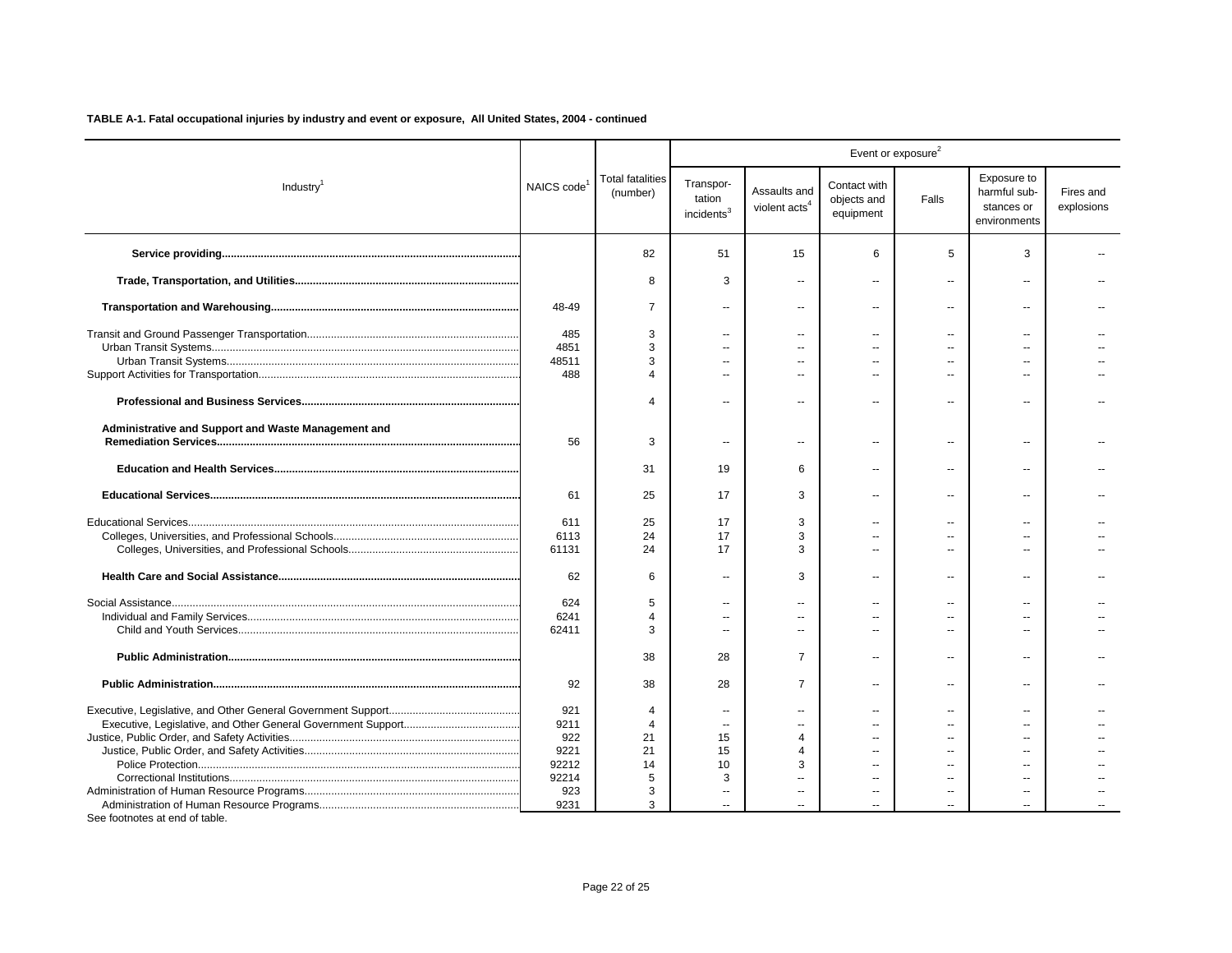|                       |               |                                     |                                               |                                           | Event or exposure <sup>2</sup>           |                |                                                           |                         |
|-----------------------|---------------|-------------------------------------|-----------------------------------------------|-------------------------------------------|------------------------------------------|----------------|-----------------------------------------------------------|-------------------------|
| Industry <sup>1</sup> | NAICS code    | <b>Total fatalities</b><br>(number) | Transpor-<br>tation<br>incidents <sup>3</sup> | Assaults and<br>violent acts <sup>4</sup> | Contact with<br>objects and<br>equipment | Falls          | Exposure to<br>harmful sub-<br>stances or<br>environments | Fires and<br>explosions |
|                       | 924           | 3                                   | 3                                             | $\sim$                                    | $\overline{\phantom{a}}$                 | $\mathbf{u}$   | $\overline{a}$                                            |                         |
|                       | 9241          | 3                                   | 3                                             | $\overline{a}$                            | ÷.                                       | $\overline{a}$ | $\overline{a}$                                            |                         |
|                       | 92412         | 3                                   | 3                                             | $\mathbf{u}$                              | $\overline{a}$                           | $\overline{a}$ | $\overline{a}$                                            |                         |
|                       | 926           | $\overline{7}$<br>$\overline{7}$    | 6                                             | $\sim$ $\sim$                             | $\overline{a}$                           |                | $\overline{a}$                                            |                         |
|                       | 9261<br>92612 | 6                                   | 6                                             | $\overline{a}$                            |                                          |                | $\overline{a}$                                            |                         |
|                       |               | 312                                 | 154                                           | 78                                        | 21                                       | 23             | 21                                                        | 13                      |
|                       |               | 28                                  | 18                                            | $\overline{a}$                            | $\Delta$                                 | $\sim$         |                                                           |                         |
|                       |               | 28                                  | 18                                            | $\overline{\phantom{a}}$                  | $\overline{4}$                           | --             | $\overline{a}$                                            |                         |
|                       | 23            | 28                                  | 18                                            | $\overline{a}$                            | $\Delta$                                 | $\sim$         | $\overline{a}$                                            |                         |
|                       | 237           | 27                                  | 18                                            | $\mathbf{u}$                              | $\Delta$                                 |                |                                                           |                         |
|                       | 2373          | 26                                  | 17                                            | $\sim$                                    | $\overline{4}$                           |                |                                                           |                         |
|                       | 23731         | 26                                  | 17                                            | $\overline{a}$                            | $\Delta$                                 | $\sim$         | $\overline{a}$                                            |                         |
|                       |               | 284                                 | 136                                           | 76                                        | 17                                       | 21             | 19                                                        | 13                      |
|                       |               | 23                                  | $\overline{7}$                                | 3                                         | 3                                        | 3              | 5                                                         |                         |
|                       | 48-49         | 9                                   | 5                                             | $\overline{a}$                            | $\sim$                                   | $\sim$         | $\sim$                                                    |                         |
|                       | 485           | 5                                   | 3                                             | $\sim$                                    | $\sim$                                   | $\overline{a}$ | $\overline{a}$                                            |                         |
|                       | 4851          | 5                                   | 3                                             |                                           | $\sim$                                   |                | $-$                                                       |                         |
|                       | 48511         | 5                                   | 3                                             | $\overline{a}$                            | $\overline{a}$                           |                |                                                           |                         |
|                       | 485111        | 3                                   | $\overline{a}$                                | $\sim$                                    | $\overline{a}$                           | $\overline{a}$ |                                                           |                         |
|                       | 22            | 13                                  | $\overline{a}$                                | $\overline{a}$                            | $\overline{a}$                           | 3              | 5                                                         |                         |
|                       | 221           | 13                                  | $\overline{a}$                                | $\sim$                                    | $\sim$                                   | 3              | 5                                                         |                         |
|                       | 2211          | 5                                   | $\overline{a}$                                | $\sim$                                    | $\sim$                                   | 3              |                                                           |                         |
|                       | 22112         | 3                                   | $\overline{a}$                                |                                           | $\overline{a}$                           |                |                                                           |                         |
|                       | 221122        | 3                                   | $\overline{a}$                                | $\overline{a}$                            | $\sim$                                   | $\overline{a}$ | $\overline{a}$                                            |                         |
|                       | 2213          | 8                                   |                                               |                                           | $=$                                      |                | 3                                                         |                         |
|                       | 22131         | 4                                   | $\overline{a}$                                | $\sim$                                    | $\overline{a}$                           | $\overline{a}$ |                                                           |                         |
|                       | 22132         | 4                                   | $\overline{a}$                                | $\overline{a}$                            | $\sim$                                   |                | 3                                                         |                         |
|                       |               | 3                                   | --                                            | $\overline{\phantom{a}}$                  | $\overline{a}$                           | $\overline{a}$ | --                                                        |                         |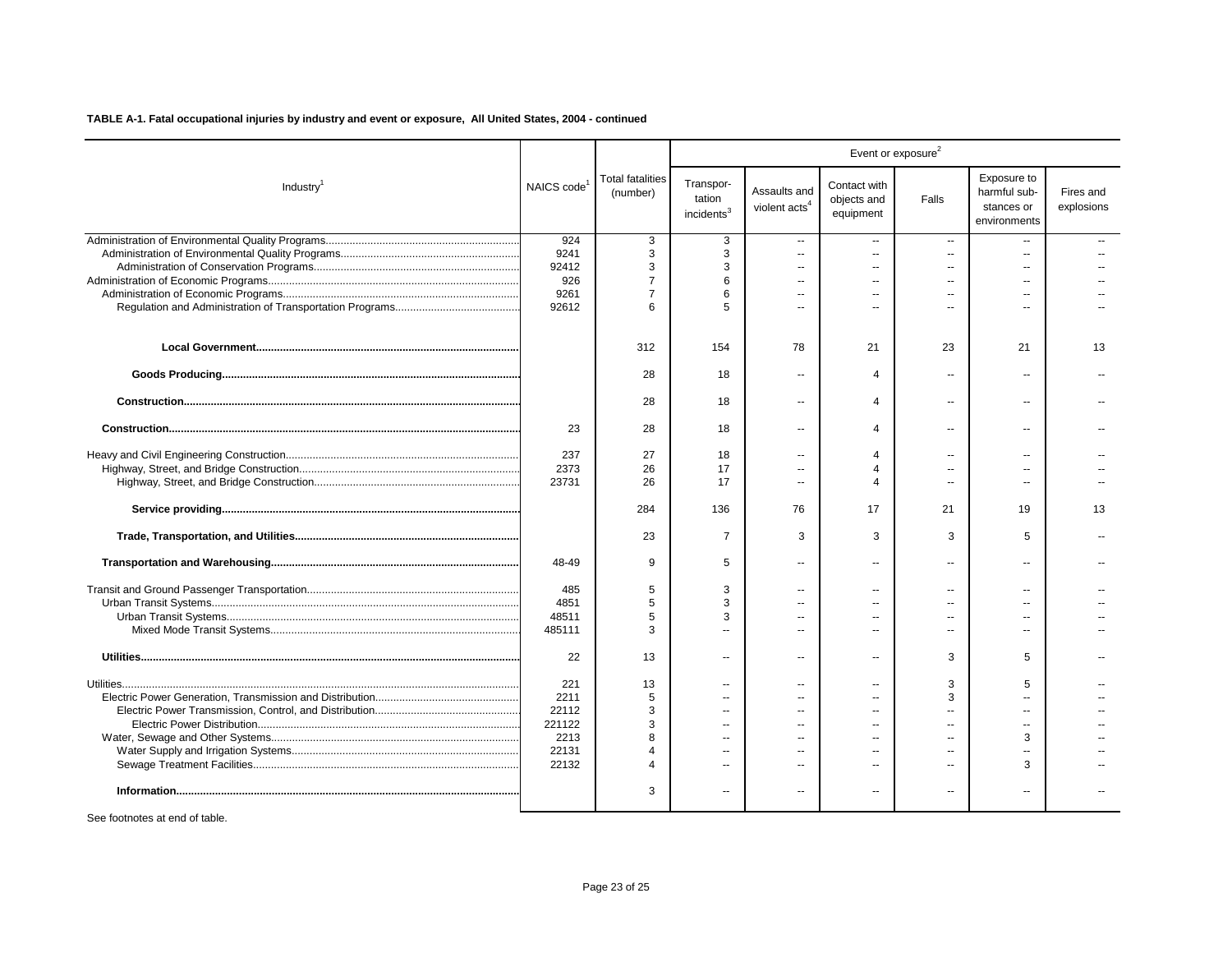|                                                     |                         |                                     |                                               |                                           |                                          | Event or exposure <sup>2</sup> |                                                           |                         |
|-----------------------------------------------------|-------------------------|-------------------------------------|-----------------------------------------------|-------------------------------------------|------------------------------------------|--------------------------------|-----------------------------------------------------------|-------------------------|
| Industry <sup>1</sup>                               | NAICS code <sup>1</sup> | <b>Total fatalities</b><br>(number) | Transpor-<br>tation<br>incidents <sup>3</sup> | Assaults and<br>violent acts <sup>4</sup> | Contact with<br>objects and<br>equipment | Falls                          | Exposure to<br>harmful sub-<br>stances or<br>environments | Fires and<br>explosions |
|                                                     | 51                      | 3                                   | $\overline{\phantom{a}}$                      | $\overline{\phantom{a}}$                  | Ш.                                       | $\overline{a}$                 |                                                           |                         |
|                                                     |                         | 14                                  | 9                                             | $\overline{a}$                            | 4                                        | $\overline{a}$                 |                                                           |                         |
| Administrative and Support and Waste Management and | 56                      | 13                                  | 8                                             | $\overline{a}$                            | 4                                        | $\sim$                         | $\overline{a}$                                            |                         |
|                                                     | 561                     | $\overline{4}$                      | 3                                             | $\sim$                                    | $\overline{a}$                           | $\overline{a}$                 | $\overline{a}$                                            |                         |
|                                                     | 5617                    | 3                                   |                                               |                                           | $\overline{a}$                           |                                |                                                           |                         |
|                                                     | 56173                   | 3                                   | $\overline{a}$                                | $\sim$                                    | $\overline{a}$                           | $-$                            |                                                           |                         |
|                                                     | 562                     | 9                                   | 5                                             |                                           | $\overline{\mathbf{4}}$                  |                                |                                                           |                         |
|                                                     | 5621                    | 7                                   | 3                                             |                                           | 4                                        |                                |                                                           |                         |
|                                                     | 56211                   | $\overline{7}$                      | 3                                             |                                           | 4                                        |                                |                                                           |                         |
|                                                     | 562111                  | $\overline{7}$                      | 3                                             |                                           | 4                                        |                                |                                                           |                         |
|                                                     |                         | 45                                  | 21                                            | 6                                         | --                                       | 9                              | $\overline{7}$                                            |                         |
|                                                     | 61                      | 32                                  | 14                                            | 5                                         | $\overline{a}$                           | 8                              | 3                                                         |                         |
|                                                     | 611                     | 32                                  | 14                                            | 5                                         | $\overline{a}$                           | 8                              | 3                                                         |                         |
|                                                     | 6111                    | 31                                  | 13                                            | 5                                         | $\overline{a}$                           | 8                              | 3                                                         |                         |
|                                                     | 61111                   | 31                                  | 13                                            | 5                                         | $\sim$                                   | 8                              | 3                                                         |                         |
|                                                     | 62                      | 13                                  | $\overline{7}$                                | $\overline{a}$                            | $\overline{a}$                           | $\sim$                         |                                                           |                         |
|                                                     | 621                     | 3                                   | 3                                             | $\overline{a}$                            | --                                       |                                |                                                           |                         |
|                                                     | 622                     | 6                                   |                                               | $\sim$                                    | Ш.                                       |                                | 3                                                         |                         |
|                                                     | 6221                    |                                     |                                               |                                           | $\overline{a}$                           |                                |                                                           |                         |
|                                                     | 62211                   | $\Delta$                            |                                               | $\overline{a}$                            | $\overline{a}$                           |                                |                                                           |                         |
|                                                     | 624                     | 3                                   | $\overline{a}$                                | $\sim$                                    | $\overline{a}$                           | $\overline{a}$                 | $\sim$                                                    |                         |
|                                                     |                         | 195                                 | 96                                            | 65                                        | 10                                       | 8                              | 6                                                         | 10                      |
|                                                     | 92                      | 195                                 | 96                                            | 65                                        | 10 <sup>1</sup>                          | 8                              | 6                                                         | 10                      |
|                                                     | 921                     | 17                                  | 9                                             | $\sim$                                    | 4                                        | $\overline{a}$                 |                                                           |                         |
|                                                     | 9211                    | 17                                  | 9                                             | $\sim$                                    | 4                                        | $\overline{a}$                 |                                                           |                         |
|                                                     | 92114                   | 8                                   | 5                                             |                                           | $\overline{a}$                           | $\overline{a}$                 |                                                           |                         |
|                                                     | 922                     | 164                                 | 80                                            | 60                                        | 6                                        | 5                              | 3                                                         | 10                      |
|                                                     | 9221                    | 164                                 | 80                                            | 60                                        | 6                                        | 5                              | 3                                                         | 10                      |
|                                                     | 92211                   | 3                                   |                                               |                                           |                                          |                                |                                                           |                         |
|                                                     | 92212                   | 119                                 | 60                                            | 53                                        |                                          |                                |                                                           |                         |